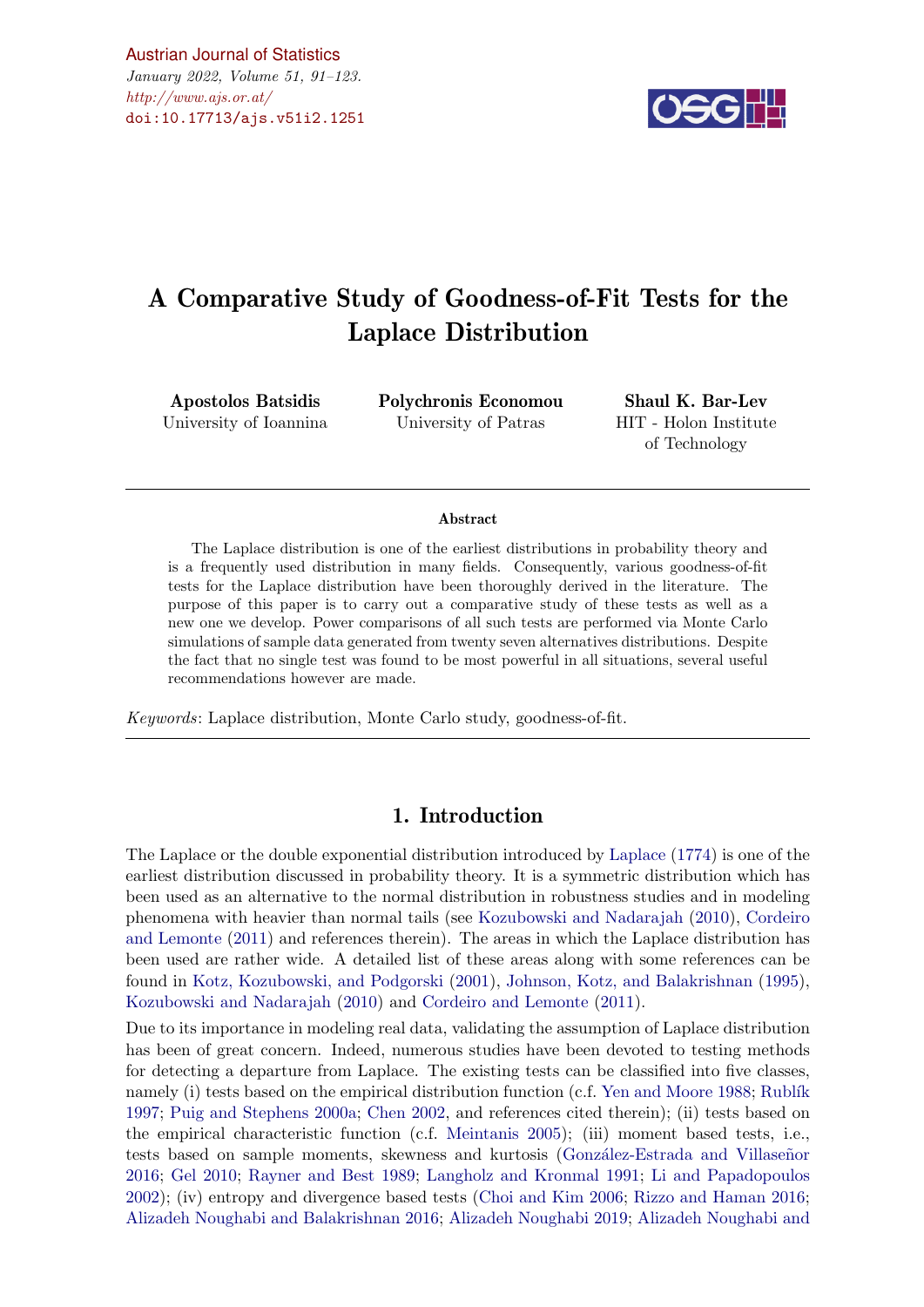[Park](#page-19-8) [2016\)](#page-19-8) (v) other tests [\(Gulati](#page-19-9) [2011\)](#page-19-9).

The main goal of this paper is to present a detailed comparison of the various testing procedures for detecting departures from the Laplace distribution. In this context, the rest of the paper is organized as follows. In Section 2 we present some preliminaries on the Laplace distribution. In Section 3 the existing goodness-of fit tests for the Laplace distribution are briefly presented and classified into one of the five classes mentioned above. Moreover, a new modification of the moment structure based test presented in [Li and Papadopoulos](#page-20-9) [\(2002,](#page-20-9) p.74) for testing departure from Laplace is presented and studied in detail. Section 4 is devoted to executing Monte Carlo simulations for comparing the goodness-of fit tests for the Laplace distribution described in Section 3. Such a comparison includes 22 tests available in the literature with 27 possible distributions (symmetric or asymmetric) presented as alternatives to the Laplace distribution. To our best knowledge this study is the first attempt made in the literature to compare so many goodness-of-fit tests for the Laplace distribution and alternative distributions (c.f., [Best, Rayner, and Thas](#page-19-10) [\(2008\)](#page-19-10) and [Gel](#page-19-4) [\(2010\)](#page-19-4)). Section 5 presents a summary of the results of the paper and some practical relevant conclusions. All proofs related to the new goodness-of fit test for the Laplace distribution introduced in Section 3 appear in an Appendix. R codes used to showing and demonstrating the computational and numerical parts of this paper along with their implementation are also presented in the Appendix.

# <span id="page-1-3"></span>2. Background

In this section we present some preliminaries and notation related to the Laplace distribution. The classical Laplace distribution  $CL(\delta, c)$  has a two-parameter probability density function (p.d.f) and cumulative distribution function (c.d.f) given by

$$
f_0(x; \delta, c) = \frac{1}{2c} e^{-\frac{|x-\delta|}{c}}, \text{ with } \delta \in R, c > 0, x \in R,
$$
 (1)

<span id="page-1-0"></span>and

$$
F_0(x; \delta, c) = 0.5 + 0.5 sgn(x - \delta) \left( 1 - e^{-\frac{|x - \delta|}{c}} \right),\tag{2}
$$

where  $sgn(x-\delta)$  equals -1, 0, or 1, depending on whether  $x-\delta$  is negative, zero, or positive, respectively. The case  $CL(0, 1)$  with  $\delta = 0$  and  $c = 1$  is called the classical standard Laplace distribution.

In the sequel we denote, respectively, by  $\mu_l = E(X^l) = \int x^l dF(x)$  and  $k_l = E[(X - \mu_1)^l] =$  $\int (x - \mu_1)^l dF(x)$ ,  $l \in \mathbb{N}$ , the *l*-th moment and *l*-th central moment of a r.v. X with c.d.f. F, while  $\sqrt{\beta_1} = k_3/k_2^{3/2}$  and  $\beta_2 = k_4/k_2^2$  are used to denote the corresponding skewness and kurtosis. For the  $CL(\delta, c)$ , the mean, median and mode are all equal to  $\delta$ , the variance to  $2c^2$ , while the skewness and kurtosis are 0 and 6, respectively.

Let  $(X_1, ..., X_n)$  be a random sample of size n and  $X_{(1)} \leq X_{(2)} \leq ... \leq X_{(n)}$  denote its order statistic arrangement. If this sample is taken from a  $CL(\delta, c)$  population then the maximum likelihood estimators (mle) of  $\delta$  and c are

$$
\hat{\delta}_n := \hat{\delta}_n(X_1, ..., X_n) = \text{Median}(X_1, ..., X_n) = \begin{cases} X_{(n+1)/2}, & \text{if } n \text{ is odd} \\ \frac{X_{(n/2)} + X_{(n/2+1)}}{2}, & \text{if } n \text{ is even} \end{cases},
$$
(3)

<span id="page-1-1"></span>and

<span id="page-1-2"></span>
$$
\hat{c}_n := \hat{c}_n(X_1, ..., X_n) = \frac{1}{n} \sum_{i=1}^n |X_i - \hat{\delta}_n|.
$$
\n(4)

By using the fact that  $E(X) = \delta$  and  $Var(X) = 2c^2$  then the corresponding method of moments estimators (mom) of  $\delta$  and c are

$$
\tilde{\delta}_n := \tilde{\delta}_n(X_1, ..., X_n) = \bar{X}_n \tag{5}
$$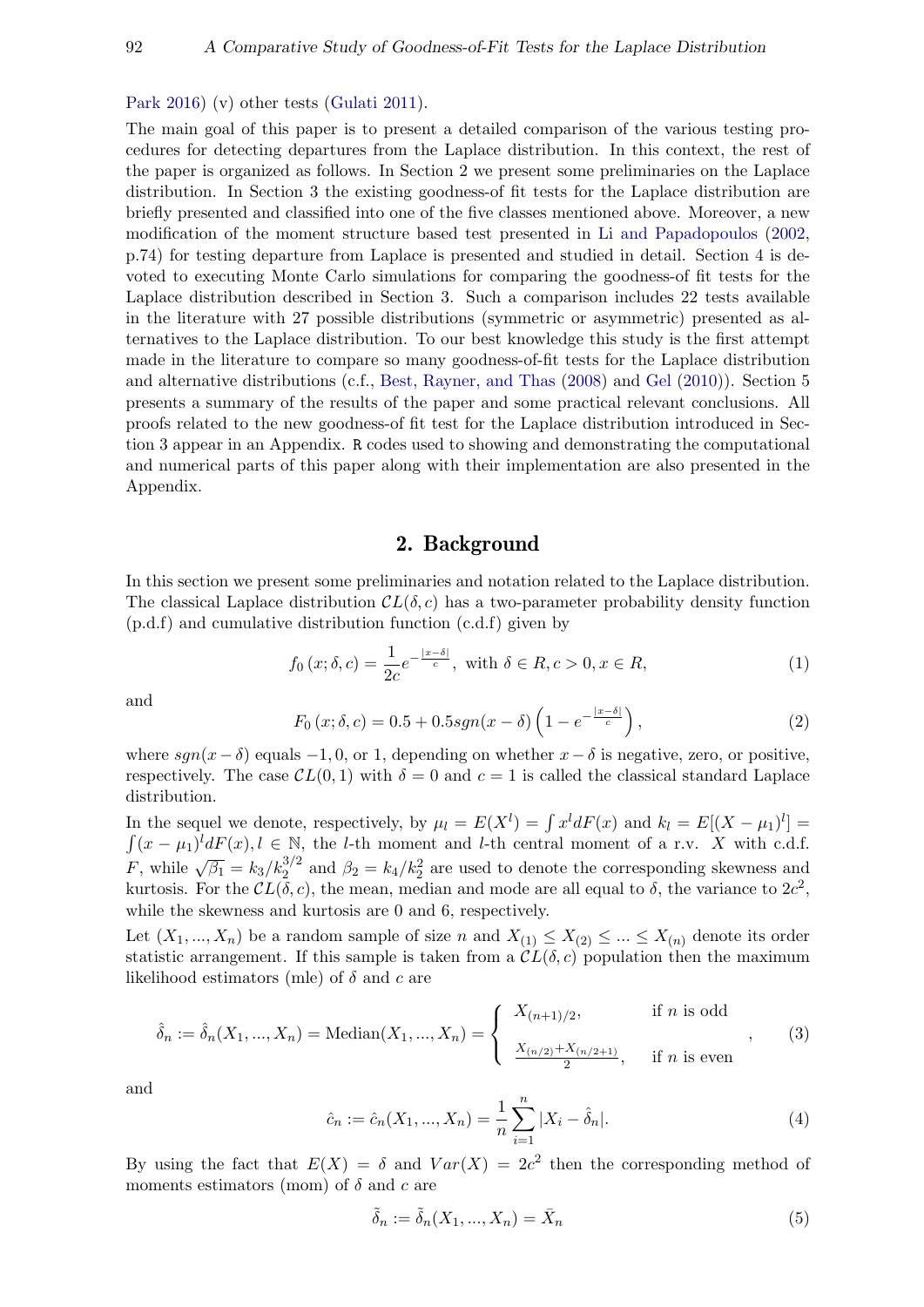and

$$
\tilde{c}_n := \tilde{c}_n(X_1, ..., X_n) = \sqrt{\frac{S_n^2}{2}},\tag{6}
$$

<span id="page-2-0"></span>where

$$
S_n^2 = \frac{1}{n} \sum_{i=1}^n (X_i - \bar{X}_n)^2.
$$
 (7)

The mle  $\delta_n$  and the mom estimator  $\delta_n$  of  $\delta$  are affine equivariant, i.e., for any real d and  $\beta > 0$ 

$$
\hat{\delta}_n (\beta X_1 + d, ..., \beta X_n + d) = \beta \hat{\delta}_n (X_1, ..., X_n) + d,
$$

and

$$
\tilde{\delta}_n(\beta X_1 + d, ..., \beta X_n + d) = \beta \tilde{\delta}_n(X_1, ..., X_n) + d.
$$

Moreover, the mle  $\hat{c}_n$  and the mom estimator  $\tilde{c}_n$  of c are, respectively, location invariant and scale equivariant, i.e., for any real d and  $\beta > 0$ 

$$
\hat{c}_n (\beta X_1 + d, ..., \beta X_n + d) = \beta \hat{c}_n (X_1, ..., X_n),
$$

and

$$
\hat{c}_n (\beta X_1 + d, ..., \beta X_n + d) = \beta \hat{c}_n (X_1, ..., X_n).
$$

In the rest of the paper we shall use the following notation:

$$
Z_i = F_0\left(X_i; \hat{\delta}_n, \hat{c}_n\right), Z_{(i)} = F_0\left(X_{(i)}; \hat{\delta}_n, \hat{c}_n\right), Y_i = \frac{X_i - \delta}{c},
$$
  

$$
\hat{Y}_i = \frac{X_i - \hat{\delta}_n}{\hat{c}_n}, \tilde{Y}_i = \frac{X_i - \tilde{\delta}_n}{\tilde{c}_n}, \tilde{U}_{(i)} = |\hat{Y}_{(i)}|, \text{and } \hat{V}_i = X_i - \hat{\delta}_n \text{ for } i = 1, ..., n.
$$

# 3. Goodness-of-fit tests for the Laplace distribution

Let  $(X_1, ..., X_n)$  be a random sample of size n taken from a c.d.f.  $F(x)$  and p.d.f  $f(x)$ . At a significance level  $\alpha$  we consider testing the null hypothesis that the parent distribution is Laplace vs any other alternative, i.e.,

$$
H_0: F(\cdot) = F_0(\cdot; \delta, c), \text{ for some } \delta \in R \text{ and } c > 0,
$$

vs.

$$
H_1: F \text{ is not } CL(\delta, c).
$$

As if  $X \sim \mathcal{CL}(\delta, c)$  then  $\beta X + d \sim \mathcal{CL}(\beta \delta + d, \beta c)$  for any  $d \in \mathbb{R}$  and  $\beta \in R^+$  it follows that the family of Laplace distributions is invariant under affine transformations  $X \to \beta X + d$ . Thus any test statistic, say  $H_n(X_1, ..., X_n)$ , used for testing departure from the Laplace distribution should also be affine invariant (see [Meintanis](#page-20-6) [\(2005\)](#page-20-6), p.927). Accordingly, if  $(X_1, ..., X_n)$  is a random sample from  $CL(\delta, c)$  then the following relation should hold

$$
H_n(\beta X_1 + d, ..., \beta X_n + d) = H_n(X_1, ..., X_n).
$$
\n(8)

In the sequel, the existing goodness-of fit tests for the Laplace distribution are briefly presented. Moreover, a new modification of the moment structure based test presented in [Li](#page-20-9) [and Papadopoulos](#page-20-9) [\(2002,](#page-20-9) p.74) for testing departure from the Laplace distribution is presented and studied in detail. The modification is required as the test proposed by [Li and](#page-20-9) [Papadopoulos](#page-20-9) [\(2002\)](#page-20-9) is not affine invariant.

As we previously indicated all existing tests are classified into five classes.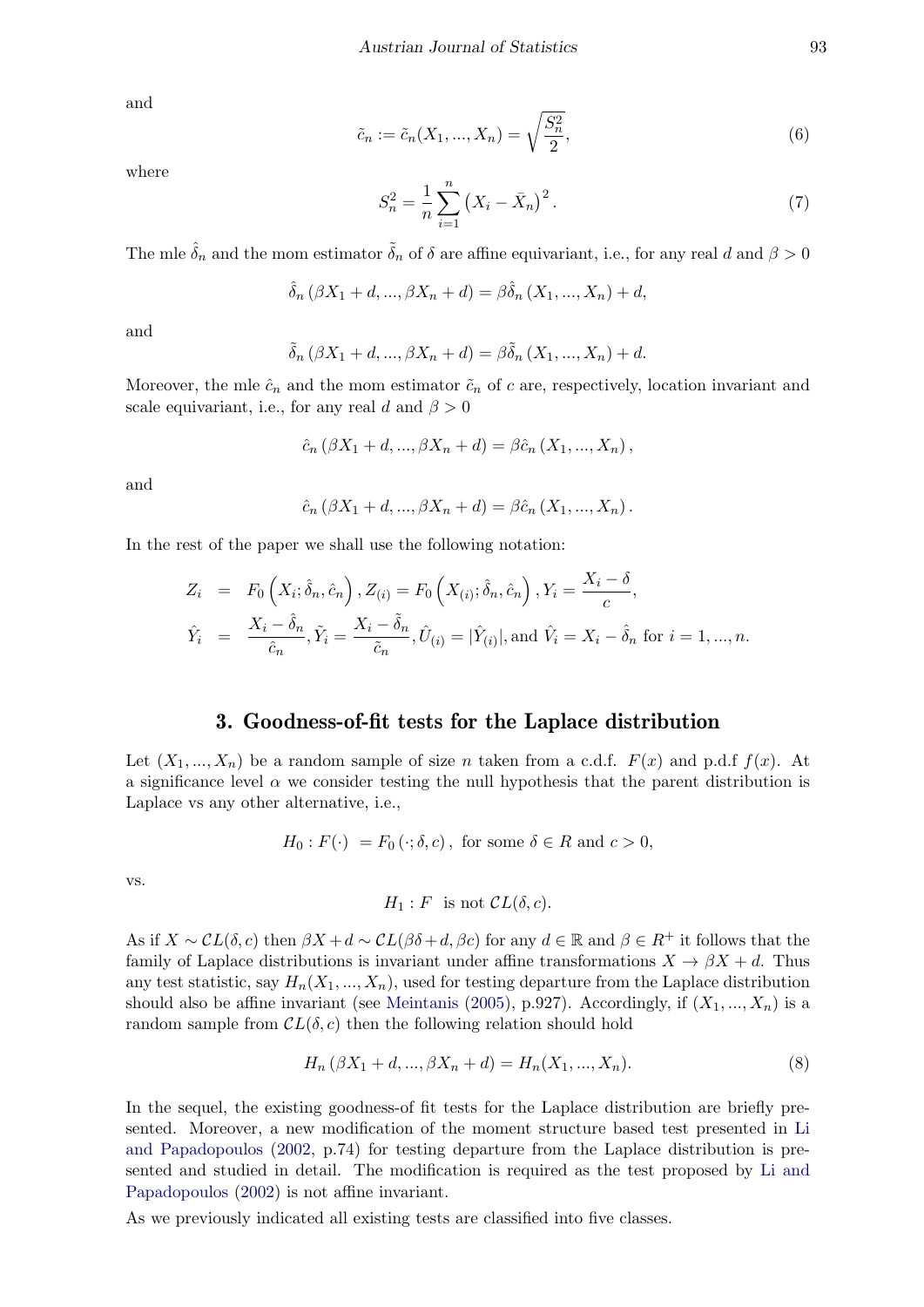### 3.1. Tests based on the empirical distribution function

The key idea of the empirical distribution function (e.d.f.) tests is to compare the data estimated c.d.f. with the hypothesized c.d.f. Thus e.d.f. tests are based on discrepancy measures between the c.d.f. of the Laplace distribution given in [\(2\)](#page-1-0) with  $\delta$  and c being estimated appropriately and the e.d.f. defined by

$$
F_n(x) = \frac{\sum_{i=1}^n I(X_i \le x)}{n} = \frac{\text{\# of observations}}{n} \le x, -\infty < x < \infty,\tag{9}
$$

where  $I(\cdot)$  is the indicator function. In this frame, five different e.d.f. tests have been presented and studied in the literature, namely the Cramer-von Mises  $(W^2)$ , the Watson  $(U^2)$ , the Anderson-Darling  $(A^2)$ , the Kolmogorov-Smirnov  $(\sqrt{n}D)$  and the Kuiper  $(V)$  tests (c.f. [Yen](#page-20-3) [and Moore](#page-20-3) [1988;](#page-20-3) [Puig and Stephens](#page-20-5) [2000a;](#page-20-5) [Chen](#page-19-2) [2002,](#page-19-2) and references cited therein). The test statistics  $W^2$ ,  $U^2$  and  $A^2$  belong to the Cramer von Mises family, while the other two to the Kolmogorov-Smirnov family of tests. These test statistics have the form

$$
W^{2} = \frac{1}{12n} + \sum_{i=1}^{n} (Z_{(i)} - (2i - 1)/(2n))^{2},
$$
\n(10)

$$
U^{2} = W^{2} - n(\bar{Z}_{n} - 0.5)^{2}, \qquad (11)
$$

$$
A^{2} = -n - \frac{1}{n} \sum_{i=1}^{n} ((2i - 1) \log(Z_{(i)}) + (2(n - i) + 1) \log(1 - Z_{(i)})),
$$
\n(12)

$$
D = \max\left\{D^{+}, D^{-}\right\} \text{and } V = D^{+} + D^{-}, \tag{13}
$$

where

$$
D^{+} = \max_{i=1,\dots,n} \left( \frac{i}{n} - Z_{(i)} \right) \text{ and } D^{-} = \max_{i=1,\dots,n} \left( Z_{(i)} - \frac{i-1}{n} \right)
$$
(14)

with the  $Z_{(i)}$  being defined in Section 2.

All of the above tests are right tailed, i.e., the null hypothesis is rejected for large values. Therefore the critical values are the  $100(1 - \alpha)$ -th percentiles of the empirical distribution of the respective test statistic. Asymptotic critical values are also available for the tests belonging to the Cramer von Mises family (see [Puig and Stephens](#page-20-5) [\(2000a\)](#page-20-5)). A more detailed discussion, asymptotic results on the e.d.f. tests and tables of critical values based on 50, 000 Monte Carlo samples of size n for specific values of  $n$  can be found in [Puig and Stephens](#page-20-5)  $(2000a).$  $(2000a).$ 

#### 3.2. Tests based on the empirical characteristic function

The characteristic function (c.f.) of  $X \sim \mathcal{C}L(\delta, c)$  is

<span id="page-3-0"></span>
$$
\phi_0(t; \delta, c) = \frac{\exp(i\delta t)}{1 + c^2 t^2}, t \in \mathbb{R}.
$$

[Meintanis](#page-20-6) [\(2005\)](#page-20-6) proposed a class of goodness-of-fit tests for the Laplace distribution based on its c.f. More specifically, the key idea behind his proposal is related to the fact that the c.f. of the Laplace distribution satisfies the relation

$$
(1 + c2 t2)\phi(t) - \exp(i\delta t) = 0, t \in \mathbb{R}.
$$
 (15)

Under the null hypothesis of Laplace distribution then for large n the transformed data  $\hat{Y}_i$  or  $\tilde{Y}_i$  are approximately  $CL(0, 1)$ . By using these transformed data, [Meintanis](#page-20-6) [\(2005\)](#page-20-6) proposed a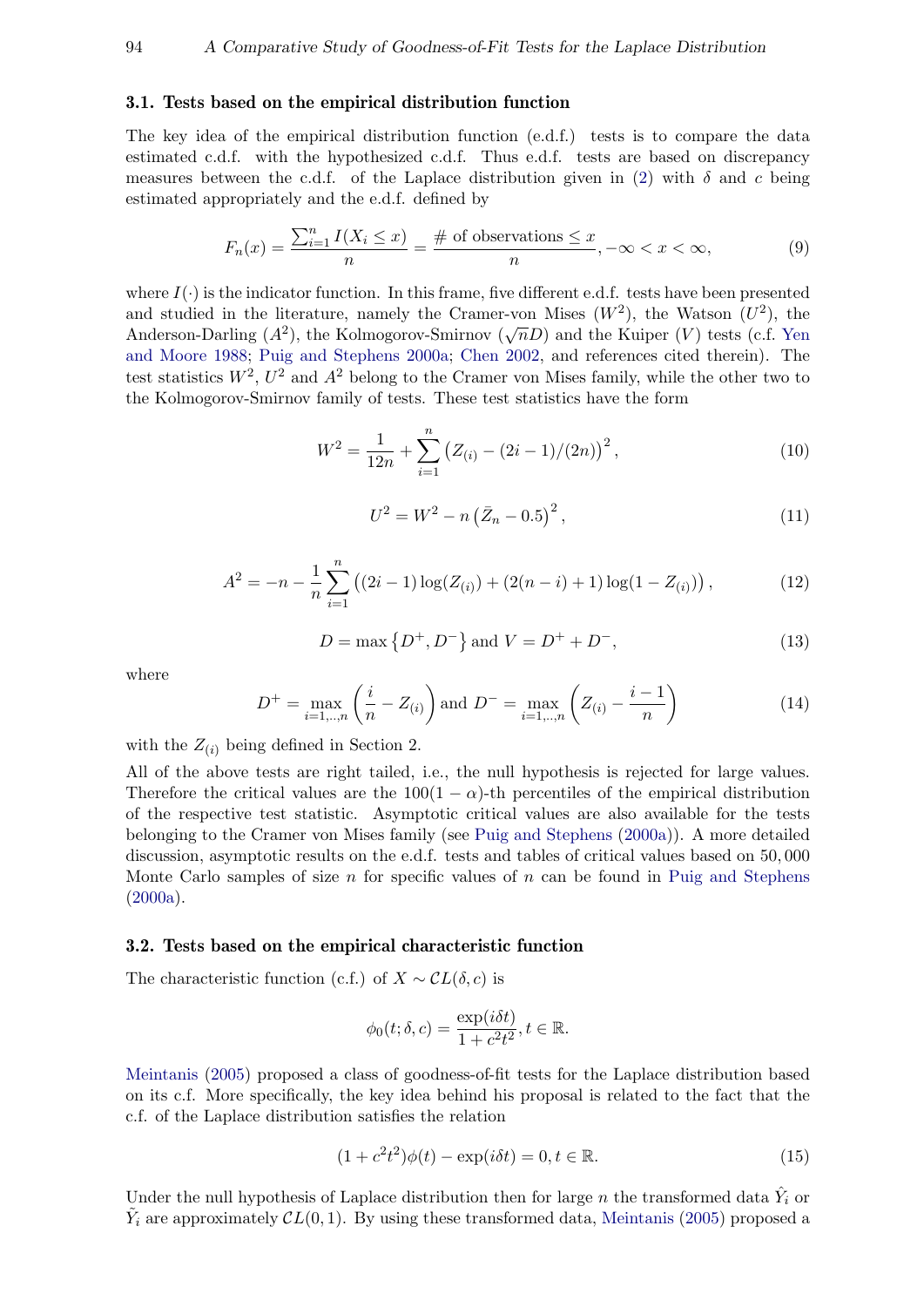weighted integral of the squared of an empirical counterpart of the equation [\(15\)](#page-3-0) for  $c = 1$  and  $\delta = 0$ . To be more specific, [Meintanis](#page-20-6) [\(2005\)](#page-20-6) proposed the following classes of test statistics

$$
T_n^j = n \int_{-\infty}^{\infty} |(1+t^2)\phi_n^j(t) - 1|^2 w(t)dt, \ j = ML, MO,
$$
\n(16)

where  $w(t)$  denotes an appropriate weight function,  $\phi_m^{ML}(t)$  and  $\phi_n^{MO}(t)$  are the empirical characteristic functions (e.c.f.) of the transformed data  $\hat{Y}_i$  and  $\hat{Y}_i$ , respectively, defined by

$$
\phi_n^{ML}(t) = \frac{\sum_{i=1}^n \exp(it\hat{Y}_i)}{n}
$$
 and 
$$
\phi_n^{MO}(t) = \frac{\sum_{i=1}^n \exp(it\tilde{Y}_i)}{n}.
$$

For computational purposes [Meintanis](#page-20-6) [\(2005\)](#page-20-6) focused on two parametric classes of weight functions for which both  $T_n^{ML}$  and  $T_n^{MO}$  take simple forms. In this frame, the test statistics corresponding to  $w(t) = \exp(-a|t|)$ ,  $a > 0$  are denoted by  $T_{n,a}^{(1,MO)}$  or  $T_{n,a}^{(1,ML)}$ . Similarly, the test statistics corresponding to  $w(t) = \exp(-at^2)$ ,  $a > 0$ , are denoted by  $T_{n,a}^{(2,MO)}$  or  $T_{n,a}^{(2,ML)}$ . For simple forms of these statistics and further computational details we refer to p. 928 in [Meintanis](#page-20-6) [\(2005\)](#page-20-6). Based on the simulation study performed by [Meintanis](#page-20-6) [\(2005\)](#page-20-6) it is recommended to use  $T_{n,2}^{(1,MO)}$  $T_{n,2}^{(1,MO)}, T_{n,2}^{(1,ML)}$  $T_{n,2}^{(1,ML)}, T_{n,0.5}^{(1,MO)}$  $T_{n,0.5}^{(1,MO)}$  and  $T_{n,0.5}^{(2,ML)}$  $\sum_{n=0.5}^{n(2,ML)}$ . Indeed, for this reason we use these statistics in our simulation study.

All the above tests are again right tailed. The appropriate critical values which are the  $100(1 - \alpha)$ -th percentiles of the empirical distribution of the respective test statistics are given in [Meintanis](#page-20-6) [\(2005\)](#page-20-6). A further detailed discussion, asymptotic results on the e.c.f. tests and tables of critical values based on  $100,000$  Monte Carlo samples of size  $n = 20,50$  can be found in [Meintanis](#page-20-6) [\(2005\)](#page-20-6).

### 3.3. Sample moments based procedures

Moment-based procedures are widely common for testing departures from a hypothesized distribution. In this section some existing tests are briefly presented, while a new modification of the moment structure based test presented in [Li and Papadopoulos](#page-20-9) [\(2002,](#page-20-9) p.74) for testing a departure from the Laplace distribution is presented and studied in detail.

### Best et al. tests

Smooth tests of goodness of fit, described in [Rayner and Best](#page-20-7) [\(1989\)](#page-20-7), seek to assess the fit of the data to a given p.d.f.  $f(x; \theta)$  within the following class of alternatives of order k given by

$$
g_k(x; \theta, \beta) = C(\theta, \beta) \exp \left( \sum_{i=1}^k \beta_i h_i(x; \theta) \right) f(x; \theta).
$$

Here,  $\theta$  is a vector of unknown parameters,  $C(\theta, \beta)$  is a normalizing constant and  $h_i(x; \theta), i =$ 1, ..., k, is a set of functions which are orthonormal on the hypothesized distribution  $f(x; \theta)$ . If  $E_0$  denotes the expectation when the model that generates the data is  $f(x; \theta)$  then orthonormality means that  $E_0[h_r(X; \theta)h_s(X; \theta)] = \delta_{rs}$  for  $r, s = 0, 1, ...,$  where  $\delta_{rs} = 1$  if  $r = s$  and  $\delta_{rs} = 0$  if  $r \neq s$ . It is obvious that the alternatives are characterized by their order, i.e., the greater the order  $k$  the richer is the class of alternatives.

In this frame, based on a sample  $X_1,...,X_n$ , if  $\widetilde{\theta}_n(X_1,...,X_n)$  is either the mle or the moment based estimator of the unknown parameters  $\theta$  of the hypothesized distribution, [Rayner and](#page-20-7) [Best](#page-20-7) [\(1989\)](#page-20-7) proposed a goodness-of-fit test of a hypothesized distribution using

$$
V_r = \sum_{i=1}^n h_r\left(X_i; \widetilde{\theta}_n(X_1, ..., X_n)\right) / \sqrt{n}.
$$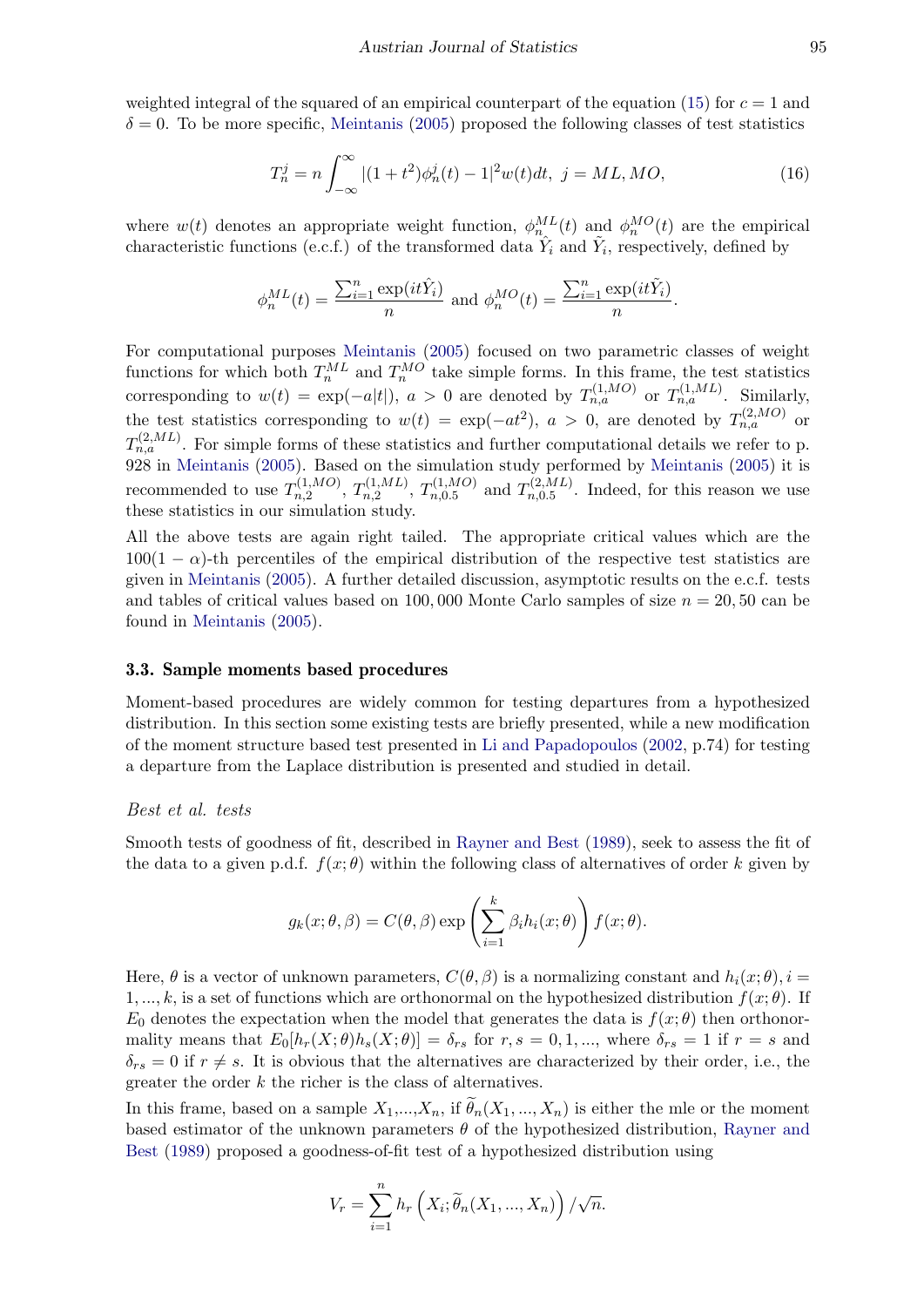Motivated by [Rayner and Best](#page-20-7) [\(1989\)](#page-20-7) and under the moment estimation method when utilizing the complete orthonormal functions for  $r = 3, 4$ , Best *[et al.](#page-19-10)* [\(2008\)](#page-19-10) proposed the following two smooth goodness-of fit tests for the Laplace distribution:

$$
V_3 = \sqrt{nb_1/54} \text{ and } V_4 = (b_2 - 6)\sqrt{n/1072.8}
$$
 (17)

where

$$
\sqrt{b_1} = \frac{\sum_{i=1}^{n} (X_i - \bar{X}_n)^3}{n S_n^3} \text{ and } b_2 = \frac{\sum_{i=1}^{n} (X_i - \bar{X}_n)^4}{n S_n^4}
$$
(18)

and  $S_n$  is defined in [\(7\)](#page-2-0). Here,  $\sqrt{b_1}$  and  $b_2$  are estimators of the population skewness and kurtosis, respectively, based on method of moments.

Asymptotically, both statistics follow a normal distribution with mean zero and variance 7/6 and  $165/149$ , respectively (see Best *[et al.](#page-19-10)* [\(2008\)](#page-19-10)). However Best *et al.* (2008) concluded that in practice the use of the asymptotic critical values is not recommended as the the convergence is slow. Taking into account that the null hypothesis of Laplace for both tests is rejected for large absolute values (two-tailed tests), then the critical values are the  $100(\alpha/2)$ -th and  $100(1 - \alpha/2)$ -th percentiles of the empirical distribution of the test statistics.

# Gel tests

[Gel](#page-19-4) [\(2010\)](#page-19-4) proposed goodness-of-fit procedures for the Laplace distribution based on alternative estimates of population skewness and kurtosis obtained by utilizing the mle of the unknown variance in the denominator of the population skewness and kurtosis. Specifically, the K test by [Gel](#page-19-4)  $(2010)$  is defined as

$$
K = \frac{n}{C_1} \left(\sqrt{u_1}\right)^2 + \frac{n}{C_2} \left(u_2 - 6\right)^2, C_1, C_2 > 0,
$$
\n(19)

where

$$
\sqrt{u_1} = \frac{n^{-1} \sum_{i=1}^n (X_i - \bar{X}_n)^3}{(\sqrt{2}\hat{c}_n)^3}
$$
 and  $u_2 = \frac{n^{-1} \sum_{i=1}^n (X_i - \bar{X}_n)^4}{(\sqrt{2}\hat{c}_n)^4}$ ,

with  $\hat{c}_n$  being the mle of c given in [\(4\)](#page-1-1) while  $C_1$  and  $C_2$  are the asymptotic variances of  $\sqrt{nu_1}$ with  $c_n$  being the line of c given in (4) while  $C_1$  and  $C_2$  are the asymptotic variances of  $\sqrt{n}u_1$  and  $\sqrt{n}u_2$ , respectively. [Gel](#page-19-4) [\(2010\)](#page-19-4) proved that under the Laplace distribution, then K follows asymptotically a chi-square distribution with two degrees of freedom. Here the null hypothesis of Laplace distribution is rejected if  $K \geq \chi^2_{1-\alpha,2}$  where  $\chi^2_{1-\alpha,2}$  is the upper a percentile of the chi-square distribution with two degrees of freedom. The constants  $C_1$  and  $C_2$  can be obtained using the multivariate Taylor-expansions. However, as these calculations are rather cumbersome, [Gel](#page-19-4) [\(2010\)](#page-19-4) recommended for small or moderate samples to use  $C_1 = 60$  and  $C_2 = 1200$  or to approximate them based on functions given in p. 960 by [Gel](#page-19-4) [\(2010\)](#page-19-4). Also, based on a Monte Carlo study by [Gel](#page-19-4) [\(2010\)](#page-19-4), the use of asymptotic critical values for small to moderately large samples is not recommended. Instead the use of the empirical critical values is recommended in which case the choice of  $C_1$  and  $C_2$  does not play any role. In this frame, taking into account that the null hypothesis of Laplace distribution is rejected for large values of K - implying a right tailed test - the critical values are taken to be  $100(1 - \alpha)$ -th percentiles of the empirical distribution of the respective test statistic. For more details on the K tests as well as to individual tests based on  $\sqrt{u_1}$  and  $u_2$  see [Gel](#page-19-4) [\(2010\)](#page-19-4).

# A ratio gof tests

González-Estrada and Villaseñor [\(2016\)](#page-19-3) proposed two tests based on ratio of estimators for the scale parameter of the Laplace distribution. To be more specific, the first test statistic denoted by  $R_n$  is defined as the ratio of the sample mean absolute deviation around the sample mean to the moment estimator of c, while the second test denoted by  $R'_n$  is defined as the ratio of the sample mean absolute deviation around the sample mean to the mle of c, i.e., √

$$
R_n = \frac{\sqrt{2} \sum_{i=1}^n |X_i - \bar{X}_n|}{n S_n} \text{ and } R'_n = \frac{\sum_{i=1}^n |X_i - \bar{X}_n|}{\sum_{i=1}^n |X_i - \hat{\delta}_n|},\tag{20}
$$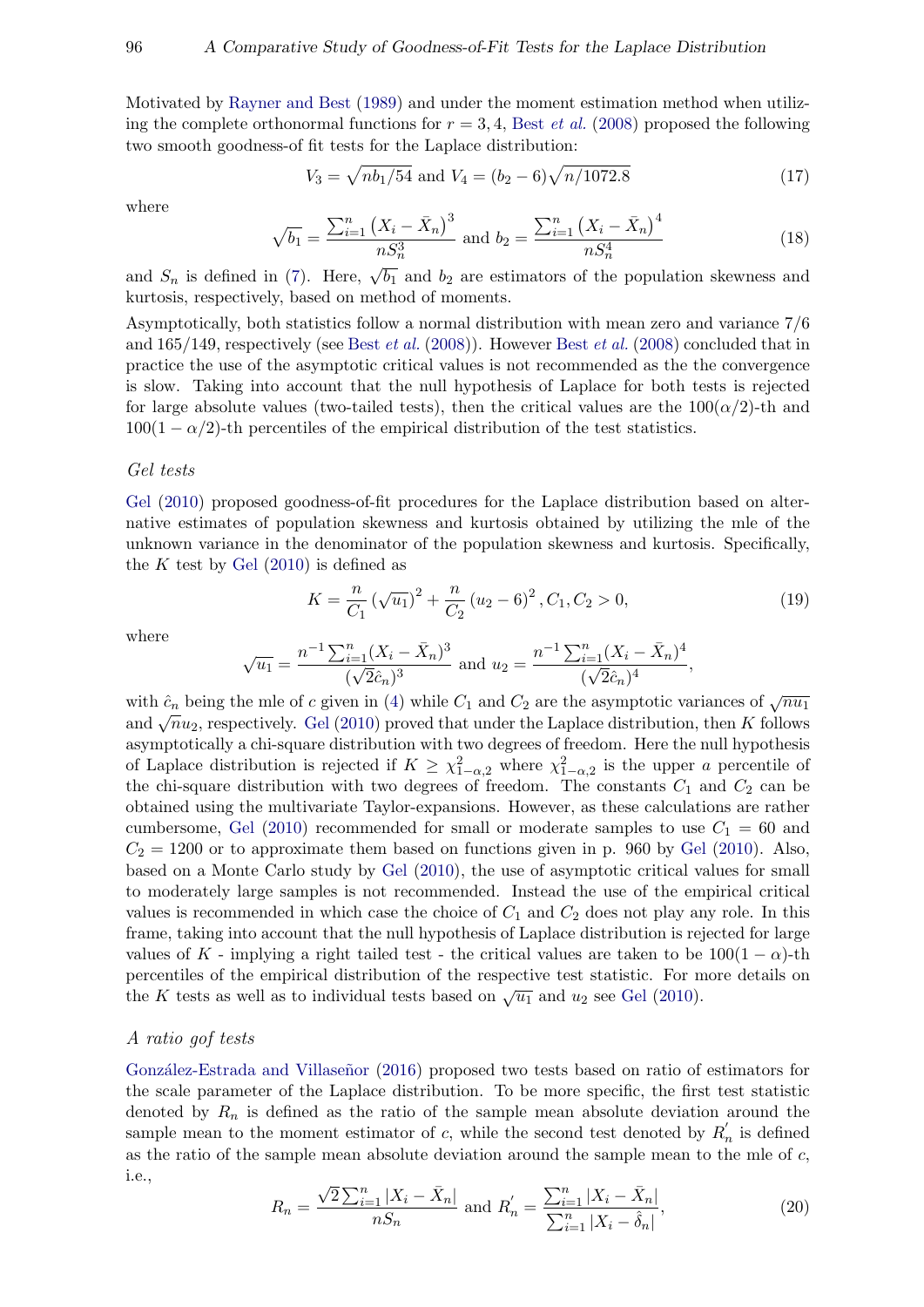where  $S_n^2$  is defined in [\(7\)](#page-2-0) and  $\hat{\delta}_n$  is the mle of  $\delta$  given in [\(3\)](#page-1-2).

The idea behind the two tests is that under the null hypothesis of Laplace distribution the test statistics are expected to take values close to one. Thus both test are two-tailed tests. González-Estrada and Villaseñor [\(2016\)](#page-19-3) proved that under the hypothesis of Laplace distri-Gonzalez-Estrada and vinasenor (2010) proved that under the hypothesis of Laplace distribution  $\sqrt{4n}(R_n - 1)$  follows asymptotically a standard normal distribution. Thus the null hypothesis is rejected if  $|\sqrt{4n}(R_n-1)| \geq z_{\alpha/2}$ , where  $z_{\alpha/2} = \Phi^{-1}(1-\alpha/2), \Phi^{-1}(\cdot)$  is the quantile function of the  $N(0, 1)$  distribution. In the simulation study of the next section we use the  $100(\alpha/2)$ -th and the  $100(1 - \alpha/2)$ -th percentiles of the empirical distribution of the test statistics. For more details on  $R_n$  and  $R'_n$  tests see González-Estrada and Villaseñor [\(2016\)](#page-19-3).

### Langholz and Kronmal test

Goodness-of-fit tests for the Laplace distribution can obtained as a special case of the class of tests proposed by [Langholz and Kronmal](#page-20-8) [\(1991\)](#page-20-8). The key idea behind their method is motivated by the fact that when the hypothesized distribution  $F$  is completely specified then  $X \sim F$  if and only if  $F(X) \sim U(0, 1)$ . Their approach compares then the estimated Fourier coefficients to those of the  $U(0, 1)$  density. For the special case of Laplace, their test statistic based on the first Fourier coefficient in the density estimation procedure of [Fellner](#page-19-11) [\(1974\)](#page-19-11) can be written in the following form

$$
K_1 = 2.26n\left(\hat{C}^2 + \hat{S}^2\right)
$$
\n(21)

where

$$
\hat{C} = n^{-1} \sum_{i=1}^{n} \cos(2\pi Z'_i)
$$
 and  $\hat{S} = n^{-1} \sum_{i=1}^{n} \sin(2\pi Z'_i)$ 

are the estimated first trigonometric moments, with  $Z_i' = F_0(X_i; \tilde{\delta}_n, \tilde{c}_n)$ . Under the hypothesis of Laplace,  $K_1$  follows asymptotically a chi-square distribution with two degrees of freedom. Since the appropriate test is right-tailed we shall use in our simulation section the empirical critical values being the  $100(1 - \alpha)$ -th percentiles of the empirical distribution. For more details on the  $K_1$  test see [Langholz and Kronmal](#page-20-8) [\(1991\)](#page-20-8).

### A modification of a test based on moment structure

A general and interesting method for testing a departure from a given parametric family of distributions was proposed by [Li and Papadopoulos](#page-20-9) [\(2002\)](#page-20-9). Their idea is mainly simple as it is based on some moment structure relation holding among the members of the respective parametric family of distributions under the null hypothesis. Then based on such a relation, a test statistic is proposed for testing departures from the relevant family. [Li and Papadopoulos](#page-20-9) [\(2002\)](#page-20-9) demonstrated their approach for some common parametric families of distributions. Among them is the Laplace family for which a test was proposed but was not studied in details. In the sequel, we present a modification of such a test by requiring that it will be affine invariant and study it in details.

If F is  $CL(\delta, c)$  then it can be simply seen that

<span id="page-6-0"></span>
$$
g(\mu_1, \mu_2, \mu_3) \doteq \mu_3 - 3\mu_1 \mu_2 + 2\mu_1^3 = 0, \text{ for any } \delta \text{ and } c. \tag{22}
$$

This would imply that if the relation in [\(22\)](#page-6-0) does not hold then the sample is not taken from  $CL(\delta, c)$ . The reverse statement is obviously incorrect as there might exist some other distributions for which [\(22\)](#page-6-0) holds. Such a test is termed in the literature (c.f. [Fang, Zhu, and](#page-19-12) [Bentler](#page-19-12) [1993;](#page-19-12) [Liang, Fang, and Hickernell](#page-20-11) [2008;](#page-20-11) [Batsidis and Zografos](#page-19-13) [2013\)](#page-19-13) as a 'necessary' (but not sufficient). Necessary tests imply that small p-values (say, less than 5%) of the tests indicate evidence for departure from the family of distributions under the null hypothesis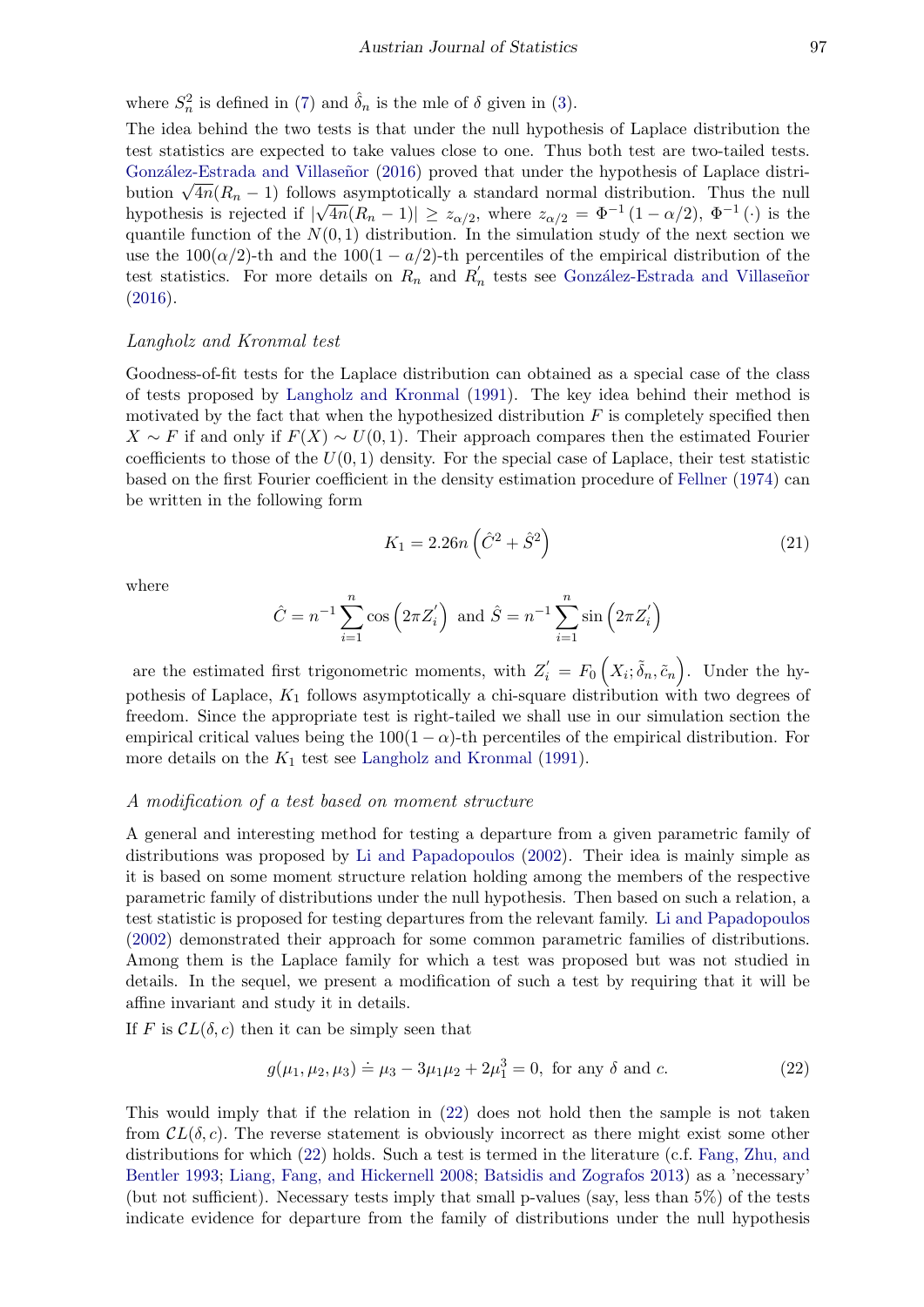whereas larger p-values imply that no sufficient evidence is available for drawing any other statistical conclusion.

Indeed, a necessary test based on [\(22\)](#page-6-0) for testing  $H_0$  vs.  $H_1$  was proposed by [Li and Pa](#page-20-9)[padopoulos](#page-20-9) [\(2002\)](#page-20-9) and involved with the empirical estimator of  $g(\mu_1, \mu_2, \mu_3)$ . In the sequel, however, we will modify their test by imposing the property of affine invariance - a desired property for any goodness-of fit test for the Laplace distribution.

More specifically, the proposed test will be based on the transformed data  $\hat{Y}_i = (X_i - \hat{\delta}_n)/\hat{c}_n$ and an empirical estimator  $T_n$  of  $g(\mu_1, \mu_2, \mu_3)$  based on them. The asymptotic distribution of  $T_n$  is derived under the null hypothesis of Laplace in the following theorem.

<span id="page-7-0"></span>**Theorem 3.1.** Let  $(X_1, X_2, ..., X_n)$  be a random sample from  $CL(\delta, c)$  and  $\hat{Y}_i = (X_i - \hat{\delta}_n)/\hat{c}_n$ ,  $i = 1, ..., n$ , be the transformed data. Let

$$
T_n = \frac{1}{n} \sum_{i=1}^n \hat{Y}_i^3 - 3 \frac{1}{n^2} \sum_{i=1}^n \hat{Y}_i \sum_{i=1}^n \hat{Y}_i^2 + 2 \left( \frac{1}{n} \sum_{i=1}^n \hat{Y}_i \right)^3,
$$
\n(23)

where

$$
\hat{Y}_i = \frac{X_i - \hat{\delta}_n(X_1, ..., X_n)}{\hat{c}_n(X_1, ..., X_n)},
$$
\n(24)

 $\hat{\delta}_n = \hat{\delta}_n(X_1, ..., X_n)$  and  $\hat{c}_n = \hat{c}_n(X_1, ..., X_n)$  are the mle's of the parameters  $\delta$  and c, re- $\sigma_n = \sigma_n(\Lambda_1, ..., \Lambda_n)$  and  $\sigma_n = \sigma_n(\Lambda_1, ..., \Lambda_n)$  are the mess of the parameters  $\sigma$  and  $c$ , respectively. Then the statistic  $\sqrt{n}T_n$  converges in distribution, as  $n \longrightarrow \infty$ , to the normal distribution  $N(0, 504)$ .

The proof of the Theorem [3.1](#page-7-0) is relegated to Appendix A. The results of Theorem [3.1](#page-7-0) can be used to construct a necessary test for testing the hypothesis of Laplace. Indeed by the previous theorem it follows that if the null hypothesis  $H_0$  is true then it is also true that the statistic  $Z_n = \sqrt{\frac{n}{504}}T_n$  is asymptotically  $N(0, 1)$ . Consequently, in view of Theorem [3.1,](#page-7-0)  $H_0$ should be rejected at a significance level  $\alpha$  if  $|Z_n| \geq z_{\alpha/2}$ , which implies departure from the Laplace distribution. On the contrary, failing to reject the null hypothesis implies that no sufficient information is available for drawing any statistical conclusion on the null hypothesis.

However in order to use the asymptotic critical values one should examine the convergence of the percentiles of  $Z_n$  to those of the  $N(0, 1)$  distribution subject to the assumption that the data are stemming from a Laplace distribution. To achieve this, a total of  $l = 100.000$  samples of different sample sizes ( $n = 20, 30, 50, 60, 70, 100, 200, 500, 1000, 5000$ ) were generated from  $CL(0, 1)$ . Note that one can confine the study to the case of  $CL(0, 1)$  since the asymptotic distribution of  $T_n$  is independent of the parameters  $\delta$  and c and  $T_n$  is affine invariant. For each sample, the value of  $Z_n$  was computed. Then, based on all l values of  $Z_n$ , Monte Carlo percentiles were computed and compared with the theoretical limiting percentiles. The simulation was carried out by using R [\(R Core Team](#page-20-12) [2020\)](#page-20-12). The R code used is presented in the Appendix B.

The results are displayed in Table [1.](#page-8-0) The last row of the table displays the corresponding percentiles of the  $N(0, 1)$  distribution. The results indicate a slow convergence of the critical values to their limiting values. This suggests that the limiting critical values may not provide a good approximation. Hence, for small and moderate sample sizes one can use a parametric bootstrap for computing the p-values instead of using the asymptotic distribution. A Monte Carlo study was carried out on the type I error rates in order to examine the performance of the test based on these latter two options. The empirical type I error rates appear in Table [2.](#page-8-1) They are computed by the relation

Empirical Type I error rate = 
$$
\frac{\text{Number of rejections}}{\text{Number of replications}}
$$

at significance levels  $\alpha = 0.05$  and 0.1.

From Table [2](#page-8-1) it is clear that for small and moderate sample sizes the use of the parametric bootstrap is recommended. This is not a disadvantage of the test since as [Gel](#page-19-4) [\(2010\)](#page-19-4) already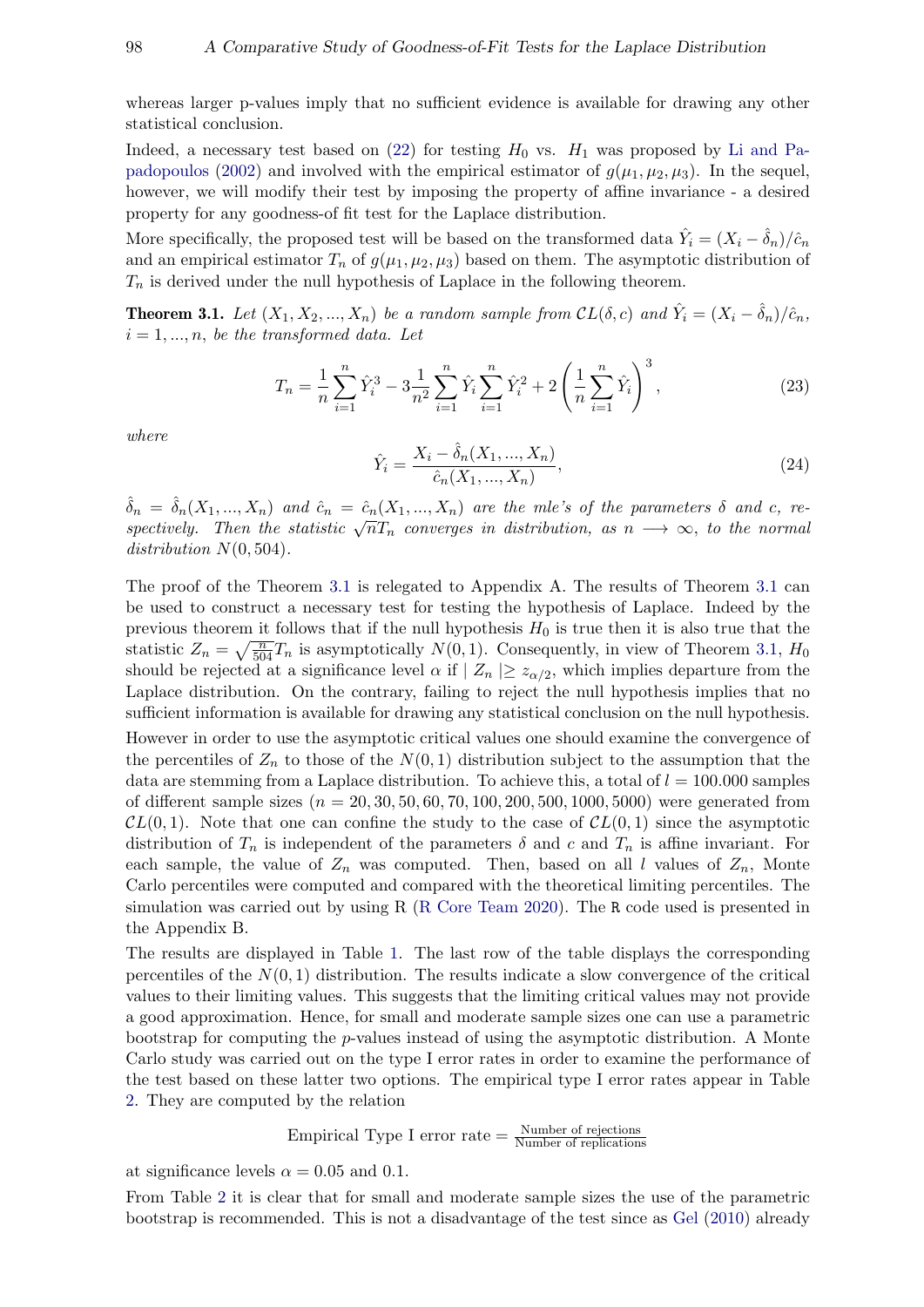<span id="page-8-0"></span>

|        | $\alpha = 0.01$ |         | $\alpha = 0.05$ |         | $\alpha=0.1$ |         |
|--------|-----------------|---------|-----------------|---------|--------------|---------|
| n      | $Z_n^l$         | $Z_n^u$ | $Z_n^l$         | $Z_n^u$ | $Z_n^l$      | $Z_n^u$ |
| 20     | $-2.49739$      | 2.40483 | $-1.35659$      | 1.32971 | $-0.95007$   | 0.95038 |
| 30     | $-2.75772$      | 2.74174 | $-1.50211$      | 1.50553 | $-1.08818$   | 1.09160 |
| 50     | $-2.96832$      | 2.99391 | $-1.65895$      | 1.69383 | $-1.22410$   | 1.23730 |
| 60     | $-2.98985$      | 3.07540 | $-1.71866$      | 1.72124 | $-1.27531$   | 1.27553 |
| 70     | $-3.07916$      | 3.09744 | $-1.76075$      | 1.75607 | $-1.30965$   | 1.29881 |
| 100    | $-3.06851$      | 3.14049 | $-1.82853$      | 1.83216 | $-1.37432$   | 1.37556 |
| 200    | $-3.03301$      | 3.03401 | $-1.89422$      | 1.91534 | $-1.46851$   | 1.48683 |
| 500    | $-2.91472$      | 2.88816 | $-1.94998$      | 1.95911 | $-1.56223$   | 1.57465 |
| 1000   | $-2.79985$      | 2.83282 | $-1.95724$      | 1.97529 | $-1.59362$   | 1.60403 |
| 5000   | $-2.64775$      | 2.66607 | $-1.96253$      | 1.97677 | $-1.63014$   | 1.63365 |
| N(0,1) | $-2.57583$      | 2.57583 | $-1.95996$      | 1.95996 | $-1.64485$   | 1.64485 |

Table 1: Simulated lower and upper critical values of  $Z_n$  indicated for  $\alpha$  and  $n$  as shown and 100000 simulated samples from  $CL(0, 1)$ 

<span id="page-8-1"></span>Table 2: Simulated type I rate: percentage of samples with p-value smaller that  $\alpha$ .  $CL(0, 1)$ , number of simulated samples: 10,000, p-value: 1) asymptotic and 2) bootstrap p-value: number of bootstrap samples: 1000

|                  | $\alpha = 0.01$ |           | $\alpha = 0.05$ |           | $\alpha=0.1$ |           |
|------------------|-----------------|-----------|-----------------|-----------|--------------|-----------|
| $\boldsymbol{n}$ | asymptotic      | bootstrap | asymptotic      | bootstrap | asymptotic   | bootstrap |
| 20               | 0.01            | 0.0116    | 0.0218          | 0.0508    | 0.0325       | 0.1002    |
| 30               | 0.0125          | 0.0096    | 0.0281          | 0.0533    | 0.0443       | 0.0998    |
| 50               | 0.0157          | 0.0093    | 0.0307          | 0.0482    | 0.0502       | 0.0944    |
| 60               | 0.0172          | 0.0095    | 0.0363          | 0.0494    | 0.0555       | 0.101     |
| $70\,$           | 0.0155          | 0.0081    | 0.0346          | 0.0467    | 0.0578       | 0.0947    |
| 100              | 0.0185          | 0.01      | 0.0417          | 0.0521    | 0.0695       | 0.1024    |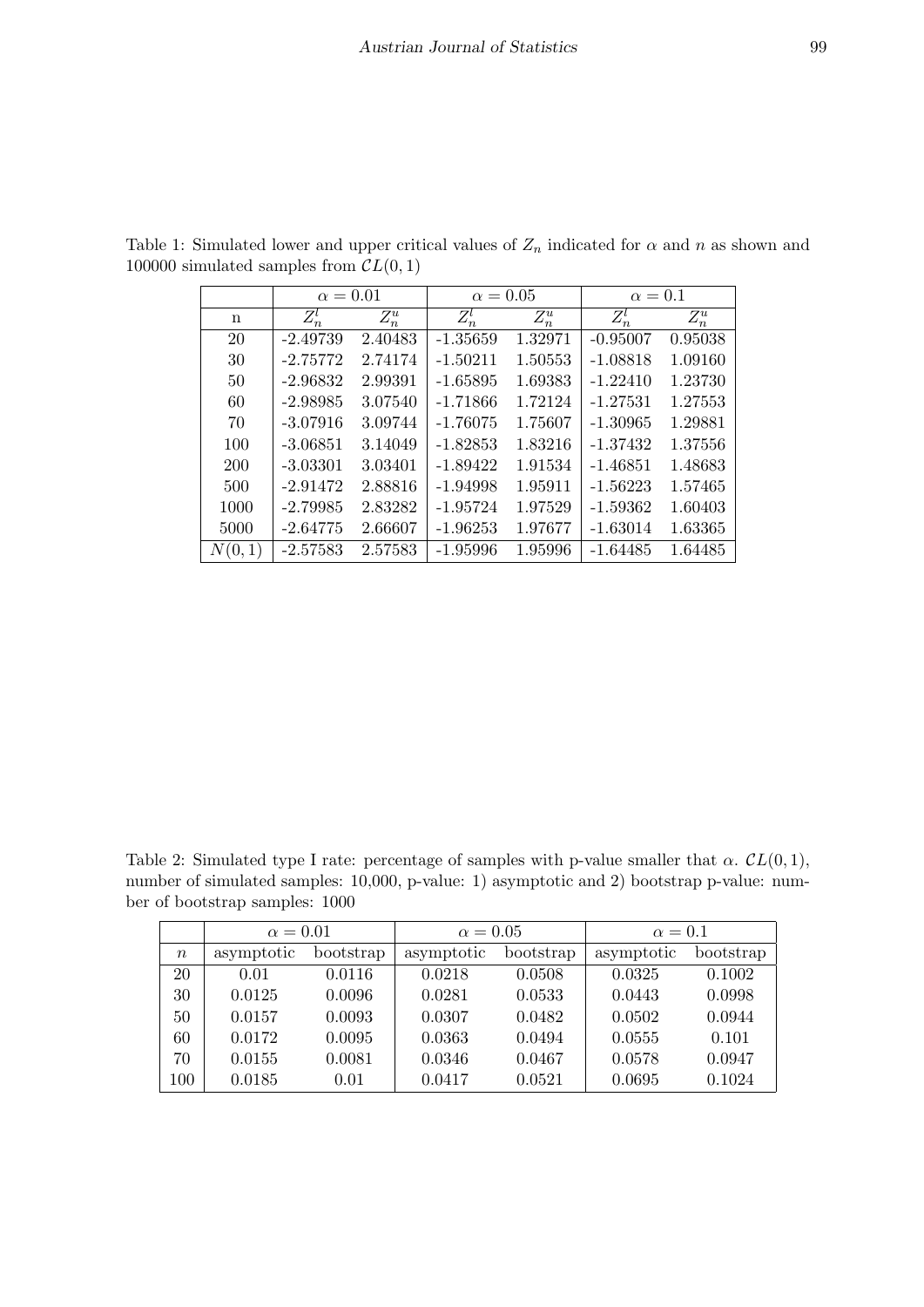pointed out critical values of other available tests detecting departures from the Laplace distribution can be obtained either from special tables or from a Monte Carlo study.

The R function for the proposed goodness-of-fit test with options for bootstrap p-value and p-value based on the asymptotic standard normal distribution is displayed in Appendix B. In the simulation study of the next section as well as in practice someone can utilize - taking into account that the test based on  $Z_n$  is a two-tailed - the 100( $\alpha/2$ )-th and 100(1 –  $a/2$ )-th percentiles of the empirical distribution of the test statistic.

### 3.4. Entropy and divergence based tests

Entropy and divergence based tests are widely common for testing departures from a hypothesized distribution. In this section some existing tests are briefly presented.

#### Maximum entropy test

[Choi and Kim](#page-19-5) [\(2006\)](#page-19-5) presented three goodness-of-fit tests for the Laplace distribution based on its maximum entropy characterization result. However, based on a Monte Carlo study they recommended the use of only one of these tests. Accordingly we briefly discuss in the sequel only this recommended test.

Let X be a r.v. with density function  $f_X(x)$ . The [Shannon](#page-20-13)'s entropy (see Shannon [\(1948\)](#page-20-13)) of X is defined by  $H(f_X) = E(-\log(f_X(x)))$ . [Choi and Kim](#page-19-5) [\(2006\)](#page-19-5) proved that under the restriction that  $E|X| = c$  the distribution of X maximizing the Shannon's entropy is the  $CL(0, c)$  and its entropy is  $H(f_X)$ . Utilizing this maximum entropy characterization result, [Choi and Kim](#page-19-5) [\(2006\)](#page-19-5) proposed a test statistic for testing departures from the Laplace distribution based on an estimation of the entropy difference between the data-generating distribution and the hypothetical distribution. In this frame, a parametric procedure for estimating the entropy of the hypothetical distribution and a nonparametric one for estimating the entropy of the data-generating distribution were used. Following this estimation procedure, the entropy based gof test statistic is given by

$$
T_{m,n}^V = \frac{n}{2m\hat{c}_n} \left\{ \prod_{i=1}^n \left( \hat{V}_{(i+m)} - \hat{V}_{(i-m)} \right) \right\},\tag{25}
$$

where m, denoting the window size, is a positive integer smaller than  $n/2$  while  $\hat{V}_{(i-m)} = \hat{V}_{(1)}$ for  $i \leq m$  and  $\hat{V}_{(i+m)} = \hat{V}_{(n)}$  for  $i \geq n-m$ . According to [Choi and Kim](#page-19-5) [\(2006\)](#page-19-5), m is selected in advance and its optimal choice corresponding to a given sample size  $n$  was studied for various sample sizes up to 100. In Table 4 by [Choi and Kim](#page-19-5) [\(2006\)](#page-19-5) the results of this study is given for  $n \leq 50$ , while the rest of the results are available upon request from the authors. In the simulation study the values  $m = 3$  for  $n = 20$ ,  $m = 6$  for  $n = 50$  and  $m = 13$  for  $n = 100$ were used.

Based on the asymptotic results obtained by [Choi and Kim](#page-19-5) [\(2006\)](#page-19-5) the null hypothesis of Laplace is rejected when the test statistic is less than the corresponding critical value at a designated significance level  $\alpha$  (left-tailed).  $T_{m,n}^V$  is approximately normally distributed under the null hypothesis. Its asymptotic variance however is not easy to be derived. Consequently, we use the empirical critical values which are the  $100a$ -th percentiles of the empirical distribution. For more details on the  $T_{m,n}^V$  tests and a table of critical values for selected values of  $m$  and  $n$  see [Choi and Kim](#page-19-5) [\(2006\)](#page-19-5).

#### Energy distance test

The idea behind the class of energy distance goodness-of-fit test is based on the following characterization of equality of distributions: if  $X_1$  and  $Y_1$  are independent random variables such that  $E | X_1 | < \infty$  and  $E | Y_1 | < \infty$ , with cumulative distribution functions  $F_1$  and  $G_1$ ,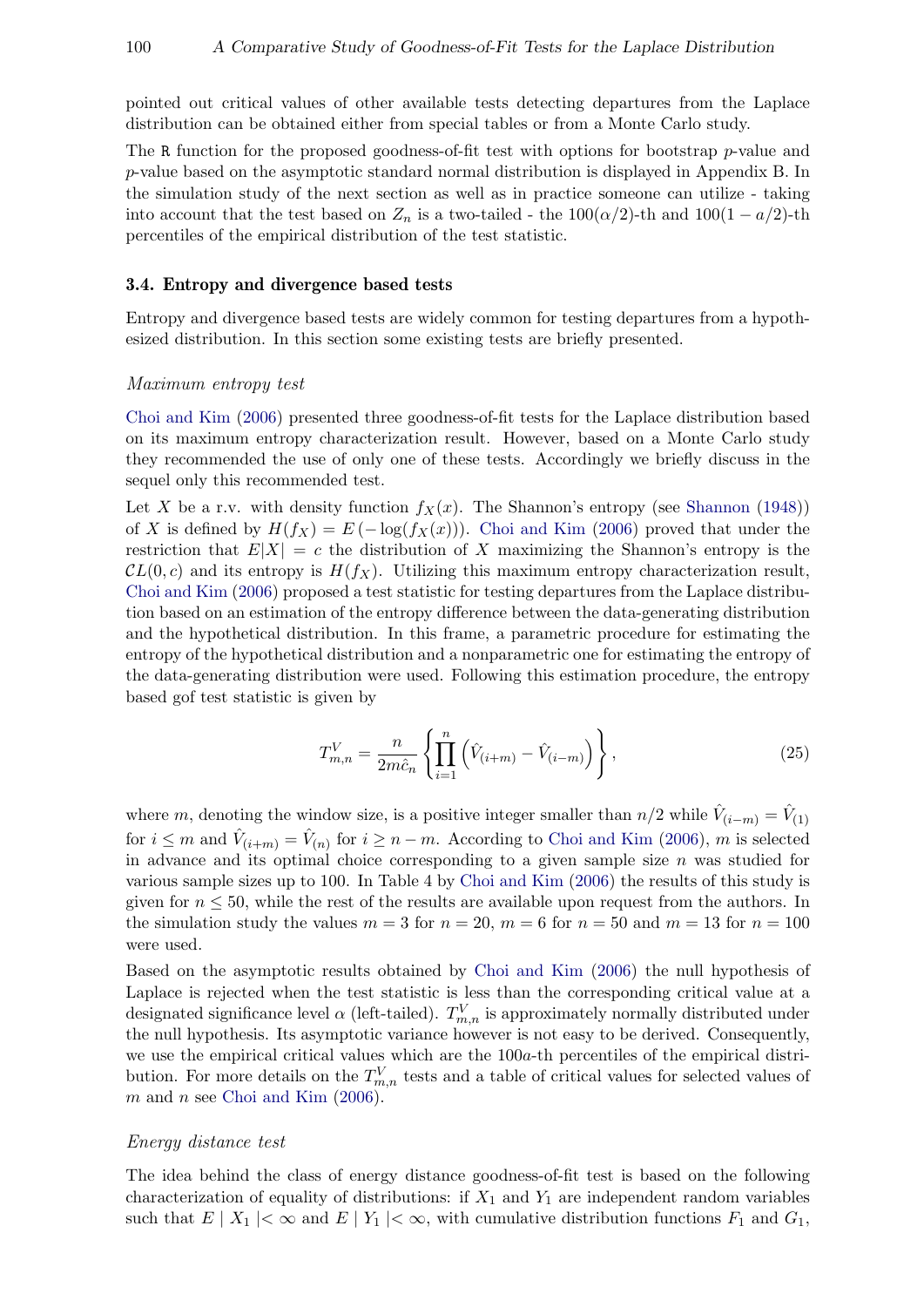respectively then

$$
D^{2}(F_{1}, G_{1}) = 2E \mid X_{1} - Y_{1} \mid - \mid X_{1} - X_{1}^{'} \mid - \mid Y_{1} - Y_{1}^{'} \mid \geq 0
$$

with equality to zero if and only if  $X_1$  and  $Y_1$  are identically distributed, where  $X'_1$  $Y_1'$  and  $Y_1'$ 1 are i.i.d. copies of the random variable  $X_1$  and  $Y_1$ , respectively; that is,  $X_1$  and  $X_1'$  $\mathbf{I}_1$  are i.i.d., and  $Y_1$  and  $Y_1'$  $I_1'$  are i.i.d. Note that energy distance between the distributions  $F_1$  and  $G_1$  is defined to be the square root of  $D^2(F_1, G_1)$ .

As pointed out by [Rizzo and Szekely](#page-20-14) [\(2016\)](#page-20-14), energy distance is a metric that measures the distance between the distributions of random variables or vectors and is zero if and only if the distributions are identical. Thus energy distance characterizes equality of distributions and provides a theoretical foundation for statistical inference and goodness-of-fit tests. For a review and implementation of the energy goodness-of-fit test we refer to [Rizzo and Szekely](#page-20-14) [\(2016\)](#page-20-14).

In the frame of goodness-of-fit test the distributions to be compared are the hypothesized distribution given in the null hypothesis and the sample distribution. [Rizzo and Haman](#page-20-10) [\(2016\)](#page-20-10) presented the results related with the expected distance of a random variable X which follows asymmetric Laplace distribution from an arbitrary point and with the expected distance  $E \mid X - X' \mid$  when X and X' are independent and identically asymmetric Laplace distributed. Taking into account that symmetric Laplace distribution is a special case of the asymmetric one and the previous mentioned results, the test statistic proposed by [Rizzo and Haman](#page-20-10) [\(2016\)](#page-20-10) is given by the following relation:

$$
E_n = 2\sum_{i=1}^n \left( \mid \hat{Y}_i \mid + \exp\left(-\mid \hat{Y}_i \mid\right) \right) - 1.5n - \frac{2}{n} \sum_{k=1}^n (2k - 1 - n)\hat{Y}_{(k)},\tag{26}
$$

where  $\hat{Y}_i$ ,  $i = 1, ..., n$  were defined in Section 2. The null hypothesis of Laplace distribution is rejected for large values of  $E_n$ - implying a right tailed test- the critical values are taken to be the 100(1 –  $\alpha$ )-th percentiles of the empirical distribution of  $E_n$ .

### Alizadeh Noughabi and Balakrishnan tests

Divergence measures are indices of similarity or dissimilarity between populations and are used for the development of statistical methods in order to formulate and solve a great variety of statistical problems (see the monograph by [Pardo](#page-20-15) [\(2006\)](#page-20-15)). One of the widely used and studied divergence measure which includes many others as special cases is the family of divergence measures which is known as  $\phi$ -divergence and were defined simultaneously by [Csiszar](#page-19-14) [\(1963\)](#page-19-14) and [Ali and Silvey](#page-19-15)  $(1966)$ . Let P and Q denote two probability measures over a measurable space M such that P is absolutely continuous with respect to Q, then the  $\phi$ -divergence is defined as

$$
D_{\phi}(P,Q) = \int_{M} \phi\left(\frac{dP}{dQ}\right) dQ \tag{27}
$$

<span id="page-10-0"></span>where  $\phi : [0, +\infty) \to (-\infty, \infty)$  is a convex and continuous function such that  $\phi(1) = \phi'(1) = 0$ ,  $0\phi\left(\frac{0}{0}\right)$  $\left(\frac{0}{0}\right) = 0$  and  $0\phi\left(\frac{p}{0}\right)$  $\frac{p}{0}$ ) = p  $\lim_{u \to +\infty} \frac{\phi(u)}{u}$  $\frac{u}{u}$ . Well-known divergence measures are constructed by suitable choices of  $\phi$ . For instance the Kullback-Leibler [\(Kullback and Leibler](#page-20-16) [\(1951\)](#page-20-16)) is obtained when  $\phi(t) = t \log(t)$ . Notice that for all probability measures  $D_{\phi}(P,Q) \geq 0$ , while  $D_{\phi}(P,Q) = 0$  if  $P = Q$ .

As a consequence of this last property, a goodness-of-fit test can be constructed based on an estimate of the  $\phi$ -divergence between the true density of the observations  $X_1, ..., X_n$  and the hypothesized distribution under the null hypothesis. Based on this idea [Alizadeh Noughabi and](#page-19-6) [Balakrishnan](#page-19-6) [\(2016\)](#page-19-6) introduced a general goodness-of-fit test based on an estimate through kernel density estimation of this divergence. In their study [Alizadeh Noughabi and Balakr](#page-19-6)[ishnan](#page-19-6) [\(2016\)](#page-19-6) considered five different choices for the function  $\phi$  function and applied them to the goodness-of-fit test for the normal, exponential, uniform and Laplace distributions.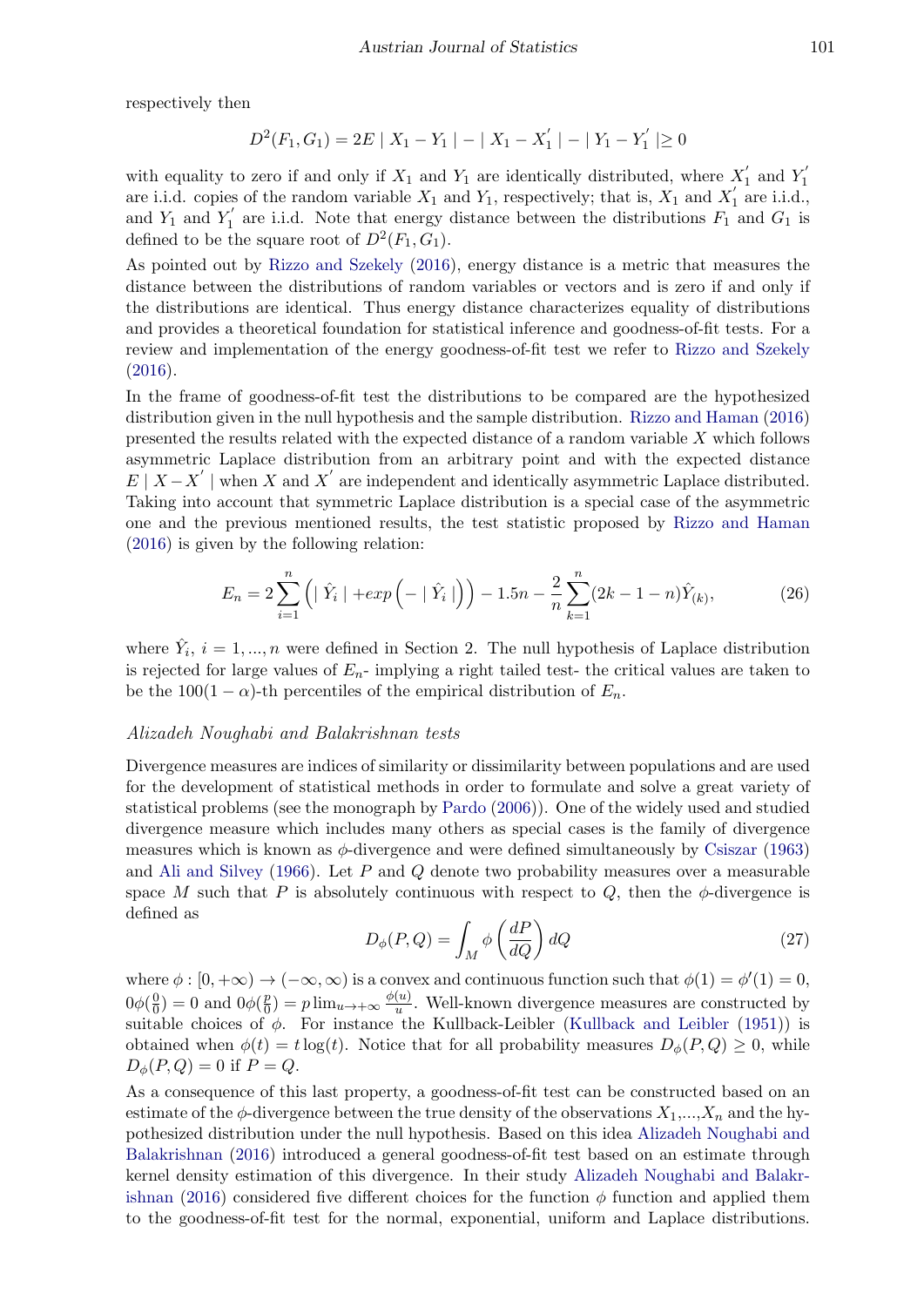Based on a Monte Carlo study [Alizadeh Noughabi and Balakrishnan](#page-19-6) [\(2016\)](#page-19-6) concluded that for the Laplace distribution, the test based on Kullback-Leibler divergence performs quite well as compared to the EDF tests and the other four tests proposed by them by using different member of the  $\phi$ -divergence. For this reason, we only consider this test in our simulation study which is defined as follows:

$$
T_{KL} = \frac{1}{n} \sum_{i=1}^{n} \log \left( \frac{\hat{f}(X_i)}{f_0(X_i; \hat{\delta}_n, \hat{c}_n)} \right)
$$
(28)

where  $f_0(x; \delta, c)$  is the p.d.f. of the classical Laplace distribution  $CL(\delta, c)$  given in [\(1\)](#page-1-3), while  $\hat{f}$  is a kernel density estimator of the unknown true density. [Alizadeh Noughabi and Balakrishnan](#page-19-6) [\(2016\)](#page-19-6) proposed (see p. 414) to use the following kernel density estimator

$$
\hat{f}(X_i) = \frac{1}{ns1.06n^{-1/5}} \sum_{j=1}^{n} f\left(\frac{X_i - X_j}{1.06S_n n^{-1/5}}\right),\tag{29}
$$

where  $S_n$  denotes the sample standard deviation which is obtained from relation [\(7\)](#page-2-0), while f is the p.d.f. of the standard normal distribution. The null hypothesis of Laplace distribution is rejected for large values of  $T_{KL}$ - implying a right tailed test- the critical values are taken to be the 100(1 –  $\alpha$ )-th percentiles of the empirical distribution of  $T_{KL}$ . For more details about this class of tests we refer to [Alizadeh Noughabi and Balakrishnan](#page-19-6) [\(2016\)](#page-19-6), while for more details about  $\phi$ -divergence measures see [Pardo](#page-20-15) [\(2006\)](#page-20-15).

### Alizadeh Noughabi test

Let  $X_1,...,X_n$  be a sample of size n from a population with unknown true density say  $g(x)$ and suppose that we interest to test the null hypothesis  $H_0 : g(x) = f(x; \theta)$ , for some  $\theta \in \Theta$ with  $f(x; \theta)$  the p.d.f. of a parametric family of distributions. Then, as mentioned in the previous subsection, a goodness-of-fit test can be constructed based on an estimator of a divergence measure between  $g(x)$  and  $f(x;\theta)$ . Motivated by this idea, [Alizadeh Noughabi](#page-19-7) [\(2019\)](#page-19-7) proposed recently a general statistic for the goodness-of-fit test of statistical distribution which is constructed based on an estimate of Kullback-Leibler divergence. Recall that Kullback-Leibler is a special case of the  $\phi$  divergence given in [\(27\)](#page-10-0) with  $\phi(t) = t \log t$ . Thus the Kullback-Leibler between  $q(x)$  and  $f(x; \theta)$  is given by:

<span id="page-11-0"></span>
$$
D_{KL}(g, f) = \int g(x) \log \left(\frac{g(x)}{f(x; \theta)}\right) dx
$$
  
=  $E_g \left(\log g(X)\right) - E_g \left(\log f(X; \theta)\right)$   
=  $-H(g_X) - E_g \left(\log f(X; \theta)\right)$  (30)

where  $H(g_X)$  is Shannon's entropy. In this frame, [Alizadeh Noughabi](#page-19-7) [\(2019\)](#page-19-7) proposed to estimate the entropy term by Vasicek's estimate and the term  $E_q$  (log  $f(X; \theta)$ ) by a semiparametric estimate. In this frame the proposed test statistic for testing departures from Laplace distribution is the following:

$$
DA = -\frac{1}{n} \sum_{i=1}^{n} \log \left( \frac{n}{2m} \left( Z_{(i+m)} - Z_{(i-m)} \right) \right)
$$
 (31)

where m denoting the window size is a positive integer smaller than  $n/2$ , while  $Z_{(i-m)} = Z_{(1)}$ for  $i \leq m$  and  $Z_{(i+m)} = Z_{(n)}$  for  $i \geq n-m$ . [Alizadeh Noughabi](#page-19-7) [\(2019\)](#page-19-7) mentioned that the optimal choice of m equals 4 for  $n = 10$ ,  $m = 7$  for  $n = 20$ ,  $m = 15$  for  $n = 100$  and that it increases with n while the ration  $m/n$  tends to zero. In our simulation study the value  $m = 10$  for  $n = 50$  was also used. The null hypothesis of Laplace distribution is rejected for large values of DA- implying a right tailed test- the critical values are taken to be the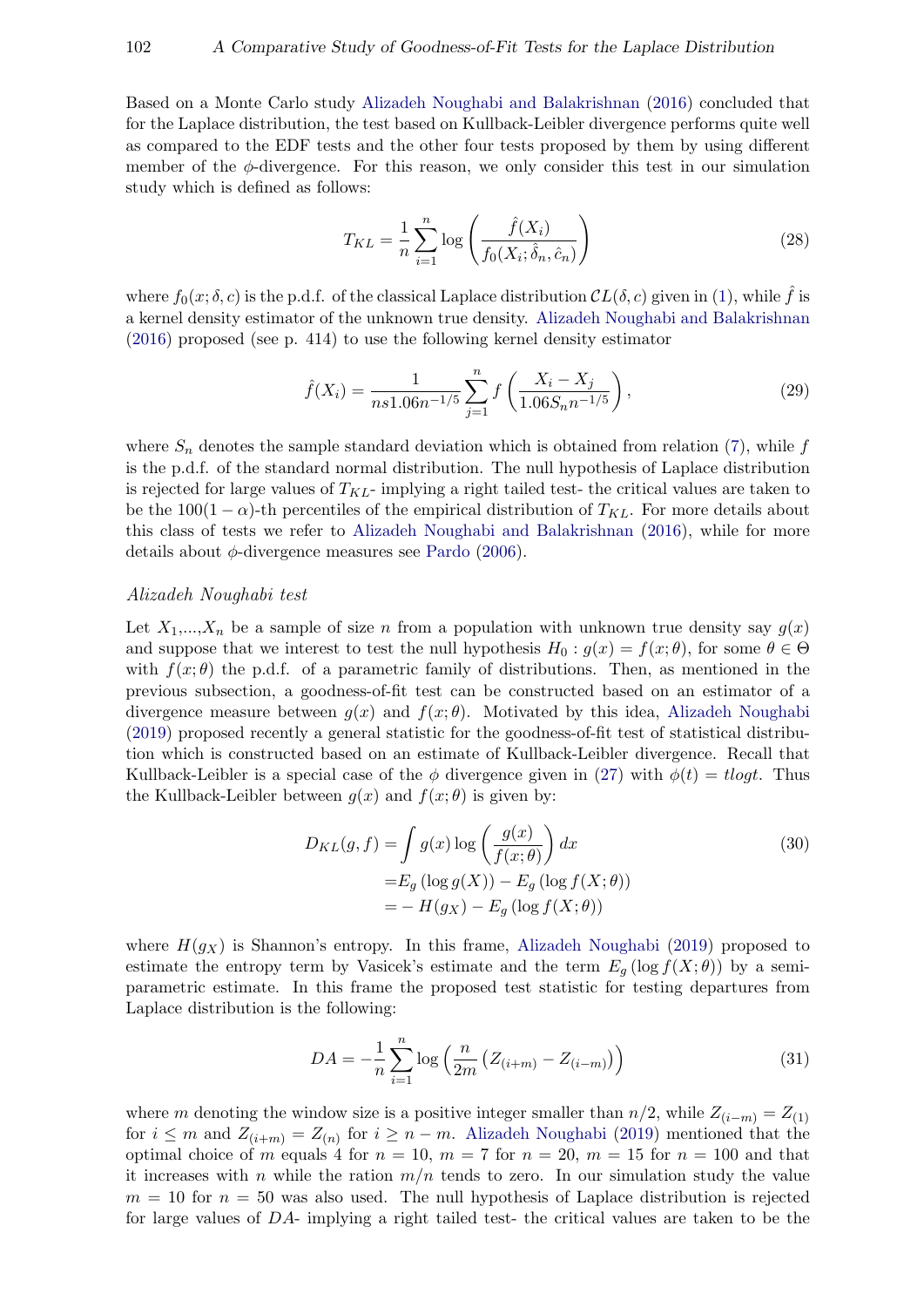$100(1-\alpha)$ -th percentiles of the empirical distribution of DA. For more details about this test we refer to [Alizadeh Noughabi](#page-19-7) [\(2019\)](#page-19-7).

### Alizadeh Noughabi and Park tests

[Alizadeh Noughabi and Park](#page-19-8) [\(2016\)](#page-19-8) proposed several test statistics for testing departures from the Laplace distribution. Their idea is also motivated by the Kullback-Leibler divergence between the unknown true density  $q(x)$  and the hypothesized density under the null hypothesis, i.e. the density of the Laplace distribution. From relation [\(30\)](#page-11-0) it is easily obtained that in the case of Laplace distribution

$$
D_{KL}(g, f_0) = -H(g_X) + \log(2c) E_g (|X - \delta|).
$$
 (32)

In this frame, [Alizadeh Noughabi and Park](#page-19-8) [\(2016\)](#page-19-8) proposed to use the minimum discriminant information loss estimator for the unknown parameters instead of the maximum likelihood (see [Alizadeh Noughabi and Park](#page-19-8) [\(2016\)](#page-19-8) for further details). On the other hand since the problem of estimation of  $H(g_X)$  has been considered by several authors, [Alizadeh Noughabi](#page-19-8) [and Park](#page-19-8) [\(2016\)](#page-19-8) obtained five different test statistics based on five different estimators of Shannon's entropy and the moments of nonparametric distribution functions of the aforementioned estimators. Based on a Monte Carlo study [Alizadeh Noughabi and Park](#page-19-8) [\(2016\)](#page-19-8) concluded that the statistic which uses the Vasicek entropy estimator and the minimum discriminant information loss estimator has a good performance against symmetric alternatives and better performance against asymmetric alternatives. According we only consider this last test in our simulation study which is defined as follows:

$$
TV_{mn} = \log(2\hat{c}_u) + 1 - HV_{mn},
$$
\n(33)

where

$$
HV_{mn} = \frac{1}{n} \sum_{i=1}^{n} \log \left( \frac{n}{2m} \left( X_{(i+m)} - X_{(i-m)} \right) \right),\tag{34}
$$

where m denoting the window size is a positive integer smaller than  $n/2$ , while  $\hat{c}_u$  is defined (see Lemma 3 in [Alizadeh Noughabi and Park](#page-19-8) [\(2016\)](#page-19-8))

$$
\hat{c}_u = \begin{cases}\n-\frac{1}{n} \sum_{i=1}^{n/2} \frac{\xi_i + \xi_{i+1}}{2} + \frac{1}{n} \sum_{i=n/2+1}^n \frac{\xi_i + \xi_{i+1}}{2} & \text{if } n \text{ is even} \\
-\frac{1}{n} \sum_{i=1}^{(n-1)/2} \frac{\xi_i + \xi_{i+1}}{2} + \frac{\xi_{(n+1)/2+1} - \xi_{(n+1)/2}}{4n} + \frac{\xi_{(n+1)/2+1} - \xi_{(n+1)/2}}{4n} + \frac{\xi_{(n+1)/2+1} - \xi_{(n+1)/2}}{4n} + \frac{\xi_{(n+1)/2+1} - \xi_{(n+1)/2}}{4n} + \frac{\xi_{(n+1)/2+1} - \xi_{(n+1)/2}}{4n} + \frac{\xi_{(n+1)/2+1} - \xi_{(n+1)/2}}{4n} + \frac{\xi_{(n+1)/2+1} - \xi_{(n+1)/2}}{4n} + \frac{\xi_{(n+1)/2+1} - \xi_{(n+1)/2}}{4n} + \frac{\xi_{(n+1)/2+1} - \xi_{(n+1)/2}}{4n} + \frac{\xi_{(n+1)/2+1} - \xi_{(n+1)/2}}{4n} + \frac{\xi_{(n+1)/2+1} - \xi_{(n+1)/2}}{4n} + \frac{\xi_{(n+1)/2+1} - \xi_{(n+1)/2}}{4n} + \frac{\xi_{(n+1)/2+1} - \xi_{(n+1)/2}}{4n} + \frac{\xi_{(n+1)/2+1} - \xi_{(n+1)/2}}{4n} + \frac{\xi_{(n+1)/2+1} - \xi_{(n+1)/2}}{4n} + \frac{\xi_{(n+1)/2+1} - \xi_{(n+1)/2}}{4n} + \frac{\xi_{(n+1)/2+1} - \xi_{(n+1)/2}}{4n} + \frac{\xi_{(n+1)/2+1} - \xi_{(n+1)/2}}{4n} + \frac{\xi_{(n+1)/2+1} - \xi_{(n+1)/2}}{4n} + \frac{\xi_{(n+1)/2+1} - \xi_{(n+1)/2}}{4n} + \frac{\xi_{(n+1)/2+1} - \xi_{(n+1)/
$$

where

$$
\xi_i = \frac{X_{(i-m)} + \dots + X_{(i+m-1)}}{2m} \tag{36}
$$

with  $X_{(i-m)} = X_{(1)}$  for  $i \leq m$  and  $X_{(i+m)} = X_{(n)}$  for  $i \geq n-m$ . The proposed values of m for different values of sample size  $n$  are given in Table 6 by [Alizadeh Noughabi and Park](#page-19-8) [\(2016\)](#page-19-8). In our simulation study the values  $m = 4$  for  $n = 20$ ,  $m = 6$  for  $n = 50$  and  $m = 8$ for  $n = 100$  were used. The null hypothesis of Laplace distribution is rejected for large values of  $TV_{mn}$ - implying a right tailed test- the critical values are taken to be the  $100(1 - \alpha)$ -th percentiles of the empirical distribution of  $TV_{mn}$ . For more details about this class of tests we refer to [Alizadeh Noughabi and Park](#page-19-8) [\(2016\)](#page-19-8).

#### 3.5. Other tests

In this section a goodness-of fit test for the Laplace distribution which cannot be classified in either one of the previous classes is briefly presented.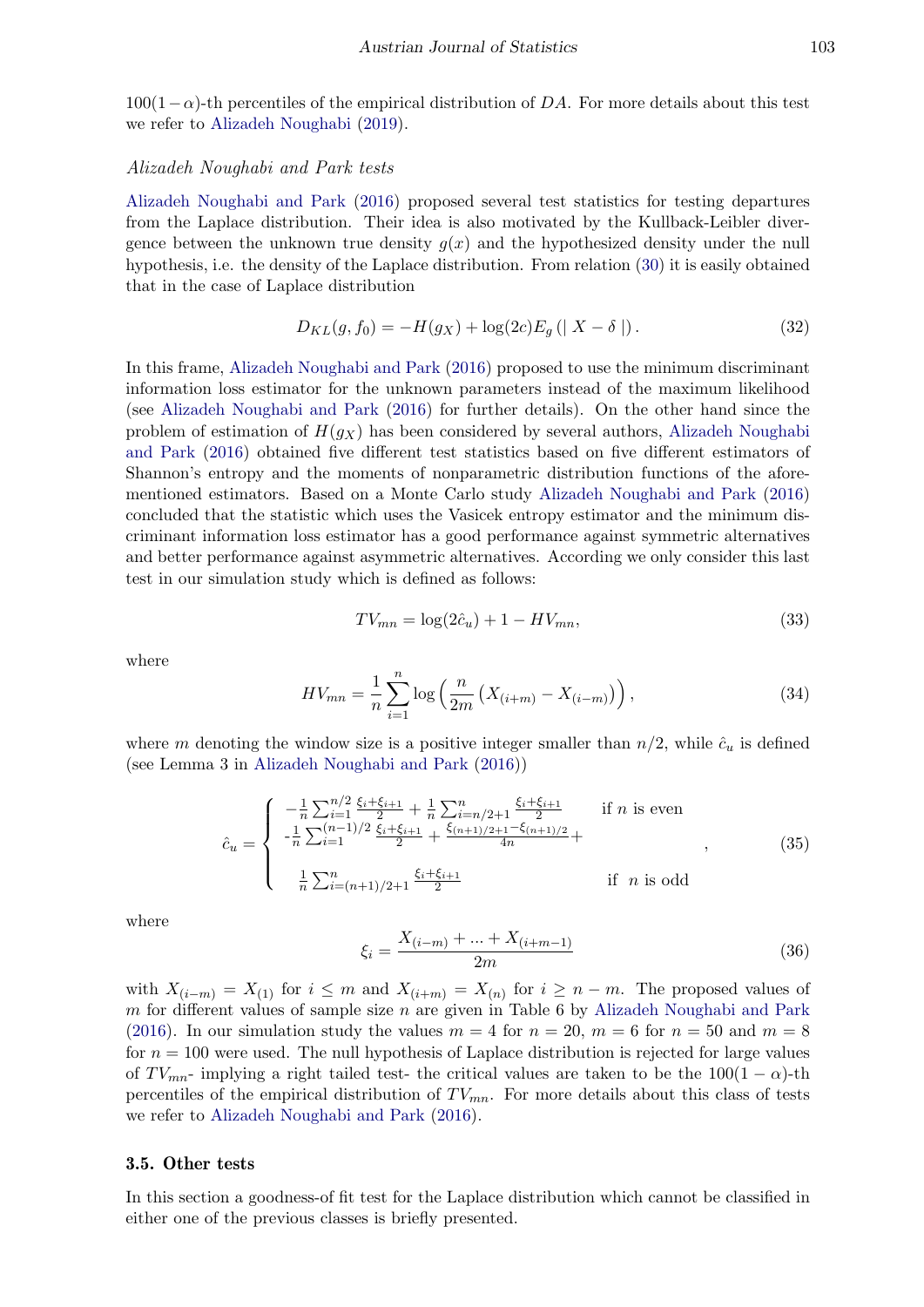#### Gulati test

It is well known that if  $X \sim CL(\delta, c)$  then  $Y = |X - \delta| \sim Exp(c)$  where  $Exp(c)$  stands for the exponential distribution with mean c. Based on this property [Gulati](#page-19-9) [\(2011\)](#page-19-9) proposed a goodness-of fit test for the Laplace distribution based on the regression test of [Brain and](#page-19-16) [Shapiro](#page-19-16) [\(1983\)](#page-19-16) for exponentiality. In this frame, let

$$
W_i = (n - i + 1) \left( \hat{U}_{(i)} - \hat{U}_{(i-1)} \right), i = 1, ..., n,
$$
\n(37)

with  $\hat{U}_{(0)} = 0$  and  $\hat{U}_{(i)}$ ,  $i = 1, ..., n$  as defined in Section 2. Also let  $l_i = \frac{\sum_{i=1}^{n} (l_i - l_i)}{\sum_{i=1}^{n} (l_i - l_i)}$ P  $\frac{j=1}{\substack{n \ j=1}}^i \frac{W_j}{W_j}$ , for  $i = 1, ..., n-1$  and  $\bar{l} = \frac{\sum_{i=1}^{n-1} l_i}{n-1}$ . Then the test statistic proposed by [Gulati](#page-19-9) [\(2011\)](#page-19-9) is defined by

$$
Z = Z_1^2 + Z_2^2 \tag{38}
$$

where

$$
Z_1 = \sqrt{12(n-1)}(\overline{l} - 0.5) \text{ and } Z_2 = \sqrt{\frac{5(n-1)}{(n+1)(n-2)}} \left( n - 2 + 6n\overline{l} - 12 \sum_{i=1}^{n-1} \frac{il_i}{n-1} \right).
$$

Based on [Gulati](#page-19-9) [\(2011\)](#page-19-9) under the null hypothesis this test statistic is asymptotically a chisquare variate with 2 degrees of freedom so that the null hypothesis is rejected if  $Z \geq \chi^2_{1-\alpha,2}$ . Based on a Monte Carlo study [Gulati](#page-19-9) [\(2011\)](#page-19-9) concluded that the empirical percentiles were fairly close to the theoretical percentiles of the chi-square distribution. Since the test is righttailed we use in our simulation section the empirical critical values which are the  $100(1-\alpha)$ -th percentiles of the empirical distribution. For more details on Z test see [Gulati](#page-19-9) [\(2011\)](#page-19-9).

# 4. Monte Carlo study

Our purpose is to present a detailed comparison of the existing procedures for departure from the Laplace distribution. To assess the performance of the above tests we apply them to alternatives distributions (symmetric and asymmetric) which were previously considered in other studies of testing departures from the Laplace distribution (c.f. [Puig and Stephens](#page-20-17) [2000b;](#page-20-17) Best *[et al.](#page-19-10)* [2008;](#page-19-10) González-Estrada and Villaseñor [2016\)](#page-19-3). In this context, the performance of the power of all the tests is investigated using Monte Carlo simulations by generating samples for the following alternatives:

- Symmetric alternatives: normal  $N(0, 1)$ , Logistic  $L(0, 0.551)$ , Cauchy, Uniform (−1.732, 1.732), Beta $(2, 2)$ , t with 10,6 and 3 degrees of freedom  $(d.f.'s)$ , Tukey, contaminated normal  $CN_{3.2,0.2}$  and  $CN_{3.5,0.1}$ , two special cases of the normal inverse Gaussian (NIG) distribution denoted by  $NIG_1$  and  $NIG_2$  by [Gel](#page-19-4) [\(2010\)](#page-19-4), i.e., these are NIG distributions with common skewness and location parameters 0 and 1, respectively, but with a combination of shape and scale parameters  $(0.4, 0.6)$  and  $(0.7, 0.2)$ , respectively.
- Asymmetric alternatives:  $Exp(1)$ ,  $Gamma(2, 1)$ , standard Gumbel, skew-normal with slant parameter 3, skew-t with slant parameter 3 and 10 d.f., Log-Normal, Weibull  $(2, 1)$ , Weibull  $(3, 1)$ ,  $\chi^2$  with 2 degrees of freedom  $(d.f.'s)$ , Extreme Value  $(0, 1)$ , Inverse Gaussian IG(4), two special cases of Normal Inverse Gaussian distribution denoted by  $NIG_3$  and  $NIG_4$  by [Gel](#page-19-4) [\(2010\)](#page-19-4), i.e., NIG distributions with common location parameter 1, but with a combination of shape, skewness and scale parameters (1, 0.5, 0.43) and  $(0.5, 0.2, 0.5)$ , respectively.

Only the exact simulated critical values are utilized for the power analysis in order to ensure that the correct size of the test is preserved. For this purpose we initially use the many.crit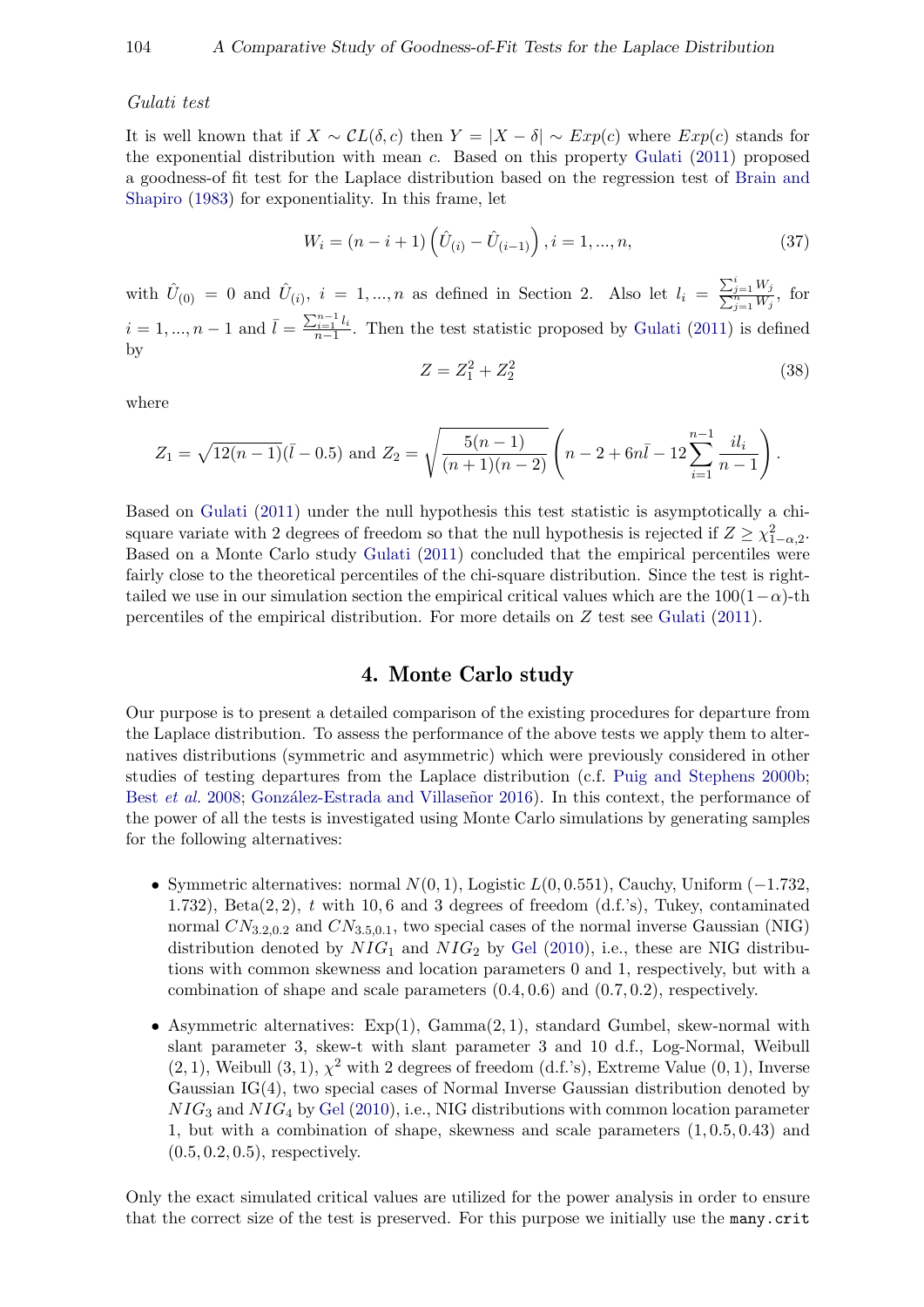function of the PoweR package (see [Lafaye de Micheaux and Tran](#page-20-18) [\(2016\)](#page-20-18)) for the determination of the critical values based on  $l = 100,000$  samples from  $CL(0, 1)$ . Then by employing the function powcomp.fast of the PoweR package (see [Lafaye de Micheaux and Tran](#page-20-18) [\(2016\)](#page-20-18)), the empirical power of the tests are obtained by using the above set of critical values. Note that for implementing the existing gof tests for the Laplace distribution we have used the functions of the PoweR package with the exception for the K test by [Gel](#page-19-4) [\(2010\)](#page-19-4), the two tests  $R_n$  and  $R'_n$  proposed by González-Estrada and Villaseñor [\(2016\)](#page-19-3), the modified test based on moment structure studied in this paper in details and the tests presented in the subsection 3.4, i.e. the entropy and divergence based tests, denoted by  $T_{m,n}^V$ ,  $E_n$ ,  $T_{KL}$ ,  $DA$  and  $TV_{mn}$ , proposed by [Choi and Kim](#page-19-5) [\(2006\)](#page-19-5) [Rizzo and Haman](#page-20-10) [\(2016\)](#page-20-10), [Alizadeh Noughabi and Balakrishnan](#page-19-6) [\(2016\)](#page-19-6), [Alizadeh Noughabi](#page-19-7) [\(2019\)](#page-19-7) and [Alizadeh Noughabi and Park](#page-19-8) [\(2016\)](#page-19-8), respectively. The empirical power is then obtained by calculating the proportion of times in  $l = 100,000$ Monte Carlo simulations for which the false null hypothesis is rejected. For all of the latter we take into account the specified significance level for which  $l = 100,000$  samples of size n  $(n = 20, 50, 100)$  are simulated from the previous distributions. A relevant R code is presented in the Appendix.

Based on the results given in Tables [3](#page-15-0) and [4](#page-16-0) we conclude the following:

- a) For symmetric alternatives it is observed that  $R_n$  and  $R'_n$  proposed by González-Estrada and Villaseñor [\(2016\)](#page-19-3) produce similar results, while  $R_n$  outperforms  $R'_n$  in the majority of the asymmetric alternatives. Accordingly, the rest of the conclusions is restricted to  $R_n$  only. Despite the fact that the  $R_n$  test is very simple and is based on a ratio of two estimators for the scale parameter of the Laplace distribution, it is found to be rather competitive for the symmetric alternatives.
- b) Between the five e.d.f. gof tests, i.e.,  $W^2$ ,  $U^2$ ,  $A^2$ ,  $\sqrt{n}D$  and V, the Watson  $(U^2)$  is found to be the best versus symmetric alternatives. For non-symmetric alternatives the Anderson-Darling  $(A^2)$  is found to be the best (in 10 out 14 alternatives), though the  $U^2$  is rather good and the best for 4 out 14 non-symmetric alternatives. These conclusions coincide with that reached by [Puig and Stephens](#page-20-5) [\(2000a\)](#page-20-5) and with that by [Choi and Kim](#page-19-5) [\(2006\)](#page-19-5) based on simulation studies with lesser alternatives distributions and simulation runs. Consequently, for the rest of our conclusions, the  $U^2$  and  $A^2$  are reported, respectively, for symmetric and asymmetric alternatives.
- c) When comparing the e.c.f. tests proposed by [Meintanis](#page-20-6) [\(2005\)](#page-20-6) it is concluded that for the symmetric alternatives considered with population kurtosis less or equal to 6, i.e., for the alternatives  $U(0, 1)$ , Tukey  $(0.5)$ , Beta $(2, 2)$ , Normal, t with 10 d.f., Logistic, t with 6 d.f.,  $T_{n,0.5}^{(2,ML)}$  $n_{n,0.5}^{(2,ML)}$  has the best power. On the other hand for the symmetric alternatives considered with population kurtosis greater than 6 (see  $CN_{3.2,0.2}$ ,  $CN_{3.5,0.1}$ ,  $NIG_1$  and  $NIG_2$ ) or with undefined or non finite population kurtosis (see Cauchy and t with 3 d.f.), it seems that  $T_{n,2}^{(1,MO)}$  $\sum_{n=2}^{(1,MO)}$  is a good choice among them. Finally, the MO-based tests are slightly more powerful for all asymmetric alternatives considered with the exception of the Weibull. The performance of  $T_{n,2}^{(1,MO)}$  $T_{n,2}^{(1,MO)}$  and  $T_{n,0.5}^{(2,MO)}$  $\sum_{n,0.5}^{(2,MO)}$  is almost similar. Consequently, we restrict the rest of the analysis to  $T_{n,0.5}^{(2,ML)}$  $n_{n,0.5}^{(2,ML)}$  for symmetric alternatives with population kurtosis less or equal to 6 and to  $T_{n,2}^{(1,MO)}$  $n,2$  for any other alternatives.
- d) When comparing for symmetric alternatives the performance of e.c.f. based test previously recommended with the Watson e.d.f. test, we conclude that e.c.f. based tests outperforms  $U^2$  (with the exception when testing against the Cauchy and the contaminated normal distributions). For asymmetric alternatives, the performance of  $T_{n,2}^{(1,MO)}$  $n,2$ is better in almost all cases than the Anderson Darling test. Thus in a manner similar to that in [Meintanis](#page-20-6) [\(2005\)](#page-20-6) we conclude that for the majority of the cases considered the e.c.f. based tests either outperform or remain competitive with the best e.d.f. test.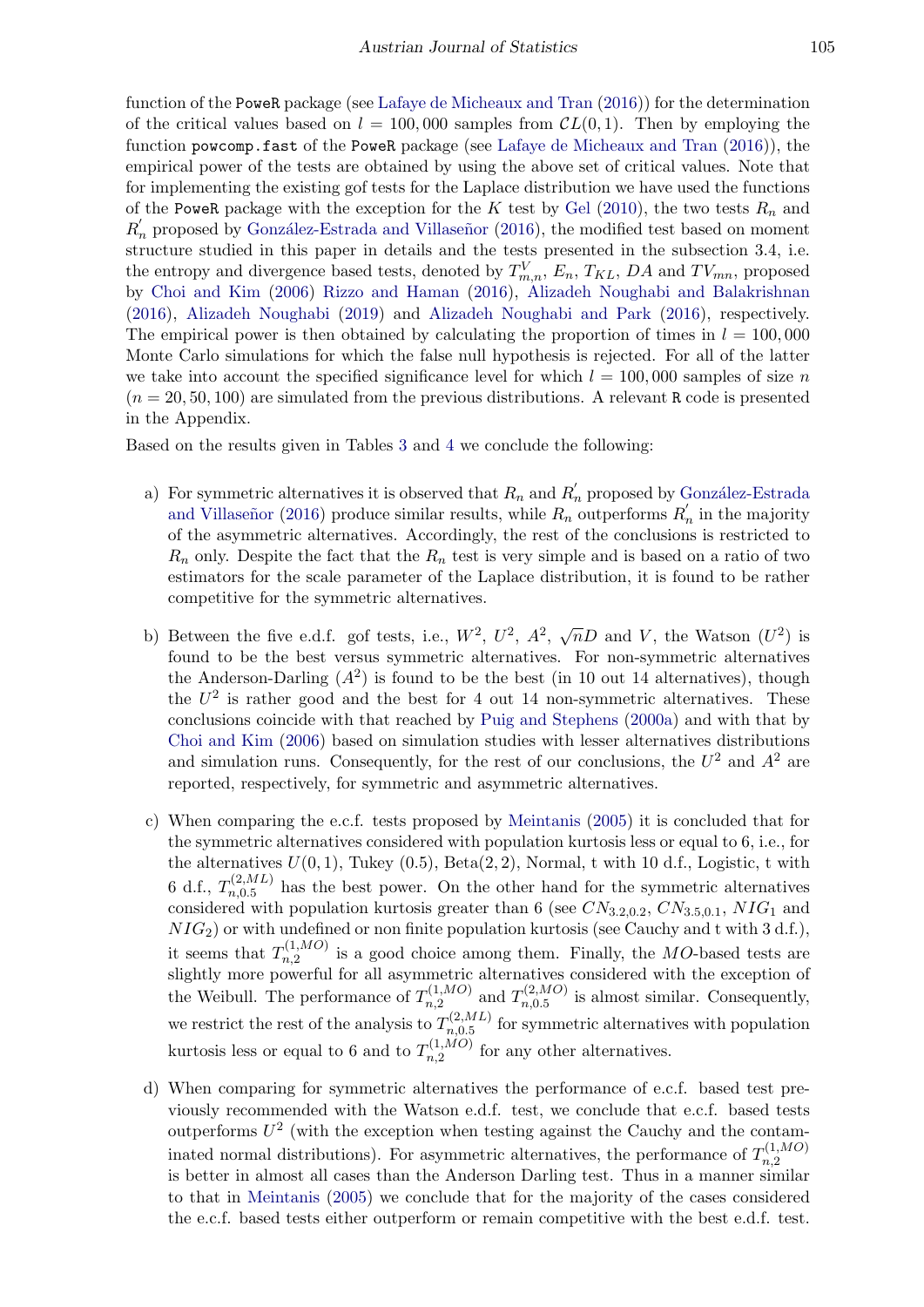<span id="page-15-0"></span>

| were simulated from several symmetric distributions |                                  |                   |                                     |                      |                                                |                        |                                          |                                 |                                                 |                                               |                      |                                |                      |                            |                     |                    |                                               |                  |                      |                        |                     |                      |                          |
|-----------------------------------------------------|----------------------------------|-------------------|-------------------------------------|----------------------|------------------------------------------------|------------------------|------------------------------------------|---------------------------------|-------------------------------------------------|-----------------------------------------------|----------------------|--------------------------------|----------------------|----------------------------|---------------------|--------------------|-----------------------------------------------|------------------|----------------------|------------------------|---------------------|----------------------|--------------------------|
|                                                     |                                  |                   |                                     |                      |                                                |                        |                                          |                                 |                                                 |                                               |                      | Goodness-of-fit tests          |                      |                            |                     |                    |                                               |                  |                      |                        |                     |                      |                          |
| Alternative                                         | $\boldsymbol{u}$                 | $W^2$             | U2                                  | $A^2$                | $\sum_{n}$                                     | ₹                      | $\frac{T_{n,2}^{(1,MO)}}{T_{n,2}^{(2)}}$ | $T_{n,2}^{\left( 1,ML\right) }$ | $T_{n,0.5}^{(2,MO)}$                            | $T_{n,0.5}^{(2,ML)}$                          |                      | $E_n$                          | $T_{KL}$             | ÞД                         | $TV_{mn}$           | Z                  | $K_1$                                         | $\mathbb{Z}$     | $\mathbb{Z}$         | R                      | $R_n$               | $R_n'$               | $Z_n$                    |
| CL(0,1)                                             |                                  | 0.616             | 10.011                              | - 917                | 4.848                                          | 4.944                  | 4.788                                    | 4.857                           |                                                 | 1961                                          | 4.927                | 4.895                          | 4.817                | 4.87                       | 4.861               | 4.954              | 4.885                                         | $-3000$          | $4.87$               | 5.04                   | 4.898               | 1.961                | 5.044                    |
|                                                     | 30 <sup>o</sup>                  | 4.89              | $5.024$                             | 5.002                | 4.811                                          | 5.13                   | $4.946$                                  | 5.066                           | 4.896                                           | 2.077                                         | 4.955                | $4.975$                        | $4.891$              | 4.863                      | 4.799               | 4.862              | 6267                                          | 5.155            | $5.04$               | 5.177                  | $5.046\,$           | $5.125$              | 5.181                    |
|                                                     | $\overline{5}$                   | 5.082             | $5.132\,$                           | 5.053                | 5.024                                          | 5.043                  | 5.013                                    | 5.236                           | 5.012                                           | 5.176                                         | 5.046                | 5.004                          | 5.036                | 5.219                      | 5.065               | $4.994\,$          | 4.879                                         | $4.874\,$        | 5.083                | 4.987                  | 5.019               | 5.054                | $4.874\,$                |
| N(0,1)                                              | $\infty$                         | 7.622             | 10.829                              | 6.682                | 8.628                                          | 10.415                 | 10.918                                   | 13.87                           | 12.057                                          | 15.261                                        | 18.041               | 6.539                          | 19.358               | 15.585                     | 10.221              | 1.904              | 176.8                                         | 0.119            | 15.171               | 0.075                  | 15.566              | 16.358               | $0.08$                   |
|                                                     | $\mathbf{g}$                     | 17.018            | 33.621                              | 14.819               | 19.132                                         | 29.396                 | $30.678\,$                               | 35.753                          | 32.269                                          | 38.315                                        | 45.567               | 13.777                         | 40.175               | 38.409                     | 52.305              | 30.586             | $29.48\,$                                     | $0.013\,$        | 42.943               | $100.0$                | 71.017              | 52.345               | $0.004$                  |
|                                                     | $\overline{5}$                   | 40.285            | $69.48\,$                           | 35.738               | 37.62                                          | 60.398                 | 65.759                                   | 68.368                          | 66.632                                          | 70.805                                        | 13.781               | 33.149                         | 70.426               | 32.982                     | 699.98              | 72.73              | 67.348                                        | <b>DOO</b> :0    | 16.054               | $100.0$                | $88.12\,$           | 922'88               | $0.001\,$                |
| Logistic(0,0.551)                                   | $20\,$                           | 600°9             | 680'1                               | 5.35                 | 6.392                                          | 6.98                   | 7.025                                    | 8.9                             | 1.591                                           | 9.296                                         | 11.052               | $5.229$<br>8.063               | 12.238               | 9.859                      | 67.7                | 5.444              | 5.639                                         | 1.45             | 8.455                | $0.09$                 | 8.726               | $9.178$              | 1117                     |
|                                                     |                                  | 16'6              | 17.177                              | $8.542\,$            | 11.566                                         | 15.632                 | $66t \pm 1$                              | 18.311                          | 15.322                                          | 19.074                                        | 20.101               |                                | 20.901               | 16.654                     | 26.339              | 13.597             | 12.509                                        | 1.123            | 15.997               | $0.645\,$              | 21.968              | $22.709\,$           | 787.0                    |
|                                                     | $\overline{5}$                   | 18.59             | 36.379                              | 14.934               | 20.274                                         | 31.521                 | 30.008                                   | 35.592                          | 30.923                                          | 36.388                                        | 29.245               | 13.409                         | 35.619               | 22.929                     | 47.666              | 32.704             | 27.238                                        | 60600            | 26.104               | 0.399                  | 43.249              | 44.304               | 0.501                    |
| Cauchy                                              | $\overline{0}$                   | 53.788            | 62.97                               | 55.673               | 50.929                                         | 162.09                 | 60.549                                   | 55.822                          | 58.896                                          | 55.312                                        | 36.159               | 55.161                         | 2.106                | 46.148                     | 45.448              | 57.574             | $63.12\,$                                     | 58.383           | 53.224               | 68.132                 | 60.692              | $66.52$              | 64.835                   |
|                                                     | $\mathbf{g}$                     | 86.019            | 686'16                              | 87.063               | 82.893                                         | 91776                  | 92.206                                   | 88.893                          | 1.881                                           | 187.88                                        | 59.685               | 86.673                         | $126\,8$             | 37.726                     | 64.905              | 04.659             | 770.89                                        | 78.248           | 84.232               | $93.61\,$              | 93.566              | 94.543               | 87.434                   |
| $U(-1.732, 1.732)$                                  | $\overline{5}$                   | 25.139<br>98.62   | 89.482<br>44.426                    | 727.80<br>$24.62\,$  | 189.26<br>24.135                               | 99.233<br>36.752       | 199.551<br>48.866                        | 58.004<br>00.1                  | 99.536<br>52.033                                | 280.087<br>$63.118\,$                         | 58.873<br>76.555     | 98.655<br>24.405               | 30.469<br>82702      | 39.373<br>1.655            | 89.356<br>49.544    | 222'66<br>31.454   | 99.632<br>$80\rlap{.}^\circ\!\!.01$           | 87.303           | 97.366<br>990'12     | 99.536<br><b>LOO.0</b> | 20.712<br>60.448    | 778.877<br>89.758    | 95.538<br>100.0          |
|                                                     | $\frac{20}{20}$                  | 76.331            | 94.504                              | 81.511               | 62.012                                         | 87.966                 | 96.289                                   | 808.76                          | $90*306$                                        | 201.86                                        | 886'66               | $1.801\,$                      | 69.462               | 99.924                     | 777.00              | 94.702             | $93.521\,$                                    |                  | 89.892               |                        | $99.36\,$           | 99.225               |                          |
|                                                     | $\overline{0}$                   | 887'66            | 66'66                               | 99.889               | $93.87\,$                                      | 678'66                 | 966'66                                   | 866'66                          | 36.995                                          | 666'66                                        | $\overline{5}$       | 26.92                          | $\overline{00}$      | 100                        | $\overline{00}$     | 166'66             | 826'66                                        |                  | 100                  | 0                      | 1001                | $\overline{5}$       | $\circ$                  |
| Beta(2,2)                                           | $\overline{0}$                   | $13.074\,$        | 23.292                              | 12.097               | 14.766                                         | 20.498                 | 24.6                                     | 31.033                          | 27.209                                          | 35.444                                        | 43.288               | 11.899                         | 43.156               | 38.559                     | 23.038              | 16.977             | 21.175                                        |                  | 42.333               |                        | 37.079              | 37.557               | $\circ$                  |
|                                                     | $\overline{5}$<br>$\mathfrak{S}$ | 86.473<br>42.297  | 98.217<br>71.624                    | 89.446<br>$42.464\,$ | 72.287<br>38.527                               | 94.348<br>61.9         | $72.535$ $\,$                            | 98.859<br>989'11                | $13.86$<br>$190.51$                             | 81.559<br>99.169                              | 666°66<br>96.229     | $89.27\,$<br>41.24             | 87.773<br>$99.83\,$  | 126'66<br>32.763           | $93.842\,$<br>66'66 | 77.178<br>$1.66\,$ | 725.80<br>71.755                              |                  | 6.624<br>666'66      | $\circ$                | 926'66<br>122.791   | 2.947<br>86.98       | $\circ$<br>$\circ$       |
| $t(df=3)$                                           | $\infty$                         | 6.539             | 7.922                               | 606'9                | 6.723                                          | 1891                   | 8.095                                    | 902.9                           |                                                 | $\begin{array}{c} 6.641 \\ 8.236 \end{array}$ | F <sub>2054</sub>    | 896'9                          | 7.871                | 8.712                      | 9.15                | 10.614             | $8.462\,$                                     | 12.907           | 12.229               | [2.80]                 | 11.506              | $12.12\,$            | 12.66                    |
|                                                     | $\overline{5}$<br>$\mathbb{S}$   | 9.147<br>372.2    | $10.608\,$<br>14.31                 | 10.169<br>$8.546\,$  | 9.426<br>7.932                                 | 13.103<br>$\it 216^o6$ | 92.11<br>15.9                            | 11.789<br>$8.935\,$             | 11.484<br>15.128                                | 10.229                                        | 3.395<br>$6.136\,$   | 10.341<br>$8.66\,$             | $33.382\,$<br>18.508 | 21.44<br>13.418            | 10.215<br>10.246    | 25.515<br>16.204   | 15.935<br>$12.378\,$                          | 29.226<br>21.506 | 28.551<br>19.723     | 32.451<br>$22.024\,$   | 25.994<br>$948.849$ | 26.222<br>$19.132\,$ | $29.603\,$<br>$21.316\,$ |
| $t(d=6)$                                            |                                  | 5.892             | 6.915                               | 5.33                 | 6.282                                          | 6.72                   | 6.823                                    | 8.381                           | 7.23                                            | 89.87                                         | 10.351               | 5.211                          | 11.574               | $9.418\,$                  | 829.2               | 682.9              | 5.646                                         | 3.137            | $8.801\,$            | 2.593                  | 8.755               | 9.257                | 2.657                    |
|                                                     | 50                               | $880^\circ$ 6     | 15.355                              | $2.965$              | 10.499                                         | 14.142                 | $12.85\,$                                | 16.607                          | 13.423                                          | 626'91                                        | $16.808\,$           | 7.522                          | 20.579               | 14.931                     | 23.394              | 12.285             | $10.85\,$                                     | 4.086            | 14.572               | $3.013\,$              | 18.722              | $19.495\,$           | 3.236                    |
|                                                     | $\overline{5}$                   | 16.367            | 31.683                              | 13.072               | 17.926                                         | 27.382                 | 24.896                                   | 31.548                          | 25.588                                          | 32.01                                         | 21.348               | 11.819                         | $35.08\,$            | 19.388                     | 39.925              | 27.664             | 21.151                                        | 4.765            | 20.608               | $3.384\,$              | 33.105              | 34.068               | 3.653                    |
| $t(df=10)$                                          | 30 <sup>o</sup>                  | 11.926<br>6.415   | 21.615<br>$8.164\,$                 | $10.15\,$<br>7.697   | $\begin{array}{c} 6.983 \\ 13.827 \end{array}$ | 19.417<br>7.972        | $8.029$<br>18.757                        | 23.282<br>10.137                | 69.8                                            | 24.479<br>10.882                              | $25.823$<br>12.79    | $\frac{66F}{129}$ G            | 26.338<br>14.041     | <b>81.619</b><br>$11.29\,$ | 33.506<br>8.088     | 17.623<br>6.154    | 6.4                                           | 1860<br>1.113    | $21.694\,$<br>10.131 | 0.528<br>962.0         | 10.535<br>$29.23\,$ | 30.173<br>11.227     | 718.0<br>$19.0\,$        |
|                                                     | $\overline{5}$                   | 24.21             | 46.713                              | 19.805               | 25.206                                         | 40.311                 | 40.155                                   | 45.992                          | $\begin{array}{c} 19.814 \\ 41.279 \end{array}$ | 47.687                                        | 38.954               | 17.971                         | 46.382               | 32.228                     | 60.292              | $43.876$           | $\begin{array}{c} 16.61 \\ 37.83 \end{array}$ | 6160             | $36.654\,$           | 0.437                  | 56.597              | 92.756               | 0.525                    |
| $_{\rm Tukey(0.5)}$                                 | $\frac{20}{20}$                  | 14.42             | 25.981                              | 13.524               | 16.075                                         | 22.705                 | 27.735                                   | 34.698                          | 30.581                                          | $39.429\,$                                    | 48.397               | 13.292                         | $47.496$             | 43.355                     | $26.241\,$          | 18.714             | $23.844\,$                                    |                  | 47.123               |                        | 40.798              | 41.203               | $\circ$                  |
|                                                     |                                  | 47.155            | 76.559                              | $48.179$             | 42.077                                         | 89999                  | 78.007                                   | 82.786                          | 79.129                                          | 86.075                                        | 97.932               | 46.995                         | 91.452               | 95.67                      | 95.962              | 81.953             | 76.536                                        |                  | 98.043               |                        | 12724               | 94.879               | $\circ$                  |
|                                                     | $\overline{5}$                   | 127.06            | 99.023                              | 93.381               | 76.787                                         | 921'96                 | 99.343                                   | <b>FLF</b> 66                   | 99.269                                          | 99.622                                        | 100                  | 93.414                         | 39.95                | <b>F66:66</b>              | 866.68              | 99.855             | 174                                           |                  | 866'66               | $\circ$                | 986'66              | 986'66               | $\circ$                  |
| ${\cal C} N_{3.5,0.1}$                              | $\infty$                         | 6.537             | 8.376                               | 6.585                | 6.982                                          | 1.981                  | $8.192\,$                                | 8.424                           | 8.398                                           | $8.403\,$                                     | 166'6                | $6.627$                        | 13.517               | 11.056                     | 10.889              | 10.763             | $916.7$                                       | 14.635           | 15.28                | 13.574                 | $13.39\,$           | 14.173               | 13.473                   |
|                                                     | $\overline{5}$<br>$\mathbf{g}$   | 13.296<br>$8.955$ | 24.545<br>14.165                    | 13.866<br>9.112      | 7937<br>$13.48\,$                              | 21.182<br>12.964       | 12.085<br>$17.29$                        | 27.929<br>15.235                | 12.012<br>16.449                                | 25.707<br>14.365                              | 998'6<br>4.748       | 13.829<br>$\boldsymbol{9.048}$ | 58.884<br>33.715     | 20.353<br>15.457           | 21.669<br>18.49     | 18.379<br>32.97    | 11.144<br>10.154                              | 26.223<br>22.507 | 25.269<br>21.314     | 30.301<br>$22.312\,$   | 21.631<br>19.597    | 21.898<br>19.963     | 25.164<br>20.773         |
| $\overline{C}N_{3.2,0.2}$                           |                                  | 5.937             | 200'Z                               | 6.134                | 6.138                                          | F62'9                  |                                          | 6.412                           | <b>LO<sub>0.</sub></b>                          | 6.201                                         | 6.712                | 6159                           | 107.8                | 692.2                      | 8.982               | 61/3               | 119'9                                         | 11.993           | 9.594                | 11.521                 | 8198                | 0.649                | 11.328                   |
|                                                     | $\frac{20}{50}$                  | $7.147$           | $\textit{F}\textit{L}9^\textit{-}6$ | 1.684                | $62\,2$ $\!\!2$                                | 79.067                 | $6.654$<br>8.323                         | 9566                            | $8.083\,$                                       | $8.217\,$                                     | $4.844$              | FSL2                           | 18.728               | 7.42                       | 8.563               | $13.674\,$         | 7.325                                         | 14.094           | $9.102\,$            | 14.893                 | 11.082              | 11.235               | 13.784                   |
|                                                     | $\overline{5}$                   | 88.8              | 14.58                               | 9.938                | 9.396                                          | 13.315                 | 10.859                                   | 15.55                           | 10.013                                          | 12.393                                        | 1.765                | 10.098                         | 33.388               | 63463                      | 601'2               | 25.652             | 699'1                                         | 13.763           | 5.775                | 17.424                 | 12.808              | 12.91                | 14.362                   |
| $NG_1$                                              | $\frac{20}{20}$                  | 8.164             | 11.459                              | 9.354                | $8.402\,$                                      | 10.721                 | 11.185                                   | 8.135                           | 10.569                                          | 8.158                                         | 5.128                | 9.427                          | 4.768                | 1.754                      | 92176               | 15.578             | 13.051                                        | 17.807           | 13.22                | 19.716                 | 14.395              | 15.784               | 19.089                   |
|                                                     |                                  | 10.273            | 17.085                              | 12.234               | 10.708                                         | 15.456                 | 18.859                                   | 12.311                          | $18.312\,$                                      | 12.467                                        | 2.761                | 12.413                         | 11.531               | 13.334                     | 3.424               | 26.772             | 21.614                                        | 25.981           | 21.115               | 32.988                 | 27.418              | 28.323               | 29.517                   |
|                                                     | $\overline{5}$                   | 14.993            | 27.048                              | 602.71               | 15.464                                         | 23.686                 | 30.904                                   | 20.125                          | 30.372                                          | 20.489                                        | 269'0                | 17.973                         | 23.786               | 29.68                      | 1.489               | 43.677             | 34.185                                        | 31.369           | 31.128               | 47.131                 | 44.386              | 44.993               | 37.288                   |
| $NIG_2$                                             |                                  | 12.684            | 19.265                              | 14.42                | 12.398                                         | 17.816                 | 18.221                                   | 13.517                          | 17.109                                          | 13.505                                        | <b>E.11</b>          | 14.477                         | $4.04$               | 10.718                     | 12.574              | 24.874             | 21.107                                        | 25.263           | 19.059               | 29.18                  | 22.213              | 24.572               | 27.836                   |
|                                                     | $\overline{5}$                   | 36.941<br>21.098  | 56.849<br>34.879                    | 40.635<br>24.121     | $20.313$ $\phantom{1}32.973$                   | 51.252<br>31.31        | 36.557<br>7557                           | 47.256<br>26.835                | 60.222<br>35.67                                 | 47.757<br>26.988                              | $929^\circ$<br>3.989 | 40.472<br>23.967               | 35.899<br>$13.647\,$ | 110.75<br>25.971           | 4.296               | 46.963<br>72.374   | 64.187<br>40.367                              | 36.907           | $49.991\,$<br>32.912 | 70.561<br>50.52        | 72.213<br>46.43     | 47.926               | 91279<br>43.663          |
|                                                     |                                  |                   |                                     |                      |                                                |                        |                                          |                                 |                                                 |                                               |                      |                                |                      |                            | 3.309               |                    |                                               | $667\,44$        |                      |                        |                     | 73.115               |                          |

106 A Comparative Study of Goodness-of-Fit Tests for the Laplace Distribution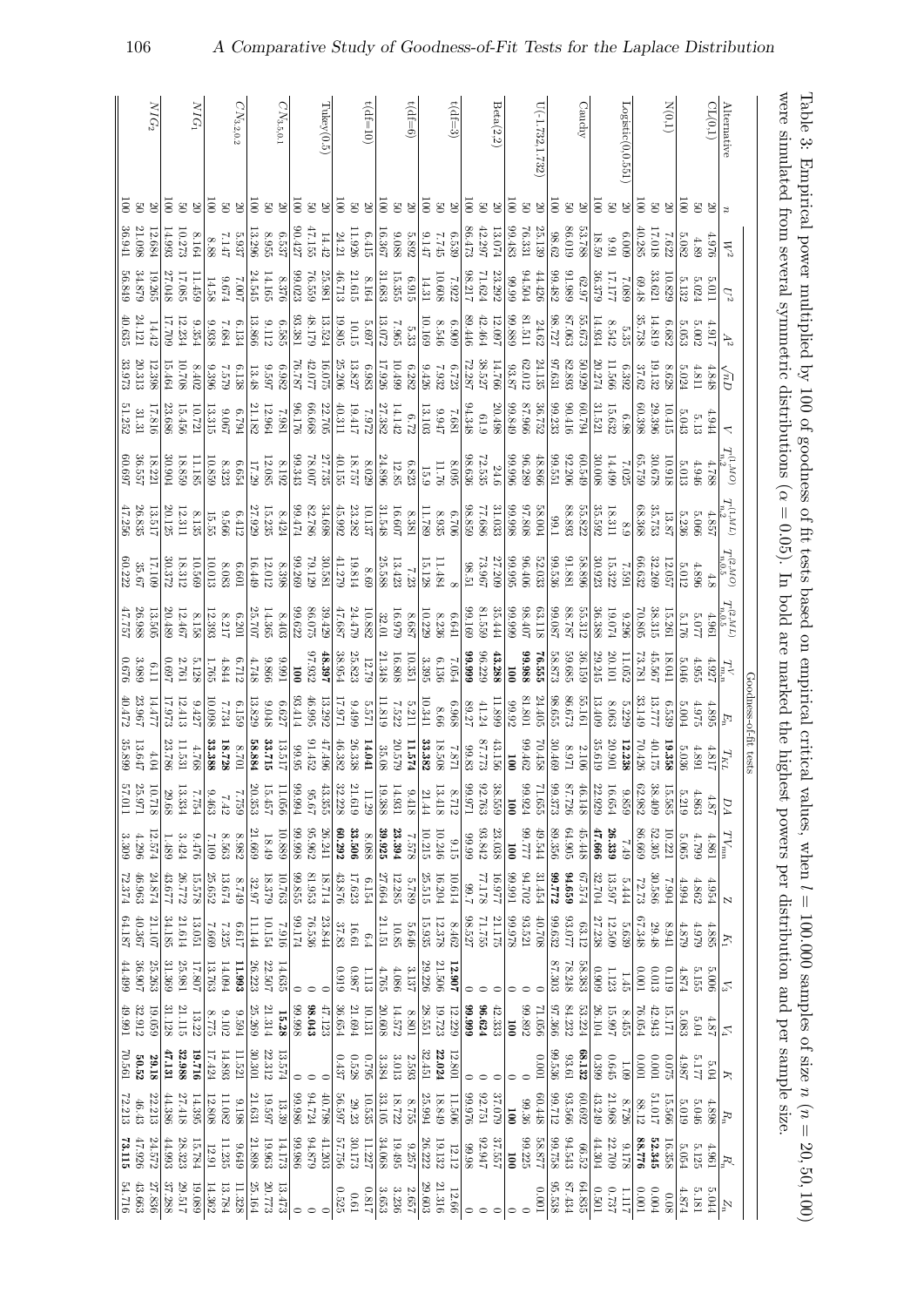| able 4: Empirical power multiplied by 100 of goodness of fit tests based on empirical critical values, when $l = 100.000$ samples of size $n (n = 20, 50, 100)$<br>0.05). In bold are marked the highest powers per distribution and per sample size.<br>$\alpha =$<br>vere simulated from several asymmetric distributions | toodness-of-fit tests |
|-----------------------------------------------------------------------------------------------------------------------------------------------------------------------------------------------------------------------------------------------------------------------------------------------------------------------------|-----------------------|
|-----------------------------------------------------------------------------------------------------------------------------------------------------------------------------------------------------------------------------------------------------------------------------------------------------------------------------|-----------------------|

<span id="page-16-0"></span>

| Alternative                      | $\boldsymbol{z}$         | $\,W^2$ | $U^2$  | A <sup>2</sup>  | $\sqrt{n}D$     | $\geq$             | ${\cal T}_{n,2}^{(1,MO)}$  | $T_{n,2}^{\left( 1,ML\right) }$ | $r_{n,0.5}^{(2,MO)}$                                                                                  | $\frac{\Gamma_{n,0.5}^{(2,ML)}}{42.571}$ 96.618 |                                                                                                                                                                 |                                                                                                                                                                                                                                                                        | $T_{KL}$                                                                                                                                 |                                                                                                                                                                                                                                                                                                                                                                     | $TV_{m}$                                                                                                                                                                                                                                                                                                                                                              |                  |                                                                                                                                                                                                                                                                                                 |                                                                                                                                                                                                                                                                                                               | $\mathcal{Z}$                                                                                                                                                                                                                                                                                       |                                                                                                                                                                                                                                                                                                      |                                                                                                                                  | $\stackrel{\circ}{\cal N}$                                                                                   |
|----------------------------------|--------------------------|---------|--------|-----------------|-----------------|--------------------|----------------------------|---------------------------------|-------------------------------------------------------------------------------------------------------|-------------------------------------------------|-----------------------------------------------------------------------------------------------------------------------------------------------------------------|------------------------------------------------------------------------------------------------------------------------------------------------------------------------------------------------------------------------------------------------------------------------|------------------------------------------------------------------------------------------------------------------------------------------|---------------------------------------------------------------------------------------------------------------------------------------------------------------------------------------------------------------------------------------------------------------------------------------------------------------------------------------------------------------------|-----------------------------------------------------------------------------------------------------------------------------------------------------------------------------------------------------------------------------------------------------------------------------------------------------------------------------------------------------------------------|------------------|-------------------------------------------------------------------------------------------------------------------------------------------------------------------------------------------------------------------------------------------------------------------------------------------------|---------------------------------------------------------------------------------------------------------------------------------------------------------------------------------------------------------------------------------------------------------------------------------------------------------------|-----------------------------------------------------------------------------------------------------------------------------------------------------------------------------------------------------------------------------------------------------------------------------------------------------|------------------------------------------------------------------------------------------------------------------------------------------------------------------------------------------------------------------------------------------------------------------------------------------------------|----------------------------------------------------------------------------------------------------------------------------------|--------------------------------------------------------------------------------------------------------------|
| Exp(1)                           | $\frac{20}{50}$          | 43.742  | 45.972 | 53.515          | 47.831          | 47.055             | 63.252                     | 50.109                          |                                                                                                       |                                                 | $\frac{T_{m,n}^V}{82.594}$                                                                                                                                      | $\frac{E_n}{55.992}$                                                                                                                                                                                                                                                   | $\frac{51.65}{39.805}$                                                                                                                   | $\frac{D\,A}{86.792}$<br>99.998                                                                                                                                                                                                                                                                                                                                     | 84.91<br>99.993                                                                                                                                                                                                                                                                                                                                                       |                  | $\frac{K_1}{47.253}$ 92.723                                                                                                                                                                                                                                                                     |                                                                                                                                                                                                                                                                                                               | 15.566<br>26.224<br>$\begin{array}{l} 11.493\\ 12.508\\ 13.508\\ 14.51\\ 15.11\\ 16.21\\ 17.50\\ 18.50\\ 19.50\\ 13.50\\ 14.50\\ 15.50\\ 16.50\\ 17.50\\ 18.50\\ 19.50\\ 11.50\\ 12.50\\ 13.50\\ 14.50\\ 15.50\\ 16.50\\ 17.50\\ 18.50\\ 19.50\\ 19.50\\ 19.50\\ 19.50\\ 19.50\\ 19.50\\$           | $\begin{array}{r} R_{\pi} \\ 14.614 \\ 21.705 \\ 21.705 \\ 14.613 \\ 21.706 \\ 15.276 \\ 16.38 \\ 17.706 \\ 18.83 \\ 19.83 \\ 15.83 \\ 18.31 \\ 19.83 \\ 19.83 \\ 10.31 \\ 11.5 \\ 13.60 \\ 10.60 \\ 11.61 \\ 12.61 \\ 13.62 \\ 14.63 \\ 15.83 \\ 16.532 \\ 18.532 \\ 18.532 \\ 18.532 \\ 18.532 \\$ | $\begin{array}{r} R'_n \\ \hline 14.139 \\ 15.657 \\ 16.58 \\ \end{array}$                                                       | 17.572<br>35.504                                                                                             |
|                                  |                          | 88.593  | 93.224 | 97.166          | 95.787          | 95.801             | 99.103                     | 97.429                          | 98.956                                                                                                |                                                 |                                                                                                                                                                 |                                                                                                                                                                                                                                                                        |                                                                                                                                          |                                                                                                                                                                                                                                                                                                                                                                     |                                                                                                                                                                                                                                                                                                                                                                       |                  |                                                                                                                                                                                                                                                                                                 |                                                                                                                                                                                                                                                                                                               |                                                                                                                                                                                                                                                                                                     |                                                                                                                                                                                                                                                                                                      |                                                                                                                                  |                                                                                                              |
|                                  | 100                      | 99.908  | 99.973 | $\frac{100}{2}$ | $\frac{8}{100}$ | 99.998             | $\frac{8}{100}$            | 99.999                          |                                                                                                       | 99.999                                          | $\overline{5}$                                                                                                                                                  | $\Xi$                                                                                                                                                                                                                                                                  | $\overline{100}$                                                                                                                         |                                                                                                                                                                                                                                                                                                                                                                     |                                                                                                                                                                                                                                                                                                                                                                       |                  | 9.918                                                                                                                                                                                                                                                                                           | 86.53                                                                                                                                                                                                                                                                                                         |                                                                                                                                                                                                                                                                                                     |                                                                                                                                                                                                                                                                                                      |                                                                                                                                  | 64.251                                                                                                       |
| Gamma(2,1)                       | $\frac{20}{50}$          | 21.011  | 21.329 | 26.3            | 18.343          | 19.165             | 33.594                     | 26.849                          | 34.412                                                                                                | 25.698                                          | 3F9.21                                                                                                                                                          |                                                                                                                                                                                                                                                                        |                                                                                                                                          |                                                                                                                                                                                                                                                                                                                                                                     | 50.426<br>98.364                                                                                                                                                                                                                                                                                                                                                      |                  |                                                                                                                                                                                                                                                                                                 |                                                                                                                                                                                                                                                                                                               |                                                                                                                                                                                                                                                                                                     | 5.945<br>7.892                                                                                                                                                                                                                                                                                       | 0.794                                                                                                                            |                                                                                                              |
|                                  |                          | 54.095  | 61.682 | 71.959          | 50.286          | 56.644             | 85.356                     | 75.373                          | 85.648                                                                                                | 75.403                                          | 96.421<br>99.929<br>25.205                                                                                                                                      | 27.736<br>74.86<br>99.353                                                                                                                                                                                                                                              | $\frac{37.046}{93.87}$                                                                                                                   |                                                                                                                                                                                                                                                                                                                                                                     |                                                                                                                                                                                                                                                                                                                                                                       |                  | 26.594<br>72.197<br>97.632                                                                                                                                                                                                                                                                      |                                                                                                                                                                                                                                                                                                               |                                                                                                                                                                                                                                                                                                     |                                                                                                                                                                                                                                                                                                      |                                                                                                                                  | 11.953                                                                                                       |
|                                  | 100                      | 91.58   | 94.856 | 98.975          | 92.798          | 93.46              | 99.769                     | 98.734                          | 99.755                                                                                                | 98.749                                          |                                                                                                                                                                 |                                                                                                                                                                                                                                                                        | 99.988<br>25.042                                                                                                                         |                                                                                                                                                                                                                                                                                                                                                                     | 99.999                                                                                                                                                                                                                                                                                                                                                                |                  |                                                                                                                                                                                                                                                                                                 |                                                                                                                                                                                                                                                                                                               |                                                                                                                                                                                                                                                                                                     | 10.964                                                                                                                                                                                                                                                                                               | 29.286                                                                                                                           | 22.334                                                                                                       |
| Gamma(6,1)                       | $20\,$                   | 11.076  | 13.319 | 11.853          | 10.27           | 12.174             | 16.766                     | 17.347                          | 18.05                                                                                                 | 8.399                                           |                                                                                                                                                                 |                                                                                                                                                                                                                                                                        |                                                                                                                                          |                                                                                                                                                                                                                                                                                                                                                                     |                                                                                                                                                                                                                                                                                                                                                                       |                  | 4.008                                                                                                                                                                                                                                                                                           |                                                                                                                                                                                                                                                                                                               |                                                                                                                                                                                                                                                                                                     | $\frac{1.313}{0.978}$                                                                                                                                                                                                                                                                                | 5.329                                                                                                                            | 1.527                                                                                                        |
|                                  | $\rm S$                  | 27.059  | 40.074 | 32.589          | 22.598          | 33.493             | 50.434                     | $46.97\,$                       | 51.919<br>88.975                                                                                      | 49.375                                          | 68.303<br>92.89                                                                                                                                                 |                                                                                                                                                                                                                                                                        | $34.565$<br>95.33                                                                                                                        |                                                                                                                                                                                                                                                                                                                                                                     |                                                                                                                                                                                                                                                                                                                                                                       |                  |                                                                                                                                                                                                                                                                                                 |                                                                                                                                                                                                                                                                                                               |                                                                                                                                                                                                                                                                                                     |                                                                                                                                                                                                                                                                                                      |                                                                                                                                  | $1.558$<br>$1.901$                                                                                           |
|                                  | 100                      | 60.602  | 77.277 | 72.594          | 45.323          | 66.247             | 88.729                     | 83                              |                                                                                                       | 84.644                                          |                                                                                                                                                                 |                                                                                                                                                                                                                                                                        |                                                                                                                                          | $\begin{array}{r} \n 51.532 \\  \hline\n 98.55 \\  \hline\n 99.999 \\  \hline\n 24.191 \\  \hline\n 38.327 \\  \hline\n 36.766\n \end{array}$                                                                                                                                                                                                                       | $\begin{array}{l} 20.209 \\ \textbf{76.683} \\ \textbf{76.693} \\ \textbf{88.851} \\ \textbf{12.923} \\ \textbf{75.93} \\ \textbf{18.414} \\ \textbf{10.201} \\ \textbf{11.008} \\ \textbf{12.014} \\ \textbf{13.04} \\ \textbf{14.06} \\ \textbf{15.07} \\ \textbf{16.08} \\ \textbf{17.04} \\ \textbf{18.07} \\ \textbf{19.08} \\ \textbf{10.08} \\ \textbf{14.08}$ |                  |                                                                                                                                                                                                                                                                                                 | $\begin{array}{l} 9.56 \\ 9.50 \\ 21.0 \\ 46.1 \\ 3.53 \\ 4.83 \\ 5.31 \\ 6.6 \\ 7.43 \\ 8.30 \\ 1.43 \\ 2.31 \\ 2.31 \\ 2.32 \\ 2.43 \\ 2.31 \\ 2.43 \\ 2.53 \\ 2.58 \\ 2.58 \\ 2.51 \\ 2.53 \\ 2.53 \\ 2.53 \\ 2.53 \\ 2.53 \\ 2.53 \\ 2.53 \\ 2.53 \\ 2.53 \\ 2.53 \\ 2.53 \\ 2.53 \\ 2.53 \\ 2.53 \\ 2.5$ |                                                                                                                                                                                                                                                                                                     |                                                                                                                                                                                                                                                                                                      | $\frac{37.91}{35.173}$                                                                                                           |                                                                                                              |
| Gumbe                            | $\approx$                | 12.104  | 12.586 | 13.936          | 10.634          | 11.546             | 17.913                     | 15.772                          | 8.766                                                                                                 | $\frac{16.036}{ }$                              | 24.379<br>64.342                                                                                                                                                |                                                                                                                                                                                                                                                                        | 23.671                                                                                                                                   |                                                                                                                                                                                                                                                                                                                                                                     |                                                                                                                                                                                                                                                                                                                                                                       |                  |                                                                                                                                                                                                                                                                                                 |                                                                                                                                                                                                                                                                                                               |                                                                                                                                                                                                                                                                                                     |                                                                                                                                                                                                                                                                                                      |                                                                                                                                  | $\frac{4.349}{6.667}$                                                                                        |
|                                  | $\rm 50$                 | 28.605  | 35.579 | 38.27           | 22.532          | 29.807             | 52.632                     | 43.107                          | 53.462<br>89.908                                                                                      | 44.234<br>80.534                                |                                                                                                                                                                 |                                                                                                                                                                                                                                                                        | 66.135<br>95.987                                                                                                                         | $\begin{array}{l} \textbf{25.074} \\ \textbf{36.285} \\ \textbf{69.5766} \\ \textbf{50.766} \\ \textbf{61.766} \\ \textbf{70.567} \\ \textbf{81.766} \\ \textbf{93.227} \\ \textbf{10.866} \\ \textbf{11.93} \\ \textbf{12.053} \\ \textbf{13.766} \\ \textbf{14.053} \\ \textbf{15.057} \\ \textbf{16.058} \\ \textbf{17.059} \\ \textbf{18.059} \\ \textbf{19.05$ |                                                                                                                                                                                                                                                                                                                                                                       |                  |                                                                                                                                                                                                                                                                                                 |                                                                                                                                                                                                                                                                                                               |                                                                                                                                                                                                                                                                                                     | $\frac{3.917}{4.653}$                                                                                                                                                                                                                                                                                | 24.431<br>38.775                                                                                                                 |                                                                                                              |
|                                  | 100                      | 61.052  | 71.51  | 78.29           | 46.792          | 61.073             | 90.088                     | 79.524                          |                                                                                                       |                                                 | 88.133                                                                                                                                                          |                                                                                                                                                                                                                                                                        |                                                                                                                                          |                                                                                                                                                                                                                                                                                                                                                                     |                                                                                                                                                                                                                                                                                                                                                                       |                  |                                                                                                                                                                                                                                                                                                 |                                                                                                                                                                                                                                                                                                               |                                                                                                                                                                                                                                                                                                     |                                                                                                                                                                                                                                                                                                      |                                                                                                                                  | 1.041                                                                                                        |
| SkN(3)                           | $\underset{5}{\text{O}}$ | 10.863  | 12.771 | 11.409          | 10.272          | $\frac{11.723}{2}$ | 16.289                     | 16.715                          | $\begin{array}{r} \hline 17.441 \\ 50.627 \\ 87.863 \\ \hline 57.211 \\ 97.716 \\ \hline \end{array}$ | 17.867<br>47.877                                | $\frac{24.046}{62.943}$<br>62.943<br>88.928<br>74.434<br>99.866                                                                                                 |                                                                                                                                                                                                                                                                        | 24.097<br>59.711                                                                                                                         |                                                                                                                                                                                                                                                                                                                                                                     |                                                                                                                                                                                                                                                                                                                                                                       |                  |                                                                                                                                                                                                                                                                                                 |                                                                                                                                                                                                                                                                                                               | $\begin{array}{r} \hline 0.705 \\ 0.233 \\ 0.084 \\ 27.233 \\ 50.495 \\ 75.35 \\ 9.52 \\ 15.319 \\ 15.319 \\ 15.324.264 \end{array}$                                                                                                                                                                |                                                                                                                                                                                                                                                                                                      | $\begin{array}{r} 15.347 \\ 41.916 \\ 73.537 \\ 22.641 \\ 34.734 \end{array}$                                                    | $\frac{0.803}{0.422}$                                                                                        |
|                                  |                          | 27.542  | 39.889 | 31.703          | 23.715          | 33.01              | 49.278                     | 45.716                          |                                                                                                       |                                                 |                                                                                                                                                                 |                                                                                                                                                                                                                                                                        |                                                                                                                                          |                                                                                                                                                                                                                                                                                                                                                                     |                                                                                                                                                                                                                                                                                                                                                                       |                  |                                                                                                                                                                                                                                                                                                 |                                                                                                                                                                                                                                                                                                               |                                                                                                                                                                                                                                                                                                     |                                                                                                                                                                                                                                                                                                      |                                                                                                                                  |                                                                                                              |
|                                  | 100                      | 60.986  | 77.358 | 70.284          | 46.483          | 65.969             | 87.689                     | 81.4                            |                                                                                                       | 82.798                                          |                                                                                                                                                                 |                                                                                                                                                                                                                                                                        |                                                                                                                                          |                                                                                                                                                                                                                                                                                                                                                                     |                                                                                                                                                                                                                                                                                                                                                                       |                  |                                                                                                                                                                                                                                                                                                 |                                                                                                                                                                                                                                                                                                               |                                                                                                                                                                                                                                                                                                     |                                                                                                                                                                                                                                                                                                      |                                                                                                                                  | 0.311                                                                                                        |
| Skt(3,10)                        | $\phantom{0}20$          | 39.916  | 41.769 | 49.995          | 43.668          | 42.519             | 58.308                     | 43.339                          |                                                                                                       | $\frac{37.493}{5}$                              |                                                                                                                                                                 |                                                                                                                                                                                                                                                                        |                                                                                                                                          |                                                                                                                                                                                                                                                                                                                                                                     |                                                                                                                                                                                                                                                                                                                                                                       |                  |                                                                                                                                                                                                                                                                                                 |                                                                                                                                                                                                                                                                                                               |                                                                                                                                                                                                                                                                                                     |                                                                                                                                                                                                                                                                                                      |                                                                                                                                  |                                                                                                              |
|                                  |                          | 81.682  | 87.813 | 94.602          | 91.813          | 91.458             | 97.982                     | 93.8                            |                                                                                                       | 92.275                                          |                                                                                                                                                                 |                                                                                                                                                                                                                                                                        |                                                                                                                                          |                                                                                                                                                                                                                                                                                                                                                                     |                                                                                                                                                                                                                                                                                                                                                                       |                  |                                                                                                                                                                                                                                                                                                 |                                                                                                                                                                                                                                                                                                               |                                                                                                                                                                                                                                                                                                     |                                                                                                                                                                                                                                                                                                      |                                                                                                                                  |                                                                                                              |
|                                  | 100                      | 99.445  | 99.822 | 99.995          | 99.986          | 99.959             | 100                        | 99.982                          |                                                                                                       | 99.973                                          |                                                                                                                                                                 |                                                                                                                                                                                                                                                                        | $\begin{array}{r} 91.616 \\ 41.806 \\ 98.255 \\ 99.453 \end{array}$                                                                      |                                                                                                                                                                                                                                                                                                                                                                     |                                                                                                                                                                                                                                                                                                                                                                       |                  |                                                                                                                                                                                                                                                                                                 |                                                                                                                                                                                                                                                                                                               |                                                                                                                                                                                                                                                                                                     |                                                                                                                                                                                                                                                                                                      | 48.83                                                                                                                            |                                                                                                              |
| LN(0, 0.5)                       | $\phantom{0}50$          | 18.82   | 17.96  | 23.825          | 16.128          | 16.214             | 29.235                     | 21.248                          |                                                                                                       | 20.599<br>60.734<br>94.719                      |                                                                                                                                                                 |                                                                                                                                                                                                                                                                        |                                                                                                                                          |                                                                                                                                                                                                                                                                                                                                                                     |                                                                                                                                                                                                                                                                                                                                                                       |                  |                                                                                                                                                                                                                                                                                                 |                                                                                                                                                                                                                                                                                                               |                                                                                                                                                                                                                                                                                                     |                                                                                                                                                                                                                                                                                                      | 13.025<br>18.058<br>21.628                                                                                                       | $\begin{array}{l} \hline 29.252 \\ 58.023 \\ 85.795 \\ \hline 10.511 \\ 20.502 \\ \hline 38.226 \end{array}$ |
|                                  |                          | 45.556  | 49.616 | 64.173          | 40.435          | 43.69              | 77.349                     | 61.183                          |                                                                                                       |                                                 |                                                                                                                                                                 |                                                                                                                                                                                                                                                                        |                                                                                                                                          |                                                                                                                                                                                                                                                                                                                                                                     |                                                                                                                                                                                                                                                                                                                                                                       |                  |                                                                                                                                                                                                                                                                                                 |                                                                                                                                                                                                                                                                                                               |                                                                                                                                                                                                                                                                                                     |                                                                                                                                                                                                                                                                                                      |                                                                                                                                  |                                                                                                              |
|                                  | 100                      | 83.791  | 87.353 | 96.9            | 81.595          | 82.646             | 99.019                     | 94.633                          | $\begin{array}{l} \hline 29.793 \\ 77.546 \\ 98.948 \\ 14.937 \\ 42.472 \\ \hline \end{array}$        |                                                 |                                                                                                                                                                 |                                                                                                                                                                                                                                                                        |                                                                                                                                          |                                                                                                                                                                                                                                                                                                                                                                     | $\begin{array}{l} 43.432 \\ 94.07 \\ 99.986 \\ 12.531 \\ 67.326 \\ \end{array}$                                                                                                                                                                                                                                                                                       |                  |                                                                                                                                                                                                                                                                                                 |                                                                                                                                                                                                                                                                                                               |                                                                                                                                                                                                                                                                                                     |                                                                                                                                                                                                                                                                                                      |                                                                                                                                  |                                                                                                              |
| $\overline{\text{Weibull}}(3,1)$ | $\overline{20}$          | 8.556   | 13.257 | 7.649           | 1777            | 12.43              | 13.516                     | 17.134                          |                                                                                                       | $\frac{19.259}{49.379}$<br>83.533               |                                                                                                                                                                 |                                                                                                                                                                                                                                                                        |                                                                                                                                          |                                                                                                                                                                                                                                                                                                                                                                     |                                                                                                                                                                                                                                                                                                                                                                       |                  |                                                                                                                                                                                                                                                                                                 |                                                                                                                                                                                                                                                                                                               | $\frac{3}{0.03}$                                                                                                                                                                                                                                                                                    |                                                                                                                                                                                                                                                                                                      | 20.842<br>65.676<br>96.145                                                                                                       | $\frac{3}{0.039}$                                                                                            |
|                                  | $50\,$                   | 21.693  | 42.716 | 19.754          | 23.261          | 36.899             | 40.736                     | 45.883                          |                                                                                                       |                                                 |                                                                                                                                                                 |                                                                                                                                                                                                                                                                        |                                                                                                                                          |                                                                                                                                                                                                                                                                                                                                                                     |                                                                                                                                                                                                                                                                                                                                                                       |                  |                                                                                                                                                                                                                                                                                                 |                                                                                                                                                                                                                                                                                                               |                                                                                                                                                                                                                                                                                                     |                                                                                                                                                                                                                                                                                                      |                                                                                                                                  |                                                                                                              |
|                                  | $100\,$                  | 53.065  | 81.211 | 50.915          | 46.391          | 71.852             | 79.981                     | 81.203                          |                                                                                                       |                                                 |                                                                                                                                                                 |                                                                                                                                                                                                                                                                        |                                                                                                                                          |                                                                                                                                                                                                                                                                                                                                                                     |                                                                                                                                                                                                                                                                                                                                                                       |                  |                                                                                                                                                                                                                                                                                                 |                                                                                                                                                                                                                                                                                                               |                                                                                                                                                                                                                                                                                                     |                                                                                                                                                                                                                                                                                                      |                                                                                                                                  |                                                                                                              |
| $\overline{\text{Weibull}}(2,1)$ | $\mathbb{S}^2$           | 11.384  | 15.526 | 11.607          | 11.163          | 13.892             | 18.361                     | 20.857                          | $\frac{19.984}{59.031}$                                                                               | 22.554                                          | $\begin{array}{l} \hline 37.187 \\ 87.061 \\ 88.141 \\ 98.141 \\ 20.945 \\ 63.035 \\ 63.131 \\ \hline 93.191 \\ 51.7 \\ 85.657 \\ 86.963 \\ \hline \end{array}$ | $\begin{array}{l} \bf{12.133\pm0.008\pm0.008\pm0.008\pm0.008\pm0.008\pm0.008\pm0.008\pm0.008\pm0.008\pm0.008\pm0.008\pm0.008\pm0.008\pm0.008\pm0.008\pm0.008\pm0.008\pm0.008\pm0.008\pm0.008\pm0.008\pm0.008\pm0.008\pm0.008\pm0.008\pm0.008\pm0.008\pm0.008\pm0.008\$ | $\begin{array}{l} 30.71 \\ 30.219 \\ 88.219 \\ 99.887 \\ 24.273 \\ 53.759 \\ 86.921 \\ 72.973 \\ 72.973 \\ 72.973 \\ 98.136 \end{array}$ |                                                                                                                                                                                                                                                                                                                                                                     |                                                                                                                                                                                                                                                                                                                                                                       |                  | $\begin{array}{l} 45.336 \\ 54.386 \\ 15.286 \\ 16.208 \\ 17.71 \\ 24.121 \\ 25.136 \\ 26.121 \\ 27.121 \\ 28.133 \\ 29.133 \\ 23.15 \\ 24.15 \\ 25.15 \\ 26.15 \\ 27.15 \\ 28.15 \\ 29.15 \\ 20.61 \\ 23.15 \\ 24.15 \\ 25.15 \\ 26.15 \\ 27.15 \\ 28.15 \\ 29.15 \\ 20.61 \\ 20.535 \\ 20.61$ |                                                                                                                                                                                                                                                                                                               |                                                                                                                                                                                                                                                                                                     | $\begin{array}{c} 0.44 \\ 0.091 \\ 0.03 \end{array}$                                                                                                                                                                                                                                                 |                                                                                                                                  | 0.532                                                                                                        |
|                                  | $\rm 50$                 | 30.695  | 49.928 | 34.562          | 26.602          | 41.583             | 57.125                     | 57.889                          |                                                                                                       | $61.305$<br>$93.014$                            |                                                                                                                                                                 |                                                                                                                                                                                                                                                                        |                                                                                                                                          |                                                                                                                                                                                                                                                                                                                                                                     |                                                                                                                                                                                                                                                                                                                                                                       |                  |                                                                                                                                                                                                                                                                                                 |                                                                                                                                                                                                                                                                                                               |                                                                                                                                                                                                                                                                                                     |                                                                                                                                                                                                                                                                                                      |                                                                                                                                  | $0.196$<br>$0.119$                                                                                           |
|                                  | 100                      | 69.124  | 87.372 | 78.381          | 52.866          | 77.988             | 93.503                     | 91.666                          |                                                                                                       |                                                 |                                                                                                                                                                 |                                                                                                                                                                                                                                                                        |                                                                                                                                          |                                                                                                                                                                                                                                                                                                                                                                     |                                                                                                                                                                                                                                                                                                                                                                       |                  |                                                                                                                                                                                                                                                                                                 |                                                                                                                                                                                                                                                                                                               |                                                                                                                                                                                                                                                                                                     |                                                                                                                                                                                                                                                                                                      |                                                                                                                                  |                                                                                                              |
| $\chi^2_2$                       | $\overline{\mathbb{R}}$  | 43.956  | 45.928 | 53.653          | 48.171          | 47.02              | 63.372                     | 50.038                          | $\frac{62.233}{99.014}$                                                                               | 12.377                                          |                                                                                                                                                                 |                                                                                                                                                                                                                                                                        |                                                                                                                                          |                                                                                                                                                                                                                                                                                                                                                                     |                                                                                                                                                                                                                                                                                                                                                                       |                  |                                                                                                                                                                                                                                                                                                 |                                                                                                                                                                                                                                                                                                               |                                                                                                                                                                                                                                                                                                     |                                                                                                                                                                                                                                                                                                      |                                                                                                                                  |                                                                                                              |
|                                  | $\rm 50$                 | 88.47   | 93.215 | 97.202          | 95.709          | 95.884             | 99.172                     | 127.15                          |                                                                                                       | 96.623<br>99.997                                | 82.535<br>99.982<br>100                                                                                                                                         |                                                                                                                                                                                                                                                                        | 51.537<br>99.815<br>100                                                                                                                  |                                                                                                                                                                                                                                                                                                                                                                     |                                                                                                                                                                                                                                                                                                                                                                       |                  |                                                                                                                                                                                                                                                                                                 |                                                                                                                                                                                                                                                                                                               |                                                                                                                                                                                                                                                                                                     |                                                                                                                                                                                                                                                                                                      |                                                                                                                                  | $\frac{17.589}{35.438}$<br>64.027                                                                            |
|                                  | 100                      | 99.905  | 99.973 | 99.999          | 99.999          | 99.996             | 100                        | 99.996                          | $\frac{5}{2}$                                                                                         |                                                 |                                                                                                                                                                 |                                                                                                                                                                                                                                                                        |                                                                                                                                          |                                                                                                                                                                                                                                                                                                                                                                     |                                                                                                                                                                                                                                                                                                                                                                       |                  |                                                                                                                                                                                                                                                                                                 |                                                                                                                                                                                                                                                                                                               |                                                                                                                                                                                                                                                                                                     |                                                                                                                                                                                                                                                                                                      |                                                                                                                                  |                                                                                                              |
| EV(0,1                           | $\approx$<br>$\rm 50$    | 12.186  | 12.452 | 14.061          | 10.652          | 11.429             | 17.853                     | 15.713                          | 18.675                                                                                                | 16.061                                          | 24.504<br>64.403<br>88.097                                                                                                                                      | 14.598<br>39.767<br>80.465<br>96.351                                                                                                                                                                                                                                   | $\frac{23.367}{66.003}$                                                                                                                  | $\begin{array}{r} 19.937 \\ 19.013 \\ 55.013 \\ 86.002 \\ 88.344 \\ 89.003 \\ 80.008 \\ \textbf{86.009} \\ \textbf{88.019} \\ \textbf{99.011} \\ 90.705 \\ 90.705 \\ \textbf{100} \\ 90.705 \\ \textbf{101} \\ 90.705 \\ \textbf{101} \\ 90.88 \\ \textbf{102} \\ 90.705 \\ \textbf{103} \\ 90.705 \\ \textbf{104} \\ 15.888 \\ \textbf{$                           | $\begin{array}{r} \n 11.135 \\  \hline\n 85.74 \\  \hline\n 89.847 \\  \hline\n 84.871 \\  \hline\n 84.871 \\  \hline\n 99.947 \\  \hline\n 100 \\  \hline\n 100 \\  \hline\n 12.948 \\  \hline\n 75.852 \\  \end{array}$                                                                                                                                             |                  | 47.323<br>92.711<br>99.926<br>15.746<br>45.746<br>45.746                                                                                                                                                                                                                                        | $\begin{array}{l} 22.049 \\ 25.052 \\ 56.52 \\ 86.431 \\ 11.544 \\ 23.135 \\ 73.732 \\ 73.732 \\ 86.643 \\ \textbf{11.726} \\ 73.644 \\ 11.736 \\ 13.135 \\ 14.958 \\ \end{array}$                                                                                                                            | $\begin{array}{r} 19.96 \\ 19.03 \\ 14.59 \\ 15.89 \\ 16.59 \\ 17.76 \\ 18.59 \\ 19.77 \\ 10.74 \\ 11.39 \\ 12.76 \\ 13.39 \\ 14.59 \\ 15.73 \\ 16.16 \\ 17.59 \\ 18.57 \\ 19.59 \\ 14.51 \\ 15.53 \\ 16.57 \\ 17.53 \\ 18.57 \\ 19.53 \\ 14.53 \\ 15.57 \\ 16.57 \\ 17.58 \\ 18.57 \\ 19.59 \\ 19$ | $\begin{array}{r} \hline 15.588 \\ 26.306 \\ 43.62 \\ \hline 3.76 \\ 4.572 \\ \hline 5.572 \\ \hline \end{array}$                                                                                                                                                                                    | $\begin{array}{l} 19.821 \\ 54.839 \\ 86.518 \\ 14.098 \\ 15.613 \\ 16.834 \\ 10.3434 \\ 12.402 \\ 24.308 \\ 38.744 \end{array}$ | $\begin{array}{r} 4.217 \\ 6.572 \\ 1.064 \\ 1.3871 \\ \end{array}$                                          |
|                                  |                          | 28.369  | 35.365 | 37.866          | 22.64           | 29.554             | 52.19                      | $43.03\,$                       | 52.995<br>89.859                                                                                      | 44.235<br>80.679                                |                                                                                                                                                                 |                                                                                                                                                                                                                                                                        |                                                                                                                                          |                                                                                                                                                                                                                                                                                                                                                                     |                                                                                                                                                                                                                                                                                                                                                                       |                  |                                                                                                                                                                                                                                                                                                 |                                                                                                                                                                                                                                                                                                               |                                                                                                                                                                                                                                                                                                     |                                                                                                                                                                                                                                                                                                      |                                                                                                                                  |                                                                                                              |
|                                  | 100                      | 61.082  | 71.716 | 78.174          | 46.738          | 60.962             | $\boldsymbol{\mathcal{S}}$ | 79.686                          |                                                                                                       |                                                 |                                                                                                                                                                 |                                                                                                                                                                                                                                                                        |                                                                                                                                          |                                                                                                                                                                                                                                                                                                                                                                     | 98.451                                                                                                                                                                                                                                                                                                                                                                |                  |                                                                                                                                                                                                                                                                                                 |                                                                                                                                                                                                                                                                                                               |                                                                                                                                                                                                                                                                                                     |                                                                                                                                                                                                                                                                                                      |                                                                                                                                  |                                                                                                              |
| IG(1, 4)                         | $\underset{5}{\text{O}}$ | 92.635  | 94.458 | 95.795          | 95.799          | 95.276             | 97.291                     | 93.344                          | 96.565<br>100                                                                                         | 87.576<br>99.998                                |                                                                                                                                                                 |                                                                                                                                                                                                                                                                        |                                                                                                                                          |                                                                                                                                                                                                                                                                                                                                                                     |                                                                                                                                                                                                                                                                                                                                                                       |                  |                                                                                                                                                                                                                                                                                                 |                                                                                                                                                                                                                                                                                                               |                                                                                                                                                                                                                                                                                                     | 71.12                                                                                                                                                                                                                                                                                                |                                                                                                                                  |                                                                                                              |
|                                  |                          | 99.99   | 99.999 | 100             | $100\,$         | 100                | 100                        | 100                             |                                                                                                       |                                                 | $\frac{1}{100}$                                                                                                                                                 |                                                                                                                                                                                                                                                                        | 27.078<br>79.955<br>95.847                                                                                                               |                                                                                                                                                                                                                                                                                                                                                                     | $\begin{array}{c} \overline{99.591} \\ 100 \end{array}$                                                                                                                                                                                                                                                                                                               |                  | $\frac{91.49}{99.982}$                                                                                                                                                                                                                                                                          |                                                                                                                                                                                                                                                                                                               | 96.127<br>99.923                                                                                                                                                                                                                                                                                    |                                                                                                                                                                                                                                                                                                      | $\frac{61.823}{91.338}$                                                                                                          |                                                                                                              |
|                                  | 100                      | 100     | 100    | 100             | $100\,$         | 100                | $100\,$                    | 100                             | $\Xi$                                                                                                 |                                                 |                                                                                                                                                                 | $\tilde{5}$                                                                                                                                                                                                                                                            |                                                                                                                                          |                                                                                                                                                                                                                                                                                                                                                                     | $\overline{5}$                                                                                                                                                                                                                                                                                                                                                        |                  |                                                                                                                                                                                                                                                                                                 |                                                                                                                                                                                                                                                                                                               |                                                                                                                                                                                                                                                                                                     |                                                                                                                                                                                                                                                                                                      |                                                                                                                                  | 99.989<br>21.584                                                                                             |
| $\overline{NG_3}$                | $\overline{20}$          | 12.77   | 13.307 | 16.236          | 11.848          | 12.303             | 18.297                     | $10.207\,$                      | 17.542                                                                                                | 10.062                                          | 11.227                                                                                                                                                          | $\frac{17.003}{35.314}$                                                                                                                                                                                                                                                | 8.397                                                                                                                                    |                                                                                                                                                                                                                                                                                                                                                                     | 19.364<br>20.197                                                                                                                                                                                                                                                                                                                                                      |                  | $\frac{19.738}{42.263}$                                                                                                                                                                                                                                                                         |                                                                                                                                                                                                                                                                                                               |                                                                                                                                                                                                                                                                                                     | $\frac{96}{20.96}$                                                                                                                                                                                                                                                                                   | 15.714<br>27.166<br>41.924                                                                                                       |                                                                                                              |
|                                  | $\rm{S}$                 | 22.807  | 22.806 | 33.12           | 20.585          | 20.227             | 40.329                     | 18.809                          | 39.041                                                                                                | 17.933<br>33.043                                | 16.519<br>14.159                                                                                                                                                |                                                                                                                                                                                                                                                                        | 29.128                                                                                                                                   |                                                                                                                                                                                                                                                                                                                                                                     |                                                                                                                                                                                                                                                                                                                                                                       | 28.066<br>45.708 |                                                                                                                                                                                                                                                                                                 |                                                                                                                                                                                                                                                                                                               |                                                                                                                                                                                                                                                                                                     | 38.207                                                                                                                                                                                                                                                                                               |                                                                                                                                  | 11.138                                                                                                       |
|                                  | 100                      | 40.521  | 39.824 | 58.069          | 37.457          | 34.562             | 68.25                      | 34.684                          | 66.633                                                                                                |                                                 |                                                                                                                                                                 |                                                                                                                                                                                                                                                                        | 58.361                                                                                                                                   |                                                                                                                                                                                                                                                                                                                                                                     | 29.421                                                                                                                                                                                                                                                                                                                                                                |                  |                                                                                                                                                                                                                                                                                                 | 64.69                                                                                                                                                                                                                                                                                                         |                                                                                                                                                                                                                                                                                                     | 58.07                                                                                                                                                                                                                                                                                                |                                                                                                                                  | 33.789                                                                                                       |
| $NIG_4$                          | $\mathfrak{D}$           | 12.481  | 15.452 | 15.236          | 11.953          | 14.389             | 17.852                     | 11.089                          | 16.965                                                                                                |                                                 |                                                                                                                                                                 | 5.708                                                                                                                                                                                                                                                                  |                                                                                                                                          | 13.16                                                                                                                                                                                                                                                                                                                                                               | .6176                                                                                                                                                                                                                                                                                                                                                                 | 20.165           | 20.053                                                                                                                                                                                                                                                                                          | 23.755                                                                                                                                                                                                                                                                                                        | 24.983<br>6.542                                                                                                                                                                                                                                                                                     | 16.17                                                                                                                                                                                                                                                                                                | 0.481                                                                                                                            | 24.782                                                                                                       |
|                                  | $50\,$                   | 21.339  | 27.444 | 28.435          | 20.119          | 24.626             | 37.417                     | 21.164                          | 36.305                                                                                                | 20.959<br>37.077                                | 9.903                                                                                                                                                           |                                                                                                                                                                                                                                                                        |                                                                                                                                          | 28.577<br>55.136                                                                                                                                                                                                                                                                                                                                                    |                                                                                                                                                                                                                                                                                                                                                                       | 37.097           |                                                                                                                                                                                                                                                                                                 | $40.964$<br>58.218                                                                                                                                                                                                                                                                                            | $\begin{array}{c} 28.05 \\ 42.74 \end{array}$                                                                                                                                                                                                                                                       | 31.957<br>51.838                                                                                                                                                                                                                                                                                     |                                                                                                                                  | 13.664                                                                                                       |
|                                  | 100                      | 36.485  | 45.73  | 48.01           | 34.691          | 40.353             | 61.996                     | 37.479                          | 60.931                                                                                                |                                                 | 5.404                                                                                                                                                           | 49.981                                                                                                                                                                                                                                                                 | 45.737                                                                                                                                   |                                                                                                                                                                                                                                                                                                                                                                     | 12.373                                                                                                                                                                                                                                                                                                                                                                | 59.136           | 64.722                                                                                                                                                                                                                                                                                          |                                                                                                                                                                                                                                                                                                               | 64.729                                                                                                                                                                                                                                                                                              |                                                                                                                                                                                                                                                                                                      | 58.384                                                                                                                           | 62.189                                                                                                       |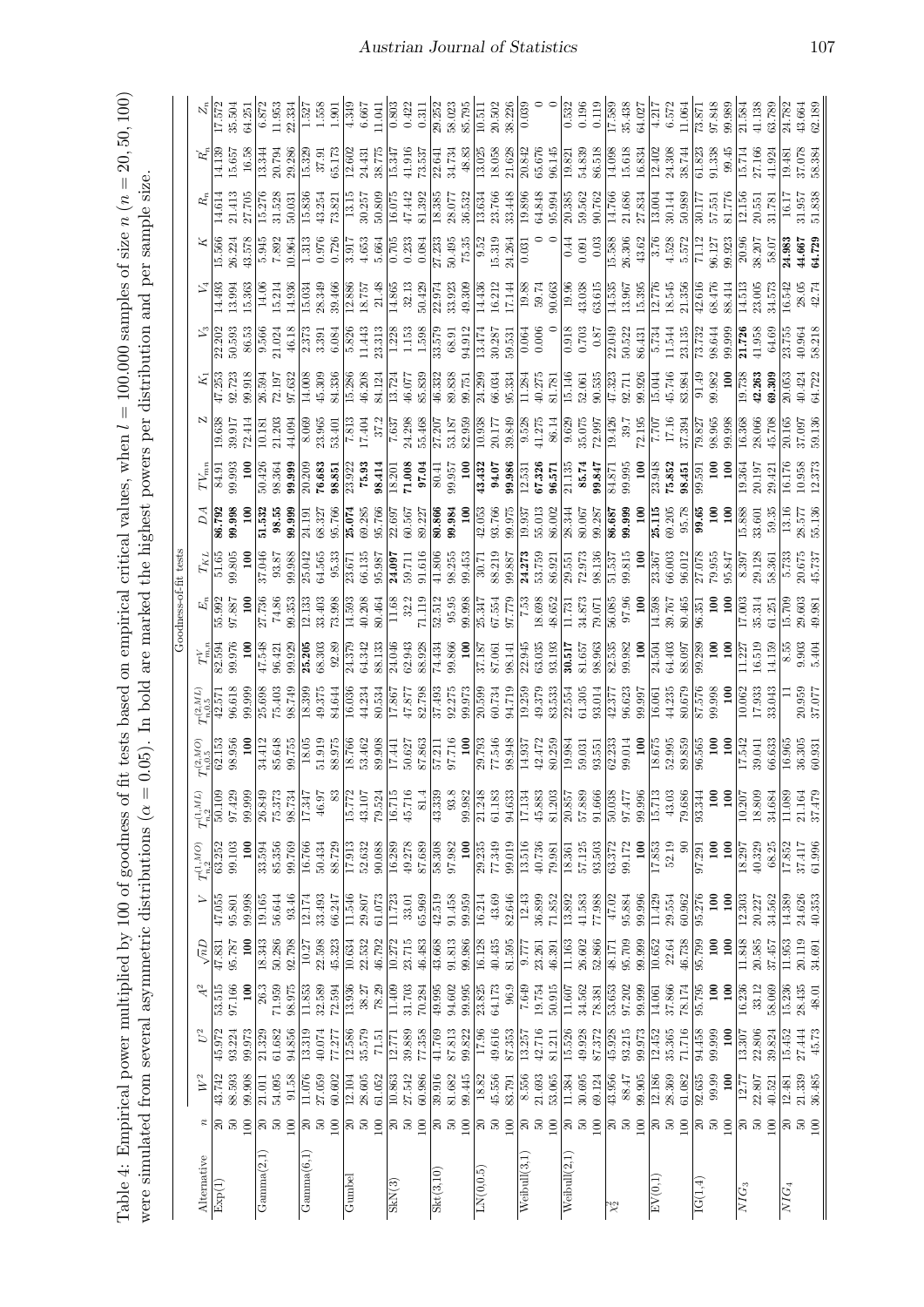- e) For all the alternatives considered  $E_n$  has less power than the respective of the e.d.f. and e.c.f. based tests previously recommended. Thus this test cannot be recommended. Accordingly the rest of the conclusions is restricted to the rest of the tests belonging to the class of entropy and divergence based tests.
- f) When comparing the rest of the entropy and divergence based tests with the e.d.f. and e.c.f. tests previously recommended it is concluded that for symmetric alternatives  $T_{m,n}^V$  performs better than them under symmetric alternatives with population kurtosis less than or equal to 6. For this type of alternatives  $T_{KL}$ , DA and  $TV_{mn}$  behave also similar in almost all cases in comparison with the recommended e.d.f and e.c.f. tests. It seems that for such alternatives  $TV_{mn}$  and  $T_{m,n}^V$  stand out as the best ones, for moderate and large sample sizes, i.e. for  $n = 50, 100$ , while for  $n = 20$   $T_{m,n}^V$  and  $T_{KL}$  are good choices among the entropy and divergence based tests. For the rest of the symmetric alternatives we have that the entropy and divergence based tests have less power than the respective of the e.d.f. and e.c.f. previously recommended for the  $NIG<sub>1</sub>, NIG<sub>2</sub>$  and Cauchy distributions, with DA being the best among them. On the other hand  $T_{KL}$  outperforms the e.d.f. and e.c.f. tests previously recommended for contaminated normal and t with 3 d.f. Moreover, for asymmetric alternatives the entropy and divergence based tests have in almost all cases better performance than the recommended e.c.f. and e.d.f. tests with the exception of the NIG distributions. Note that for such alternatives these tests, namely  $T_{m,n}^V$ ,  $T_{KL}$ ,  $TV_{mn}$  and  $DA$ , have the better performance among the tests considered. Specifically, for asymmetric alternatives with the exception of NIG distributions,  $TV_{mn}$  is recommended for moderate and large sample sizes for, while  $DA$  is recommended for  $n = 20$ .

However at this point we have to note that there are two points that make the use of the four previously mentioned entropy and divergence based tests difficult or even impossible in some cases in practical applications. The first point is related to the fact that  $T_{m,n}^V$ , DA and  $TV_{mn}$  depend on the optimal choice of window sizes m. These choices are available for the  $TV_{mn}$  for several sample sizes in Table 6 by [Alizadeh Noughabi and Park](#page-19-8)  $(2016)$ , while for the other two tests are available for specific choices of n. Nonetheless, this problem can be tackled by noticing, based on the available information, that for  $T_{m,n}^V$  it seems that the optimal choice of m is about  $13\% - 15\%$  of the size of n. On the other hand, DA was constructed based on specific choice of kernel density estimator. The second point is that for instance  $T_{m,n}^V$  is based on the geometric mean of a suitable transformation of the data which involves differences related to their median, while the rest of the tests involve the logarithm of some differences. As a result, whenever we tackle with data points having identical numerical values with that of the median or with differences which are equal to zero, the tests cannot be executed and are not recommended. Note that such a situation is not rare in real data sets due to the rounding up to a certain number of decimal points.

- g) As previously noted, the main idea behind the  $Z_n$  test is that for the Laplace distribution the third central moment equals zero which implies that the population skewness is also zero. This means that its difference with the test based on sample skewness proposed by [Rayner and Best](#page-20-7)  $(1989)$ , denoted by  $V_3$ , is that only the numerator is used and this does not estimate the standard deviation as  $V_3$  does. The  $Z_n$  test has similar or superior performance against some symmetrical distributions (Cauchy,  $NIG_i$ ,  $i = 1, 2$ distributions) since estimating the standard deviation in such cases add an extra layer of doubt in the estimation. On the other hand the  $Z_n$  test has inferior or similar performance for non symmetric alternatives since the presence of an estimator of the standard deviation allows the existence of a skewed distribution to be more easily spotted.
- h) The K test by [Gel](#page-19-4)  $(2010)$  which is based on a combination of the sample skewness and kurtosis; the smooth  $V_3$  test by [Rayner and Best](#page-20-7) [\(1989\)](#page-20-7) which is related to sample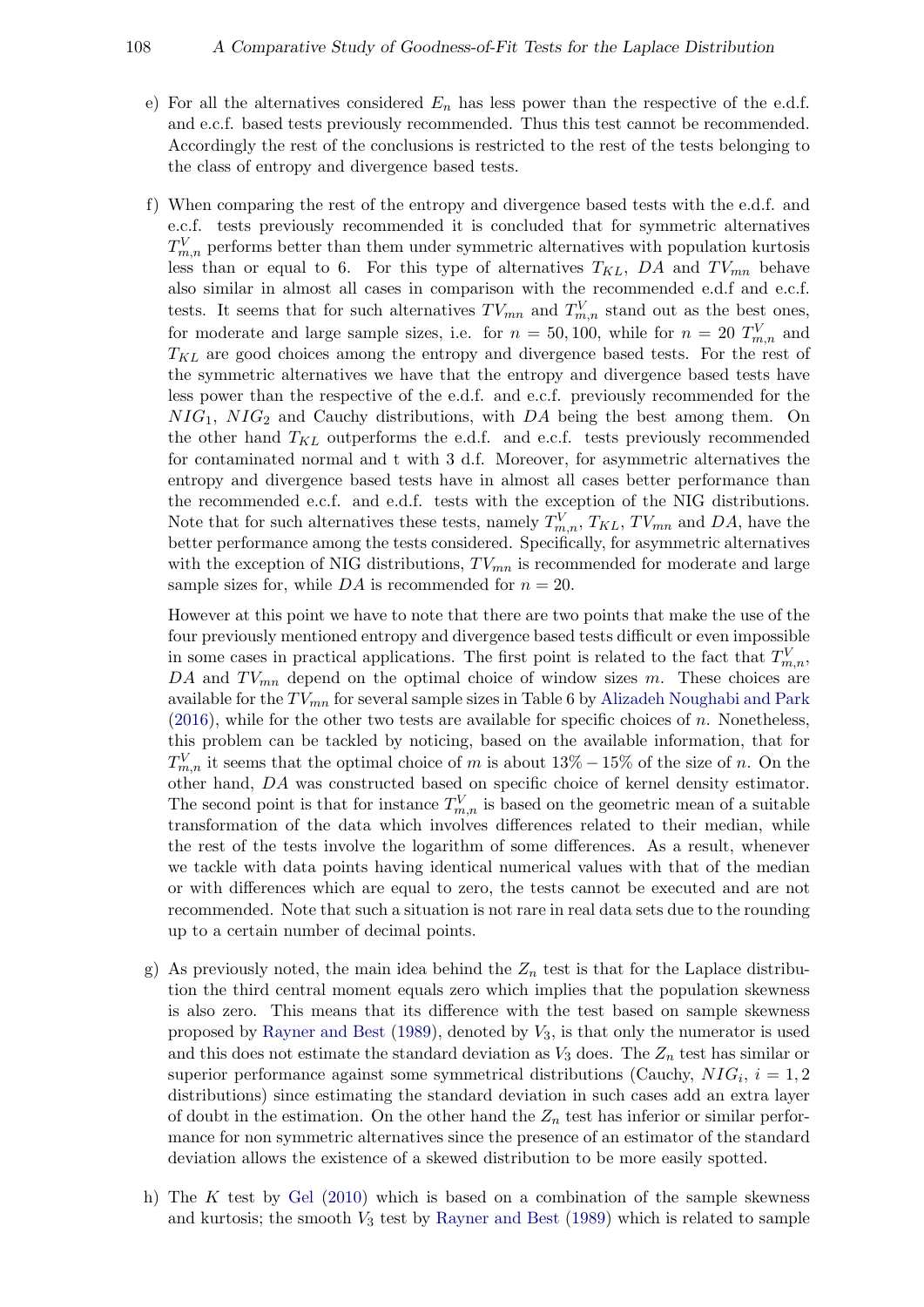skewness; and the modified moment based gof  $Z_n$  test do not perform well and are not competitive under symmetric alternatives with population kurtosis less than or equal to 6. On the other hand these tests are competitive for symmetric alternatives such as the Cauchy, t with 3 d.f.'s,  $NIG_1$ ,  $NIG_2$  and contaminated normal distributions, where in some cases they attain the maximum power. Note also that these tests outperforms the popular edf tests for t with 3 d.f.'s, contaminated normal and normal inverse Gaussian distributions. Furthermore, they do not perform well and are not competitive in comparison with the popular edf tests under the asymmetric alternative distributions that are considered (with the exception of the asymmetric normal inverse Gaussian distribution). For the latter alternative distribution their performance is found to be the best among all tests considered and thus is recommended for possible applications. Note that for the asymmetric alternatives considered,  $V_3$  is better than  $Z_n$  which is better than  $K$  with the exception of the  $NIG<sub>4</sub>$  distribution.

i) Based on the results given in Table [3,](#page-15-0) we note that for symmetric alternatives, with the exception of uniform distribution, the Z test by [Gulati](#page-19-9) [\(2011\)](#page-19-9) outperforms the  $K_1$ test by [Langholz and Kronmal](#page-20-8) [\(1991\)](#page-20-8). However, based on the results of Table [4,](#page-16-0) the situation is reversed in favor of the  $K_1$  test. Moreover, the smooth test  $V_4$  by [Rayner](#page-20-7) [and Best](#page-20-7) [\(1989\)](#page-20-7) which is related to sample kurtosis is better than the  $Z$  and the  $K_1$ tests for symmetric alternatives with the exception of the Cauchy and the two normal inverse Gaussian distributions.

Based on the previous results and comments it is concluded that for the majority of the considered asymmetric alternatives there is a power advantage in using the  $DA$  and  $TV_{mn}$ tests, while for symmetric alternatives a single recommendation is not that clear, since, as expected, there is no test that can detect all types of symmetric alternatives. There are several tests including  $TV_{mn}$ ,  $T_{KL}$ ,  $TV_{mn}$ ,  $Z$ ,  $V_4$  and  $K$  that present the highest power under different alternatives. Although, it is for note, that  $TV_{mn}$  present a robust, acceptable behavior under the symmetric alternatives used with tails not heavier than that of the standard Laplace distribution. On the other hand, despite the fact that in general some tests, for instance the  $Z_n$  or  $V_3$ , are not useful for detecting several alternatives, they are quite competitive when alternatives with tails heavier than that of the standard Laplace distribution as the Cauchy, t with 3 d.f.'s, contaminated normals and normal inverse Gaussian distributions are considered. These tests may not present the highest power but have a competitive behavior to that of the tests with the highest power under such alternatives. The same holds for these two tests and for asymmetric alternatives with heavy tailness of large degree. Finally, for symmetric alternatives the simple  $R_n$  test could be also recommended.

# 5. Conclusions

The main contribution of the paper is linked to the fact that twenty two different goodness-offit tests for the Laplace distribution, included a new one, have been compared with 27 possible alternative distributions (symmetric and asymmetric). As has been initially expected there is no test which outperforms the others in all cases. However if a particular alternative is suspected like the ones mentioned in the simulation study of the previous section, one can utilize the recommended test based on the conclusions of the simulation study. Moreover, extremely practical and important R codes are provided in the appendix for implementing the comparison study of the various tests for detecting a departure from the Laplace distribution while taking into account a numerous alternative distributions.

# Acknowledgements

The authors would like to thank the anonymous referee for critically reading the manuscript,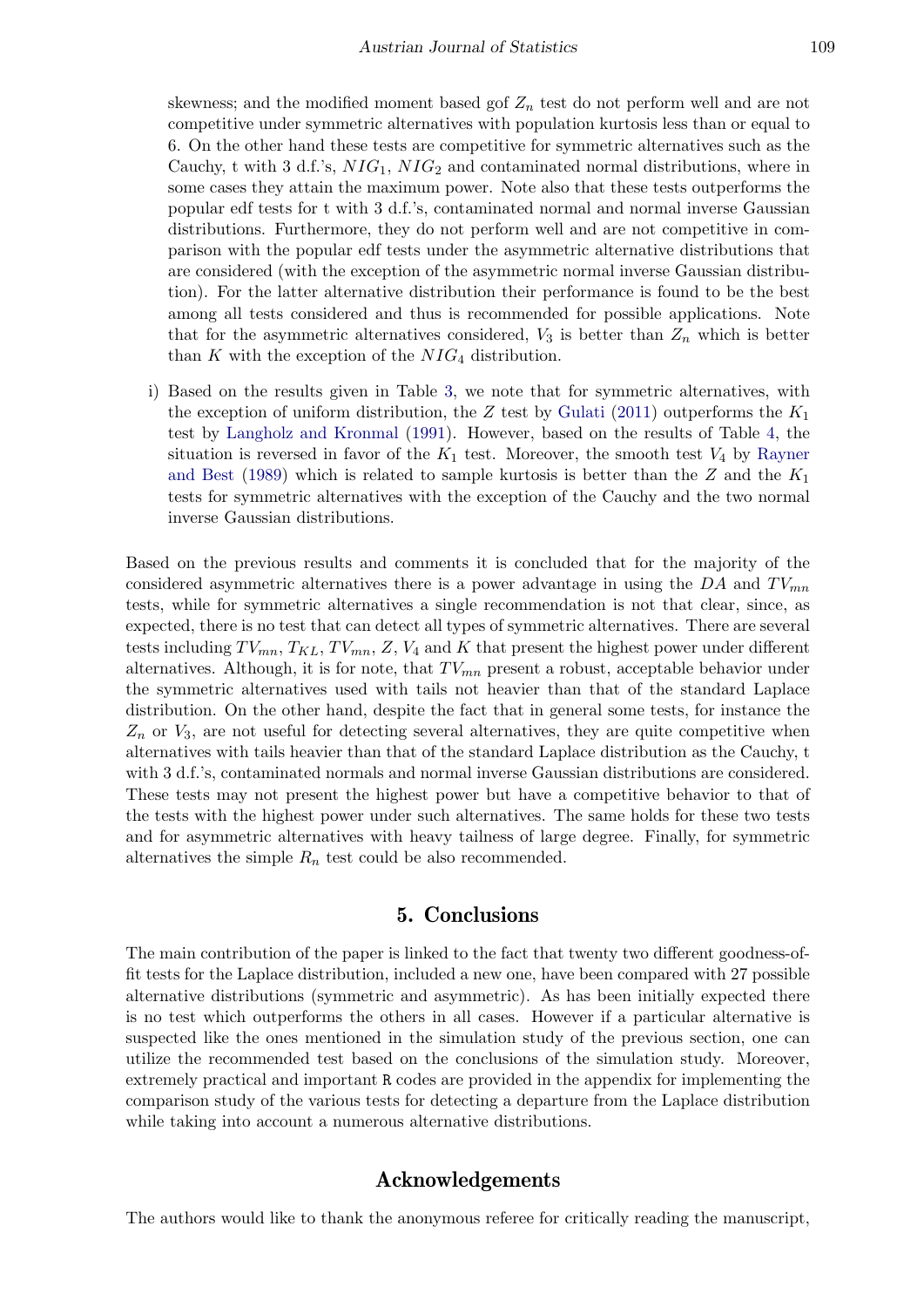suggesting substantial improvements, such as the inclusion of some competitive tests.

# References

- <span id="page-19-15"></span>Ali SM, Silvey SD (1966). "A General Class of Coefficients of Divergence of One Distribution from Another." Journal of the Royal Statistical Society. Series B (Methodological), 28(1), 131–142.
- <span id="page-19-7"></span>Alizadeh Noughabi H (2019). "A New Estimator of Kullback–Leibler Information and its Application in Goodness of Fit Tests." Journal of Statistical Computation and Simulation, 89(10), 1914–1934.
- <span id="page-19-6"></span>Alizadeh Noughabi H, Balakrishnan N (2016). "Tests of Goodness of Fit Based on Phi-Divergence." Journal of Applied Statistics, 43(3), 412–429.
- <span id="page-19-8"></span>Alizadeh Noughabi H, Park S (2016). "Tests of Fit for the Laplace Distribution Based on Correcting Moments of Entropy Estimators." Journal of Statistical Computation and Simulation,  $86(11)$ ,  $2165-2181$ .
- <span id="page-19-13"></span>Batsidis A, Zografos K (2013). "A Necessary Test of Fit of Specific Elliptical Distributions Based on an Estimator of Song's Measure." Journal of Multivariate Analysis, 113, 91 – 105.
- <span id="page-19-10"></span>Best DJ, Rayner JCW, Thas O (2008). "Comparison of Some Tests of Fit for the Laplace Distribution." Comput. Stat. Data Anal., 52(12), 5338–5343.
- <span id="page-19-16"></span>Brain CW, Shapiro SS (1983). "A Regression Test for Exponentiality: Censored and Complete Samples." Technometrics, 25(1), 69–76.
- <span id="page-19-2"></span>Chen C (2002). "Tests for the Goodness-of-Fit of the Laplace Distribution." Communications in Statistics - Simulation and Computation, 31(1), 159–174.
- <span id="page-19-5"></span>Choi B, Kim K (2006). "Testing Goodness-of-Fit for Laplace Distribution Based on Maximum Entropy." Statistics, 40(6), 517–531.
- <span id="page-19-0"></span>Cordeiro GM, Lemonte AJ (2011). "The Beta Laplace Distribution." Statistics and Probability Letters,  $81(8)$ ,  $973 - 982$ .
- <span id="page-19-14"></span>Csiszar I (1963). "Eine Informationstheoretische Ungleichung und Ihre Anwendung auf den Beweis der Ergodizitat von Markoffschen Ketten." Publications of the Mathematical Institute of the Hungarian Academy of Sciences, 8, 85–108.
- <span id="page-19-12"></span>Fang KT, Zhu LX, Bentler PM (1993). "A Necessary Test of Goodness of Fit for Sphericity." Journal of Multivariate Analysis,  $45(1)$ ,  $34-55$ .
- <span id="page-19-11"></span>Fellner WJ (1974). "A Strange Expansion." American Economic Review, 64(2), 71–74.
- <span id="page-19-4"></span>Gel YR (2010). "Test of Fit for a Laplace Distribution Against Heavier Tailed Alternatives." Computational Statistics & Data Analysis,  $54(4)$ ,  $958 - 965$ .
- <span id="page-19-3"></span>González-Estrada E, Villaseñor JA (2016). "A Ratio Goodness-of-Fit Test for the Laplace Distribution." Statistics & Probability Letters,  $119(C)$ , 30–35.
- <span id="page-19-9"></span>Gulati S (2011). "Goodness of Fit Test for the Rayleigh and the Laplace Distributions." International Journal of Applied Mathematics and Statistics, 24, 74–85.
- <span id="page-19-1"></span>Johnson NL, Kotz S, Balakrishnan N (1995). Continuous Univariate Distributions. Number v. 2 in Wiley series in probability and mathematical statistics: Applied probability and statistics. Wiley & Sons.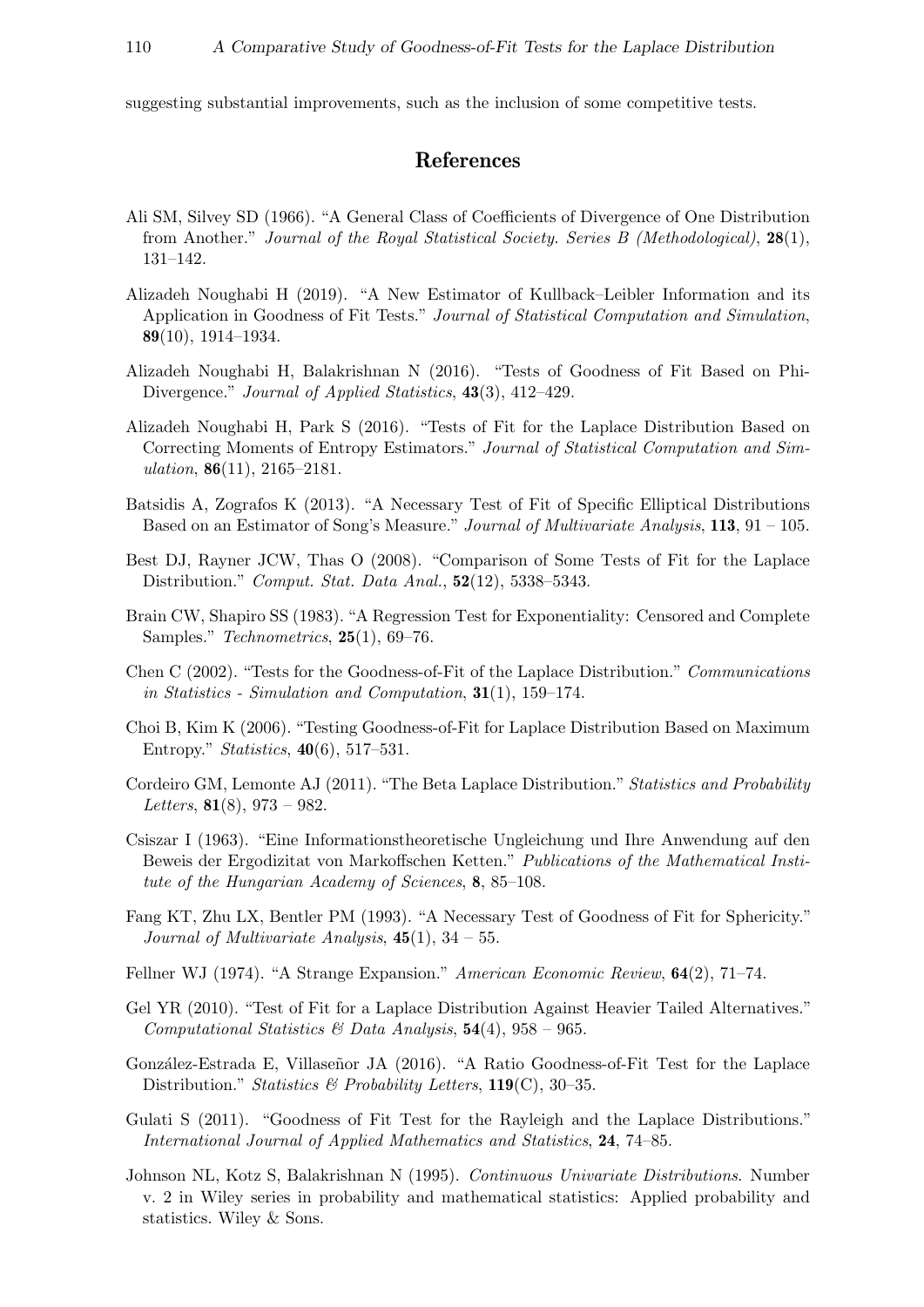- <span id="page-20-2"></span>Kotz S, Kozubowski T, Podgorski K (2001). The Laplace Distribution and Generalizations: A Revisit with Applications to Communications, Economics, Engineering, and Finance. Progress in Mathematics. Birkhäuser Boston.
- <span id="page-20-1"></span>Kozubowski TJ, Nadarajah S (2010). "Multitude of Laplace Distributions." Stat Papers, 127.
- <span id="page-20-16"></span>Kullback S, Leibler R (1951). "On Information and Sufficiency." Ann. Math. Statistics, 22, 79–86.
- <span id="page-20-18"></span>Lafaye de Micheaux P, Tran V (2016). "PoweR: A Reproducible Research Tool to Ease Monte Carlo Power Simulation Studies for Goodness-of-Fit Tests in R." Journal of Statistical Software, Articles, 69(3).
- <span id="page-20-8"></span>Langholz B, Kronmal R (1991). "Tests of Distributional Hypotheses with Nuisance Parameters Using Fourier Series Methods." Journal of the American Statistical Association, 86, 1077– 1084.
- <span id="page-20-0"></span>Laplace PS (1774). "Mémoire sur la Probabilité des Causes par les Événements." Mémoires de Mathématique et de Physique,  $6, 621-656$ .
- <span id="page-20-9"></span>Li G, Papadopoulos A (2002). "A Note on Goodness of Fit Test Using Moments." Statistica, 62, 71–86.
- <span id="page-20-11"></span>Liang J, Fang K, Hickernell FJ (2008). "Some Necessary Uniform Tests for Spherical Symmetry." Ann Inst Stat Math, 60, 679–696.
- <span id="page-20-6"></span>Meintanis SG (2005). "A Class of Omnibus Tests for the Laplace Distribution Based on the Empirical Characteristic Function." Communications in Statistics - Theory and Methods, 33(4), 925–948.
- <span id="page-20-15"></span>Pardo L (2006). Statistical Inference Based on Divergence Measures. Chapman and Hall.
- <span id="page-20-5"></span>Puig P, Stephens MA (2000a). "Tests of Fit for the Laplace Distribution, with Applications." Technometrics, 42(4), 417–424.
- <span id="page-20-17"></span>Puig P, Stephens MA (2000b). "Tests of Fit for the Laplace Distribution, with Applications." Technometrics, 42(4), 417–424.
- <span id="page-20-12"></span>R Core Team (2020). R: A Language and Environment for Statistical Computing. R Foundation for Statistical Computing, Vienna, Austria. URL <http://www.R-project.org/>.
- <span id="page-20-7"></span>Rayner JCW, Best DJ (1989). Smooth Tests of Goodness of Fit. Oxford Statistical Science Series. Oxford University Press.
- <span id="page-20-10"></span>Rizzo ML, Haman JT (2016). "Expected Distances and Goodness-of-fit for the Asymmetric Laplace Distribution." Statistics & Probability Letters,  $117$ ,  $158 - 164$ .
- <span id="page-20-14"></span>Rizzo ML, Szekely GJ (2016). "Energy Distance." WIREs Computational Statistics, 8(1), 27–38.
- <span id="page-20-4"></span>Rublík F (1997). "A Quantile Goodness-of-Fit Test Applicable to Distributions with Non-Differentiable Densities." Kybernetika, 33(5), 505–524.
- <span id="page-20-13"></span>Shannon CE (1948). "A Mathematical Theory of Communication." Bell System Technical Journal, 27, 379–423, 623–656.
- <span id="page-20-3"></span>Yen V, Moore A (1988). "Modified Goodness-of-Fit Test for the Laplace Distribution." Communications in Statistics - Simulation and Computation, 17(1), 275–281.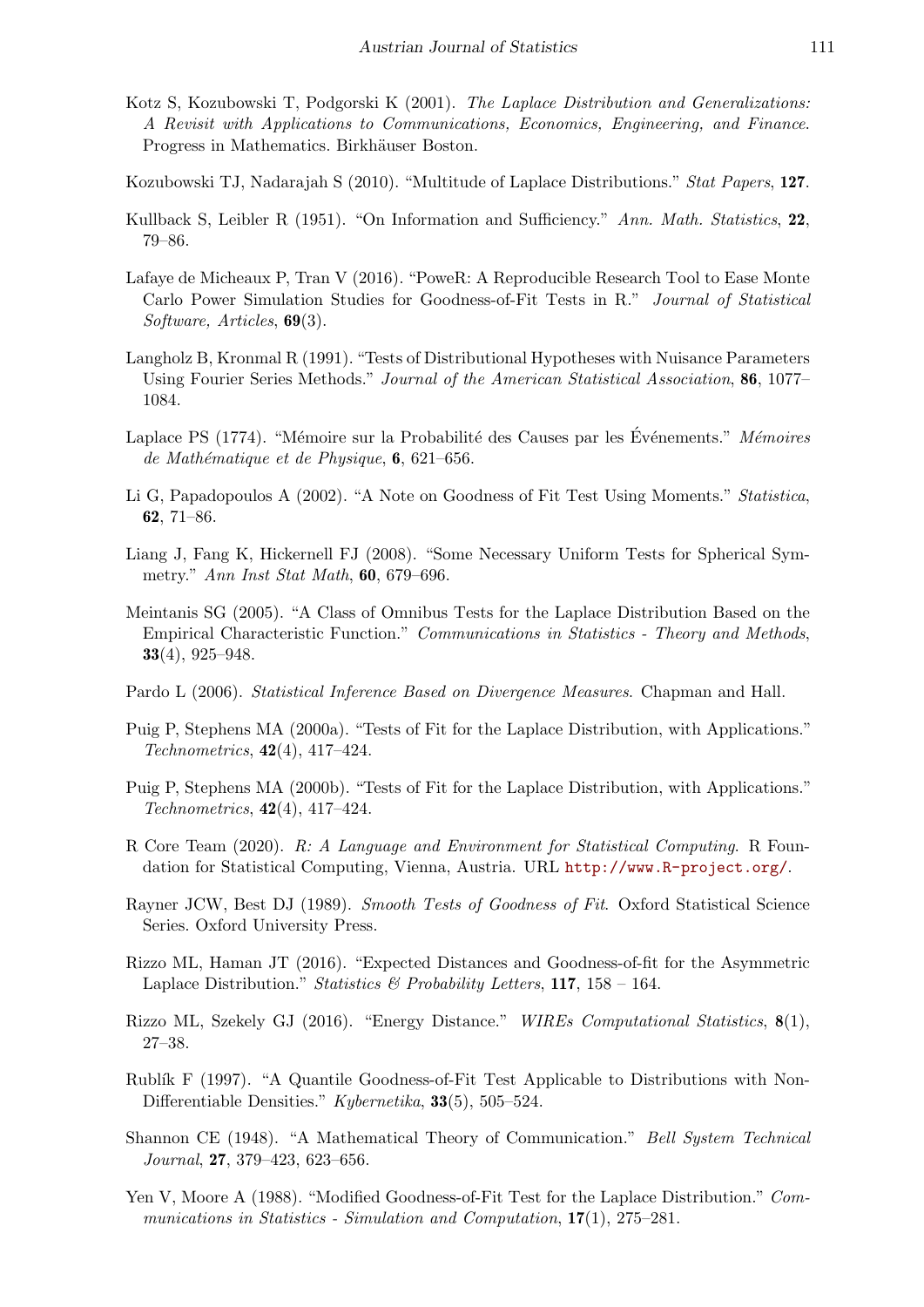# Appendices

# Appendix A

*Proof of Theorem [3.1.](#page-7-0)* Consider  $T_n$  as a function of  $\hat{\theta}_n$  and expand it into a Taylor series around the true value of  $\theta = (\delta, c)^T$ , where T denotes the transpose of a vector or matrix. We will obtain that

<span id="page-21-0"></span>
$$
\sqrt{n}T_n = \sqrt{n}\mathcal{T}_n + \sqrt{n}\left(\frac{\partial \mathcal{T}_n}{\partial \delta}, \frac{\partial \mathcal{T}_n}{\partial c}\right)\Big|_{\theta = \theta_n^{\star}}, \left(\hat{\theta}_n - \theta\right), \tag{39}
$$

<span id="page-21-1"></span>where

$$
\mathcal{T}_n = \frac{1}{n} \sum_{i=1}^n Y_i^3 - 3 \frac{1}{n^2} \sum_{i=1}^n Y_i \sum_{i=1}^n Y_i^2 + 2 \left( \frac{1}{n} \sum_{i=1}^n Y_i \right)^3, \tag{40}
$$

 $Y_i = \frac{X_i - \delta}{c}$  and  $\theta_n^* = a\hat{\theta}_n + (1 - a)\theta$ , for some  $a \in (0, 1)$  (note that  $\theta_n^*$  $\stackrel{\rm P}{\rightarrow} \theta$ ).

We first determine the asymptotic joint distribution of  $\frac{1}{n}$  $\sum_{n=1}^{\infty}$  $i=1$  $Y_i, \frac{1}{n}$ n  $\sum_{n=1}^{\infty}$  $i=1$  $Y_i^2$  and  $\frac{1}{n}$  $\sum_{n=1}^{\infty}$  $i=1$  $Y_i^3$ , under the hypothesis that  $X_i \sim CL(\delta, c)$ ,  $i = 1, ..., n$ , or equivalently, that  $Y_i \sim CL(0, 1)$ ,  $i = 1, ..., n$ . From the multivariate Central Limit Theorem we easily obtain that under the null hypothesis of Laplace distribution

$$
\sqrt{n}\left(\begin{array}{c}\frac{1}{n}\sum_{i=1}^{n}Y_{i}-0\\ \frac{1}{n}\sum_{i=1}^{n}Y_{i}^{2}-2\\ \frac{1}{n}\sum_{i=1}^{n}Y_{i}^{3}-0\end{array}\right)\xrightarrow{L} N_{3}(0_{3},\Sigma),\tag{41}
$$

where 0<sub>3</sub> is a 3-dimensional column vector with zero elements and  $\Sigma = (\sigma_{lk})_{3\times 3}$  with  $\sigma_{lk}$  $EY^{k+l} - EY^{l}EY^{k}$ . As under the null hypothesis  $EY^{r} = 0$  if r is odd and  $EY^{r} = r!$  if r is even, we obtain that

$$
\Sigma = \left(\begin{array}{ccc} 2 & 0 & 24 \\ 0 & 20 & 0 \\ 24 & 0 & 720 \end{array}\right).
$$

In order to find the asymptotic distribution of  $\mathcal{T}_n$  we note that

$$
\mathcal{T}_n = g\left(\frac{1}{n}\sum_{i=1}^n Y_i, \frac{1}{n}\sum_{i=1}^n Y_i^2, \frac{1}{n}\sum_{i=1}^n Y_i^3\right),\,
$$

where  $g(x, y, z) = z - 3xy + 2x^3$  and  $\dot{g}(x, y, z) = \left(\frac{\partial}{\partial x}g, \frac{\partial}{\partial y}g, \frac{\partial}{\partial z}g\right) = (-3y + 6x^2, -3x, 1)$ . Then by the Cramér's Theorem (see Theorem 7, p. 45, in Ferguson, 1996), we find that under  $H_0$ 

$$
\sqrt{n} \left( \mathcal{T}_n - g(0, 2, 0) \right) \xrightarrow{\mathcal{L}} N\left(0, \sigma^2\right),
$$

where

$$
\sigma^{2} = \dot{g}(0, 2, 0) \Sigma \dot{g}^{T}(0, 2, 0).
$$

As  $g(0, 2, 0) = 0$  and  $\dot{g}(0, 2, 0) = (-6, 0, 1)$  it follows that  $\sigma^2 = 504$ . Therefore, under the null  $\lim_{\delta \to 0} g(0, 2, 0) = 0$  and  $g(0, 2, 0) = (-0, 0, 1)$  it follows that  $\delta = 304$ . Therefore, under the hundred hypothesis, the first term  $\sqrt{n}\mathcal{T}_n$  in the right side of [\(39\)](#page-21-0) converges in distribution to  $N(0, 504)$ . For the second term we first note that the quantity  $\sqrt{n}(\hat{\theta}_n - \theta)$  is bounded in probability. Then by evaluating the derivative of  $\mathcal{T}_n$  given in [\(40\)](#page-21-1) with respect to  $\theta$  at the point  $\theta = \theta_n^*$  it follows that

$$
\frac{\partial \mathcal{T}_n}{\partial \delta} = 0
$$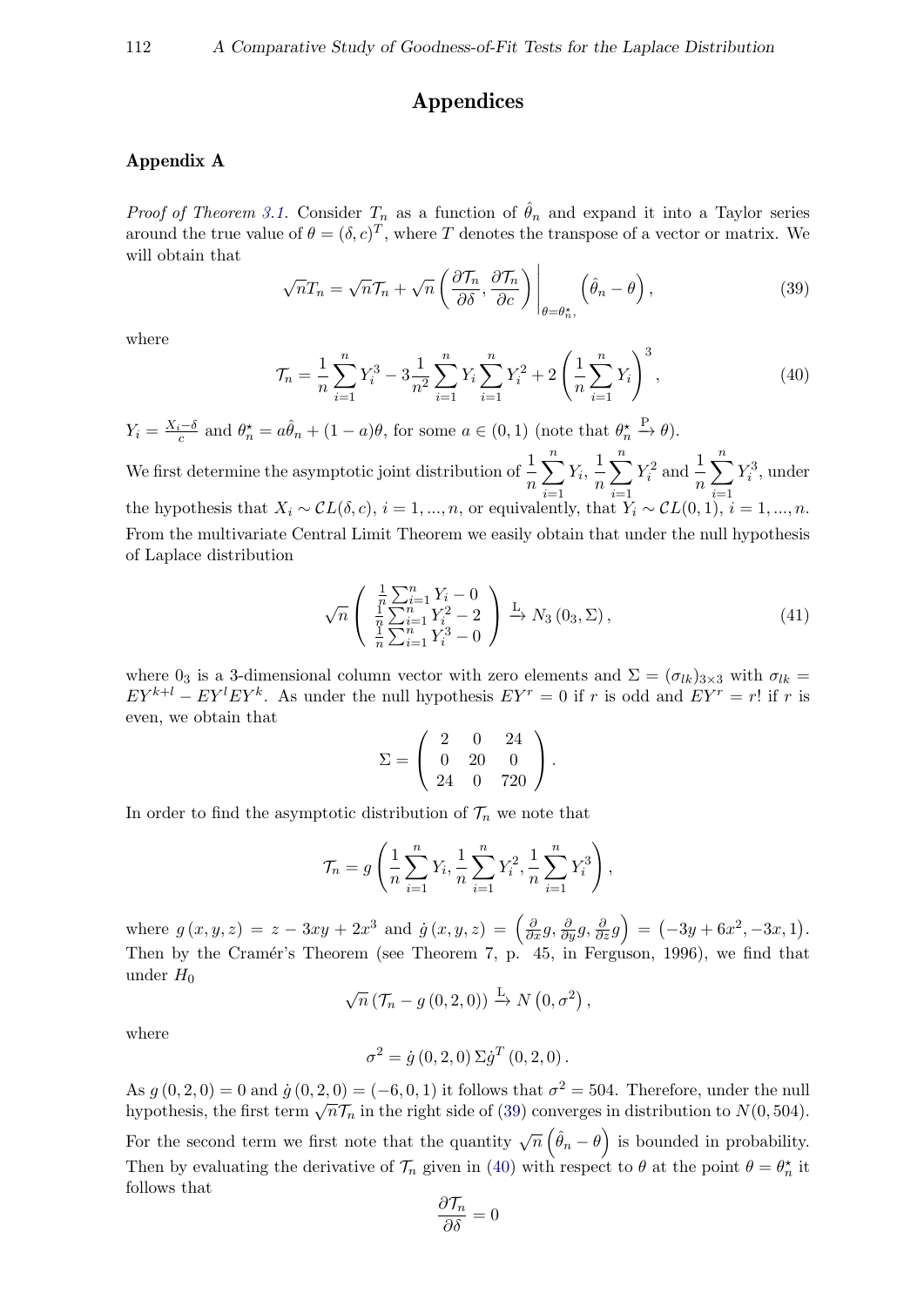and

$$
\frac{\partial \mathcal{T}_n}{\partial c} = -\frac{3}{nc^3} \sum_{i=1}^n Y_i + \frac{9}{n^2 c} \sum_{i=1}^n Y_i \sum_{i=1}^n Y_i^2 - \frac{3}{n^3 c} \sum_{i=1}^n Y_i^3.
$$

Since under the null hypothesis  $X_i \sim CL(\delta, c)$  one obtains that

$$
\left. \frac{\partial \mathcal{T}_n(Y)}{\partial \theta} \right|_{\theta = \theta_n^{\star}} \xrightarrow{P} 0 \text{ as } n \to \infty,
$$

and thus the second term on the right side of [\(39\)](#page-21-0) converges in probability to zero. This completes the proof.  $\Box$ 

### Appendix B

Next the R code used to obtain the results appearing in the Tables is presented. Note that the following versions of R packages were loaded during the preparation of the revised version of the current paper:

- PoweR, version 1.0.7 published on August 28, 2018
- univariateML, version 1.1.0 published on August 5, 2020
- MuMIn, version 1.43.17 published on April 15, 2020
- psych, version 1.0.7 published on December 16, 2020
- skewt, version 0.1 published on October 10, 2012
- statmod, version 1.4.35 published on October 19, 2020
- teachingApps, version 1.0.8 published on May 13, 2020
- rmutil, version 1.1.5 published on June 9, 2020

```
1 #−−−−−−−−−−−−−−−−−Main f u n c ti o n f o r−−−−−−−−−−−−−−−−−−−#
2 #−−−−−−−−−−−−−−−the p r op o sed g o f t e s t −−−−−−−−−−−−−−−−−#
3
4 \# load the following packages
5
6 library (PoweR)
7 library (univariateML)
8 library (MuMIn)
9
10
11 gofMomentsLaplace <- function (data, levels, boot){
12 \# Arguments
13 # data: a list of data points
14 # levels: vector of significance levels for the test.
\frac{4}{15} set levels=NA if only the value of the test
16 \# statistic is required
17 \# boot: number of bootstrap samples to generate
18 # set boot=0 if only the asymptotic
19 \# distribution is to be used
2021 # Value − output
22 # statistic: the value of the test statistic
23 \# pvalue: the asymptotic pvalue
24 # pvalueboot: the bootstrap pvalue (NA if boot=0)
25 \# levels: vector of significance levels for the test.
26 # decision_asymp: the vector of decisions based on the
27 # asymptotic distribution same length as levels
28 \# 1 if we reject the null, 0 otherwise
```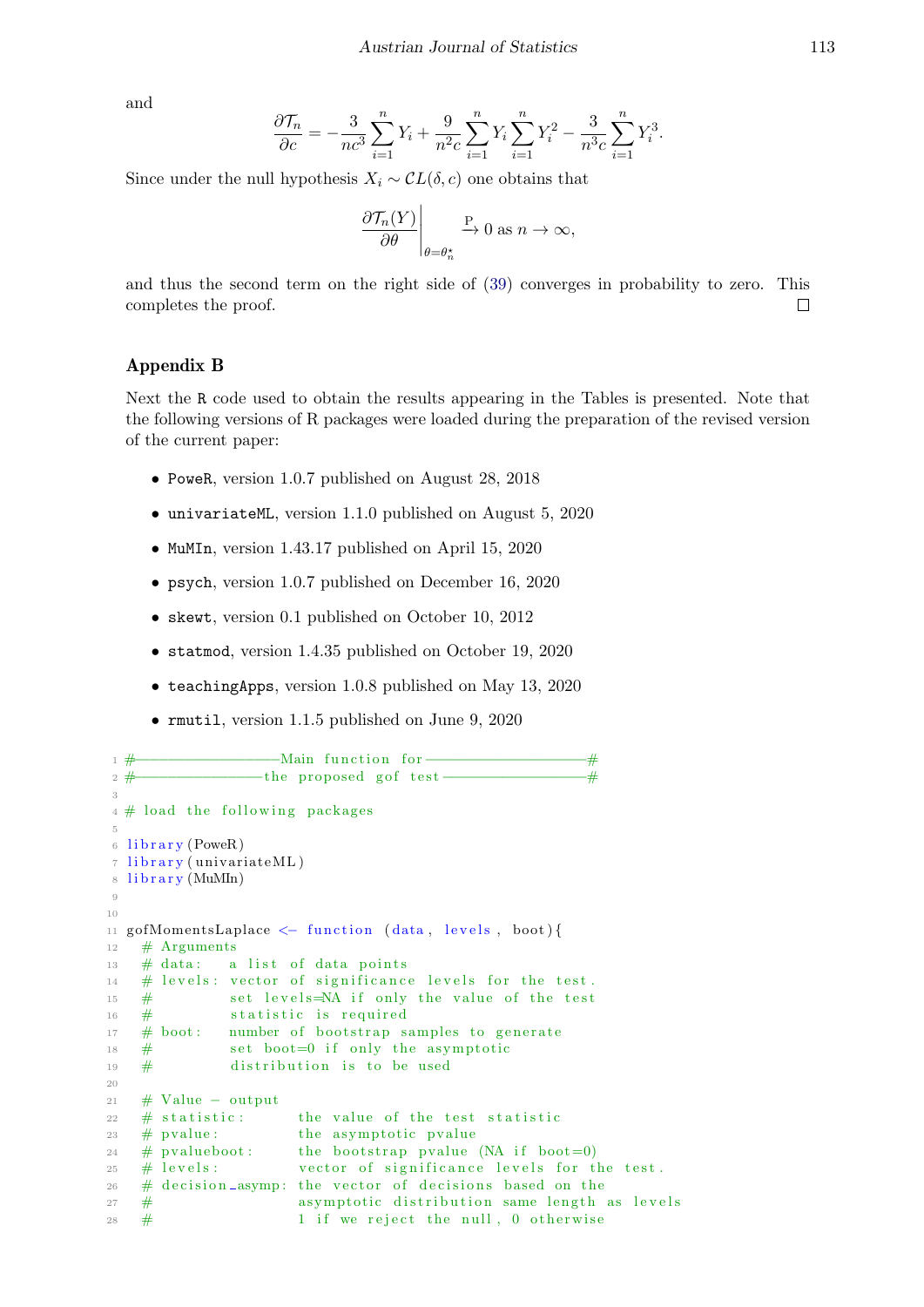```
\frac{1}{29} # decision_boot: the vector of decisions based on bootstrap
30 \# same length as levels
\frac{31}{2} # 1 if we reject the null, 0 otherwise
32 \neq NA if boot=0
\frac{33}{4} stat . pars: A vector of the MLE of the Laplace parameters.
\frac{1}{34} # boot_crit: A vector of bootstrap critical values at
\frac{\text{35}}{4} sort (c(levels, levels/2,1-levels/2,1-levels))
36 \# NA if boot=0
37
38 \quad n \leftarrow \text{length}(data)39
_{40} mledata=mllaplace (data)
41 hat delta=mledata [1]
42 hatc=mledata [2]
43 datatransf=stdize (data, center = hatdelta, scale = hatc)
44
45 mtr=mean(datatransf)
46 tn=mean( d a t a t r a n s f ˆ 3 )−3∗ mtr∗mean( d a t a t r a n s f ˆ 2 )+2∗ ( mtr ) ˆ3
47 z = \sqrt{\frac{r \cdot t}{n}}48
49 pvalue=2*(1-pnorm(abs(zn), 0, 1))50
51 decision_asymp <- as numeric (pvalue <levels)
52 stat. pars = mledata
53
54 \quad \text{if (boot > 0)}55 znboot=rep (0, boot)56 countmc < -057 for (kk in 1:boot){
_{58} datamc=gensample (law . index = 1,n, law . pars = c (h at delta, h at c)) \gamma sample
59 mledatamc=mllaplace (datamc)
60 h a tdel t amc=mledatamc [1]
61 hatcmc=mledatamc [ 2 ]
62 datatransfmc=stdize (datamc, center = hatdeltamc, scale = hatcmc)
63 mtrmc=mean(datatransfmc)
\text{t_4} \quad \text{t_1} \quad \text{t_2} \quad \text{t_3} \quad \text{t_4} \quad \text{t_5} \quad \text{t_6} \quad \text{t_7} \quad \text{t_8} \quad \text{t_9} \quad \text{t_9} \quad \text{t_9} \quad \text{t_1} \quad \text{t_8} \quad \text{t_9} \quad \text{t_9} \quad \text{t_9} \quad \text{t_9} \quad \text{t_9} \quad \text{t_9} \quad \text{t_9} \quad \text{t_9} \quad \text{t_9} \quad \text{t_9} \quad \text{t65 znboot [kk] = sqrt(n/504) *tmmc66 if (abs(sqrt(n/504)*tnmc)>abs(zn)) {countmc<-countmc+1}
67
68 }
69 pvalueboot=countmc/boot
70
71 decision_boot \leq as numeric (pvalueboot \leq levels)
72 } e \text{ls} e \left\{73 pvalueboot=NA
74 decision_boot=NA
75 }
76
77 if (boot >0){
78 quant=s ort ( c ( l e v e l s / 2,1 - l e v e l s / 2,1 - l e v e l s ) )
79 \text{ boot} \text{-} \text{crit} = \text{quantile} (\text{znboot}, \text{probs} = \text{quant})80 } e l s e {
81 boot_crit=NA
82 }
83
84 return (list (statistic = zn, pvalue = pvalue, pvalueboot=pvalueboot, levels=
          levels,
85 decision_asymp = decision_asymp, decision_boot=decision_boot, stat
                         . pars = stat. pars [1:2], boot_crit=boot_crit
86 ) )
87 }
1 #−−−−−−−−−−−−−−−−−−−code f o r Table 1−−−−−−−−−−−−−−−−−−−#
\overline{2}\beta \# standard Laplace
4 law.index \leq -1
```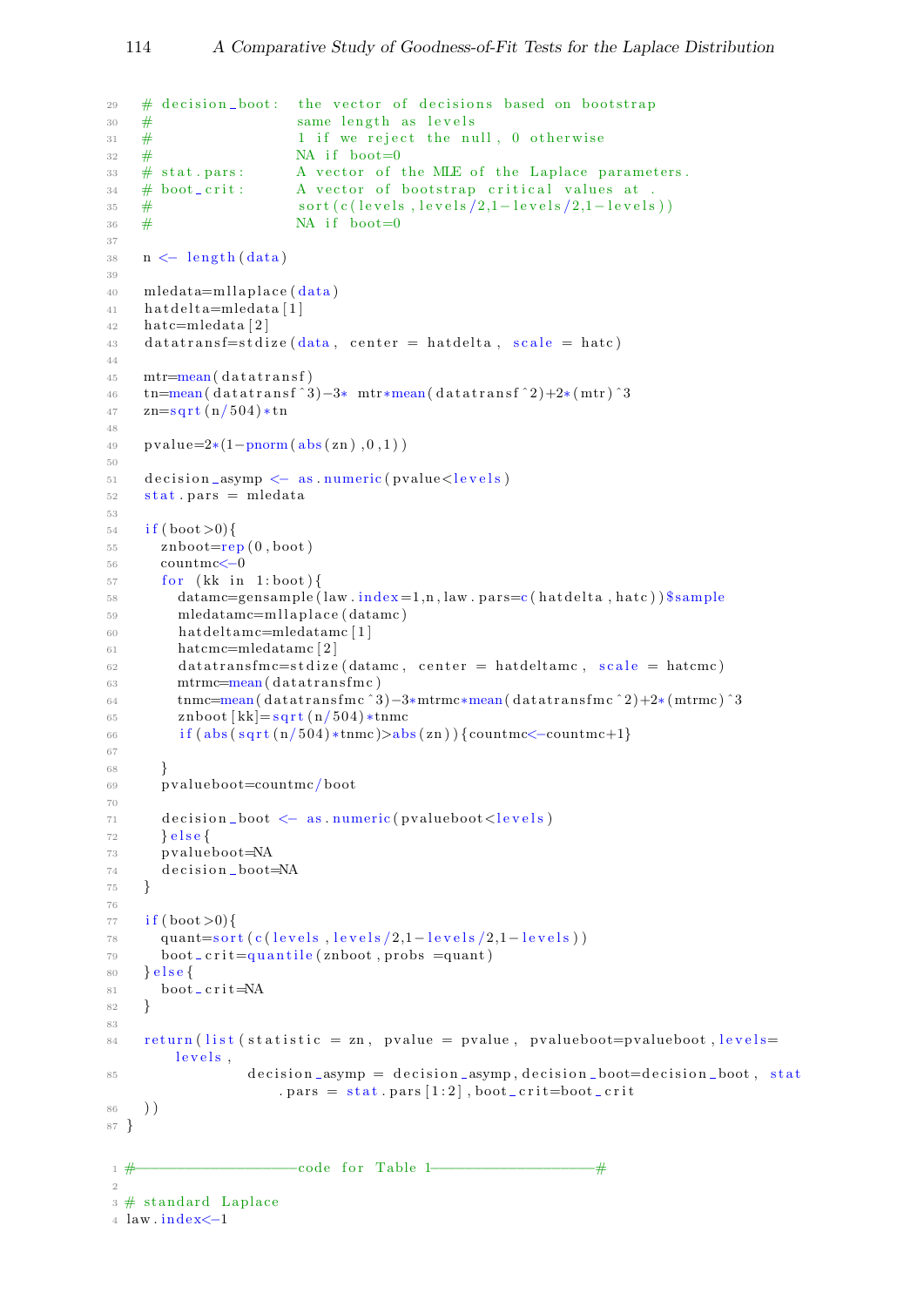```
5 mu\leq 0
6 b<− 1
 7
8 \# simulation setup
9 nsim<−100000
10 n a l l < − c (20, 30, 50, 60, 70, 100, 200, 500, 1000, 5000)
11 quant=c (c (0.005, 0.025, 0.05), sort (1-c (0.005, 0.025, 0.05)))
12 typeI_crit<-matrix (rep (NA, (length (quant)+1)*length (nall)), nrow = length (
       n all )13 n sim t o t al=nsim * length (nall)
14
15 \# setting progress bar
16 pb \leq winProgressBar(title = "progress bar", min = 1, max = nsimtotal, width =
       500)17 \sin running = 018 for (jj in 1: length (nall)) {
19 crit \langle -\text{rep}(NA, \text{ length} = \text{nsim}) \rangle2021 # set seed for reproducibility purposes
22 set . seed (0)23
24 for (ii in 1:nsim) {
25 \qquad \qquad \mathbf{n} = \mathbf{n} \, \mathbf{all} \, [\, \mathbf{j} \, \mathbf{j} \,]26 data=gensample (law.index = 1, n, law.parse(mu, b)) $ sample
27 LapM<−gofMomentsLaplace (data, levels=NA, boot=0) #compute only the test
            statistic
28 crit \int i i = LapM\ statistic
29 sim running =\sin running +130 set WinProgressBar (pb, simrunning, title=paste (round (simrunning/nsimtotal*
            100, 4), "% done", n))
31 }
\text{typeI\_crit} [jj, ]=c(n, \text{quantile}(\text{crit}, \text{probs} = \text{quant}))33
34 }
35 \# calculating asymptotic critical values
36 typeI_crit<-rbind(typeI_crit,c(NA,qnorm(quant)))
37
38 \# Formating results to obtain Table 1
39 typeI_crit_table<-cbind(typeI_crit[,1],typeI_crit[,2],typeI_crit[,7],typeI_crit
       [0,3], type I_crit [0,6], type I_crit [0,4], type I_crit [0,5]40 \text{ close} (\text{pb})41
42 #−−−−−−−−−−−−−−−−−code end f o r Table 1−−−−−−−−−−−−−−−−−#
1 #−−−−−−−−−−−−−−−−−−−code f o r Table 2−−−−−−−−−−−−−−−−−−−#
2 law.index \leq -13 mu<− 0
4 b<− 1
 5
6 nsim<−10000
7 \text{ n} hoot=1000
\{8 \text{ nall} < -\csc(20, 30, 50, 60, 70, 100)\}9 \text{ alpha} = c (0.01, 0.05, 0.1)10
11
12 typeI_boot \text{-}matrix (rep (NA, (2*length(alpha)+1)*length(nall)), nrow = length (
       nall))
13 n sim t o t al=nsim \ast length (nall)
14
15 pb \lt winProgressBar(title = "progress bar", min = 1, max = nsimtotal, width =
       50016 simrunning=0
17 for (jj in 1: length (nall)) {
18 crit \langle - \text{ matrix}(\text{rep}(NA, \text{ length } = 2*\text{nsim}), \text{ nrow } = \text{nsim})19
20 \quad \text{set}.\text{seed}(0)
```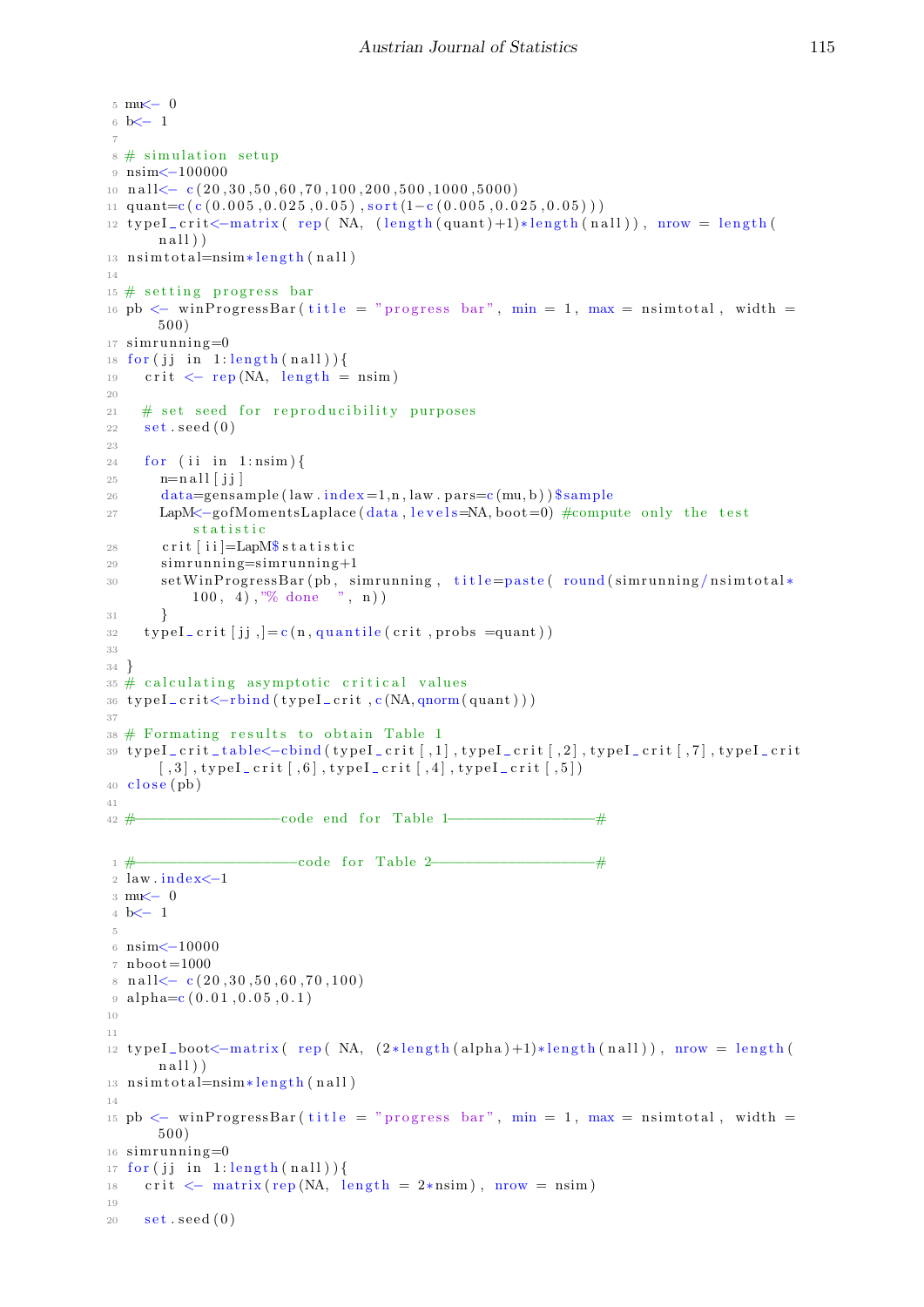```
21
22 for (ii in 1:nsim) {
23 n=nall [jj]24 data=gensample (law . index = 1,n, law . pars=c (mu, b)) $ sample
25 LapM<−gofMomentsLaplace (data, levels=NA, boot=nboot, return_boot_critical=0)
26 crit [ii , ]<−c (LapM$ pvalue , LapM$ pvalueboot)
27 sim running = sim running +1
28 setWinProgressBar(pb, simrunning, title=paste( round (simrunning/nsimtotal*
            100, 4, \sqrt[3]{6} done \sqrt[3]{n}, n))
29 }
30 type I_boot [j; ]=c(n\ast n\sin n,\text{sum} (as . numeric (crit [,1] <alpha[1])), sum (as . numeric (
          c r it \lfloor 2 \rfloor < alpha \lfloor 1 \rfloor), sum (as . numeric (crit \lfloor 1 \rfloor < alpha \lfloor 2 \rfloor)), sum (as . numeric (crit
          [0, 2] <alpha[2]) ), sum( as . numeric( crit[0, 1] <alpha[3]) ), sum( as . numeric( crit
          \lfloor 2 \rfloor < alpha\lfloor 3 \rfloor))/nsim
31
32 }
33 \text{ close} (\text{pb})34 #−−−−−−−−−−−−−−−−−code end f o r Table 2−−−−−−−−−−−−−−−−−#
1 #−−−−−−−−−−−−−−−−code f o r T able s 3 and 4−−−−−−−−−−−−−−−#
\overline{2}3 \# load the following packages
4 library ("psych")
5 library (skewt)
6 library (statmod)
7 library (teachingApps)
8 library (PoweR)
9 library (univariateML)
10 library (rmutil)
11
12
13 \# properly defined function for the proposed test
14 \# in order to be used in many crit and powcomp fast
15 \# commands of PowerR package
16 gofMomentsLaplace_PowerR <- function (data, levels, usecrit=0, critvalL=0,
       crit v al R = 0) {
17
18 \quad n \leftarrow \text{length}(data)19 mledata=mllaplace (data)
20 h at del t a=mledata [1]
21 hatc=mledata [2]
22 datatransf = (data-hat delta) / hatc
2<sup>2</sup>24 mtr=mean(datatransf)
25 tn=mean( d a t a t r an s f \hat{3}) -3* mtr*mean( d a t a t r an s f \hat{2}) +2* (mtr) \hat{3}26 z = \sqrt{504} \cdot \tan^{-1}27
28 pvalue=2*(1-pnorm(abs(zn), 0, 1))29930 decisions \leftarrow rep (0, \text{ length}(\text{levels}))31 for (i in 1: length (levels)) {
32 if (usecrit = 0) {
33 decisions [i] \leftarrow if (pvalue \leftarrow levels [i]) 1 else 0
34 } e \text{S} e \text{S}35 decisions [i] \leq -if (\text{zn} \leq \text{critvalL}[i] \mid \text{zn} > \text{critvalR}[i]) 1 else 0
36 }
37 }
38 stat. pars = NULL
39 return (list (statistic = zn, pvalue = pvalue, decision= decisions, alter=0, stat
          . pars = NULL, pvalcomp=1L, nbparstat = 0)
40 }
41
4243 # gof51Laplace is the test T_{m,n}^{\infty} (V) proposed by Choi and Kim (2006)
44 gof51Laplace \langle function (data, levels, usecrit=0, critvalL=0, critvalR=0){
45
```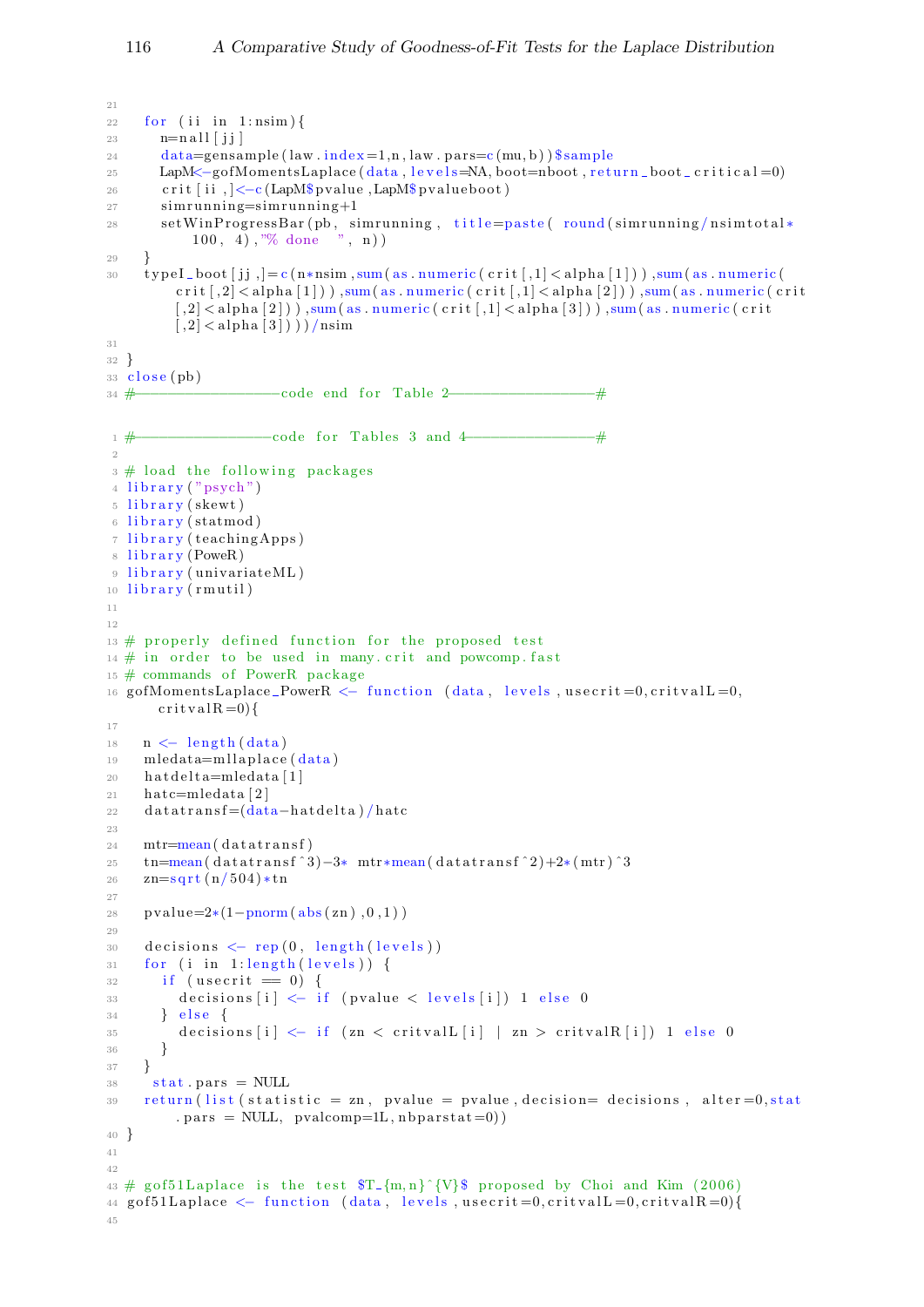```
46 n \leftarrow \text{length}(data)47 muhat \leq median (data)
48 tildaY_sorted <− sort (data-muhat)
49 th etahat \leftarrow mean(abs(data-muhat))
50
51 if (n == 20)52 m < -353 } else if (n==50){
54 \qquad \qquad m \leq -655 } e l s e if (n == 100) {
56 m\leftarrow 1357 } e \text{ls} e {
58 m\lt-round (0.13*n) # set by noticing that the best m is close to the 0.13 *n
59 }
60
61 newd \leftarrow rep(NA, n)62 for (i \text{ in } 1:n)63 if (i < m) {
64 \quad x \leq -\text{tildaY} - \text{sorted} [1]65 } e l s e {
66 x<-tildaY_sorted [i-m]
67 }
68 if (i>=n-m) {
69 y \le -\text{tilda} Y _sorted [n]
70 \qquad \text{else}\gamma<sup>71</sup> y \le -tildaY _sorted [ i+m]
72 }
73 newd [ i ]<−y−x
74 }
75 GM \leftarrow geometric mean(newd)
\tau<sup>6</sup> rnstar=n/(2*m*thetahat)*GM
77 pvalue <-078 stat. pars = NULL
79 decisions \leftarrow rep (0, \text{ length}(\text{levels}))80 for (i in 1: length (levels)) {
81 if (usecrit = 0) {
82 \quad \text{decisions} \quad [i] \leq 083 } e l s e {
84 decisions [i] \leftarrow if ( rnstar \leftarrow critvalL [i]) 1 else 0
85 }
86 }
87 return (list (statistic = rnstar, pvalue = pvalue, decision= decisions, alter=4,
          stat. pars = NULL, pvalcomp=0L, nbparstat=0)88 }
89
90 # g of 60 Laplace is the test proposed by Gel (2010).
91 g o f 60 L a place \langle - function (data, levels, usecrit = 0, critval L = 0, critval R = 0) {
\alpha93 n \leftarrow \text{length}(\text{data})94 mledata=mllaplace (data)
95 hatdelta=mledata [1]
96 hatc=mledata [2]97 datanew3=(data−mean( data ) ) ˆ3
98 datanew4=(data−mean( data ) ) ˆ4
99 u 1sqrt=mean(datanew3)/((sqrt(2)*hatc)^3)
100 u2=mean(datanew4)/((sqrt(2)*hatc)^4)101
102 c1=60
103 \quad c2 = 1200104
105 k=n/c1 ∗ ( u 1 s q r t ) 2+n/c2 * ( u 2-6) ^2106 pvalue=1-pchisq(k,2)
107
108 decisions \leftarrow \text{rep}(0, \text{ length}(\text{levels}))109 for (i in 1: length (levels)) {
110 if (usecrit = 0) {
```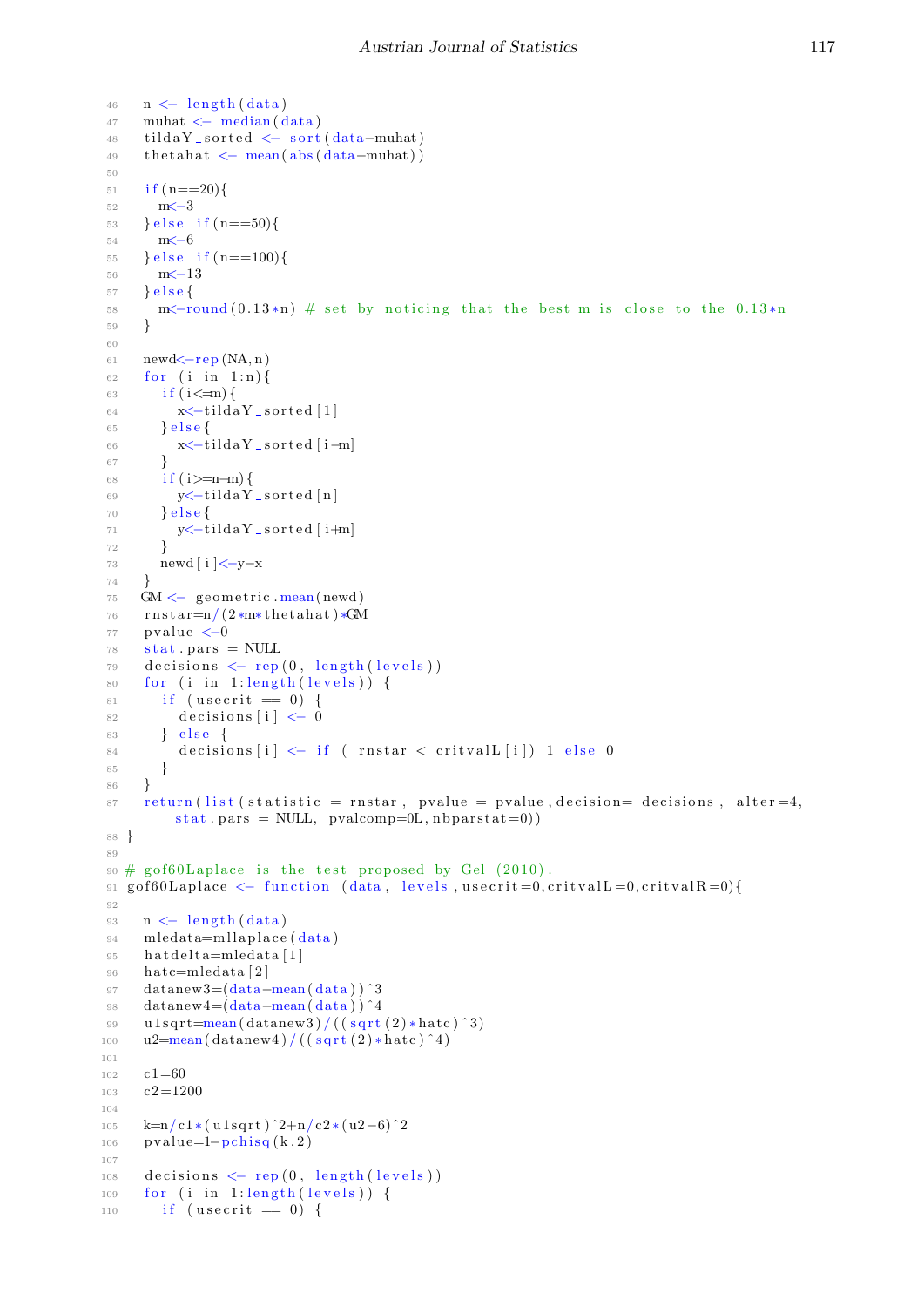```
111 decisions [i] \leftarrow if (pvalue \leftarrow levels [i]) 1 else 0
112 } else {
113 decisions [i] \leftarrow if (k > critvalR[i]) 1 else 0114 }
115 }
_{116} stat. pars = NULL
117 return (list (statistic = k, pvalue = pvalue, decision= decisions, alter=3, stat.
          \texttt{pars = NULL}, \ \ \texttt{pvalcomp=1L}, \ \texttt{nbparstat=0)})118 }
119
120
121 # gof91Laplace is the 1st ratio test proposed by Gonzalez–Estrada and
        Villasenor (2016)
122 g o f 9 1 L a place \langle - function (data, levels, usecrit = 0, critval L = 0, critval R = 0) {
123
124 \quad n \leftarrow \text{length}(data)125 mledata=mllaplace (data)
_{126} hat delta=mledata [1]
_{127} hatc=mledata [2]
128
129 samplevariance=(n-1)/n*var (data)
130 datanew=abs ((data-mean(data))131
132 b n r elation 3=mean(datanew)
133 b n r elation under =\sqrt{\arctan(2)}r_{134} rnstar=sqrt(4*n)*(b)relationunder/bnrelation 3 -1)
135
136 pvalue=2*(1-pnorm(abs(rnstar), 0, 1))137
138 decisions \leftarrow \text{rep}(0, \text{ length}(\text{levels}))139 for (i in 1:length (levels)) {
140 if (usecrit = 0) {
141 decisions [i] \leftarrow if (pvalue \leftarrow levels [i]) 1 else 0
142 } else {
143 decisions [i] \leftarrow if (rnstar \leftarrow critvalL[i] | rnstar \leftarrow critvalR[i]) 1 else 0
144 }
145 }
146
_{147} stat. pars = NULL
148
149 return (list (statistic = rnstar, pvalue = pvalue, decision= decisions, alter=0,
          stat. pars = NULL, pvalcomp=1L, nbparstat=0)150 }
151
152
153 # gof92Laplace is the 2nd ratio test proposed by Gonzalez–Estrada and
        Villasenor (2016)
154 g of 92L a place \leq function (data, levels, usecrit = 0, critval L = 0, critval R = 0) {
155
_{156} n \leftarrow length (data)
157
158 mledata=mllaplace (data)_{159} hat delta=mledata [1]
_{160} hatc=mledata [2]
161
_{162} sample variance = (n-1)/n*var (data)
163 b n r elation under =\sqrt{\arctan(2)}164 rnstar=sqrt(4*n)*(bnrelationunder/hatc-1)165
166 pvalue=2*(1-pnorm(abs(rnstar), 0, 1))167
168 decisions \leftarrow rep (0, \text{ length}(\text{levels}))169 for (i in 1: length (levels)) {
170 if (usecrit = 0) {
171 decisions [i] \leftarrow if (pvalue < levels[i]) 1 else 0172 } e l s e {
```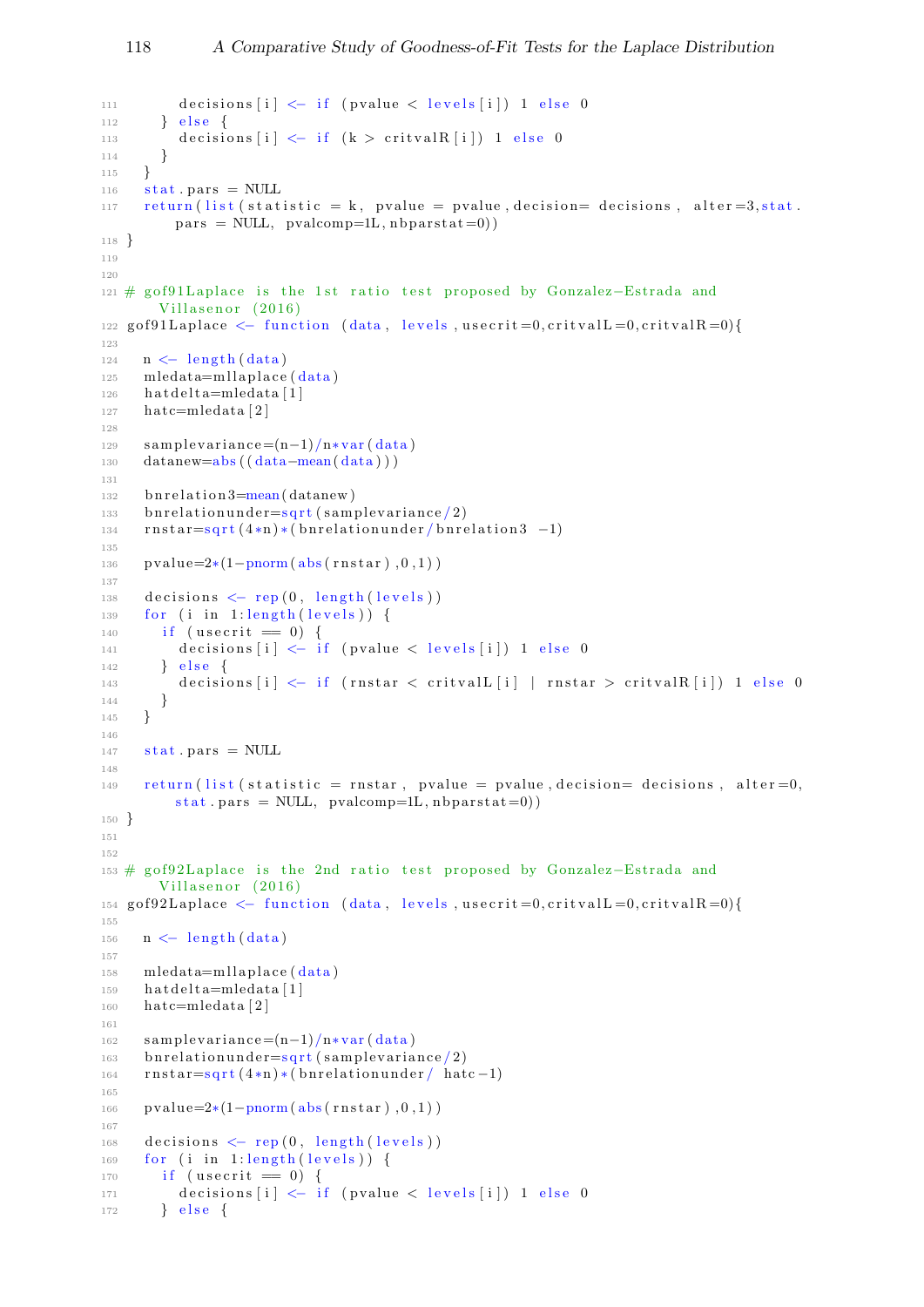```
173 decisions [i] \leftarrow if (rnstar \leftarrow critval [i] | rnstar \leftarrow critval R[i]) 1 else 0
174 }
175 }
176 stat. pars = NULL
177 return (list (statistic = rnstar, pvalue = pvalue, decision= decisions, alter=0,
            stat. pars = NULL, pvalcomp=1L, nbparstat=0)178 }
179
180 \# gof97Laplace is the test proposed by Rizzo and Haman (2016)
181 g o f 97 L a place \langle function (data, levels, usecrit = 0, critval L = 0, critval R = 0) {
182
183 \quad n \leftarrow \text{length}(data)184
185 mledata=mllaplace (data)186 hat delta=mledata [1]
_{187} hatc=mledata [2]
188
_{189} datatransf=(data-hatdelta)/hatc
190 y \leftarrow sort (datatransf)
191
192 voit \leftarrow rep (0, n)193 for (k \in \{1:n\}194 voit k \leq -(2 * k - 1 - n) * y k195 }
196
197 En=2*sum(abs(y)+exp(-abs(y))) –1.5*n-2/n *sum(voit)
198
199 pvalue<−0
200
201 decisions \leftarrow \text{rep}(0, \text{ length}(\text{levels}))202 for (i in 1: length (levels)) {
203 if (usecrit = 0) {
204 decisions [i] \leq if (pvalue \leq levels [i]) 1 else 0
205 } else {
206 decisions [i] \leftarrow if (En > critvalR[i]) 1 else 0
207 }
208 }
209 stat. pars = NULL
210 return (list (statistic = En, pvalue = pvalue, decision= decisions, alter=3, stat
             . pars = NULL, pvalcomp=1L, nbparstat=0))
211 }
212
213
214 # goftest1Laplace is the test proposed by Hadi Alizadeh Noughabi &
         Narayanaswamy Balakrishnan (2016) Tests
215 \text{ } \# \text{ } DOI: \text{ } 10.1080 / 02664763.2015.1063116216 g of t est 1 L a place \langle - function (data, levels, usecrit = 0, critval L = 0, critval R = 0) {
217
218 n \leftarrow length (data)
219 mledata=mllaplace (data)220 hat delta=mledata [1]
221 hatc=mledata [2]
222 w \left(\frac{-1}{2 * \hat{h} \cdot \hat{c}}\right) * \left(\frac{\hat{e} \cdot \hat{b}}{\hat{c}}\right) \cdot \left(\frac{\hat{a} \cdot \hat{a}}{\hat{c}}\right) - \hat{b} \cdot \hat{d} \cdot \hat{d} \cdot \hat{d} \cdot \hat{d} \cdot \hat{d} \cdot \hat{d} \cdot \hat{d} \cdot \hat{d} \cdot \hat{d} \cdot \hat{d} \cdot \hat{d} \cdot \hat{d} \cdot \hat{d} \cdot \hat{d} \cdot \hat{d} \cdot \hat{d} \cdot \hat{d} \cdot \hat{d} \cdot \hat{d}223
224 s\lt - sd(data) * sqrt((n-1)/n)225 h\lt-1.06 * s * n<sup>^</sup> (-1/5)
226
227 fhat <- rep (0, n)228229 for (i \text{ in } 1:n)230 fhat \left[ i \right] < -\text{sum} \left( \frac{\text{d} x}{\text{d} x} \right) - \text{d} x , \left[ i \right] - \text{d} x , \left[ h, \text{mean} = 0, \text{sd} = 1, \text{log} = \text{FALSE} \right) / \left( n * h \right)231 }
232
233 TkL\lt-sum(\log(\text{flat/w}))/n
234
235 pvalue<−0
```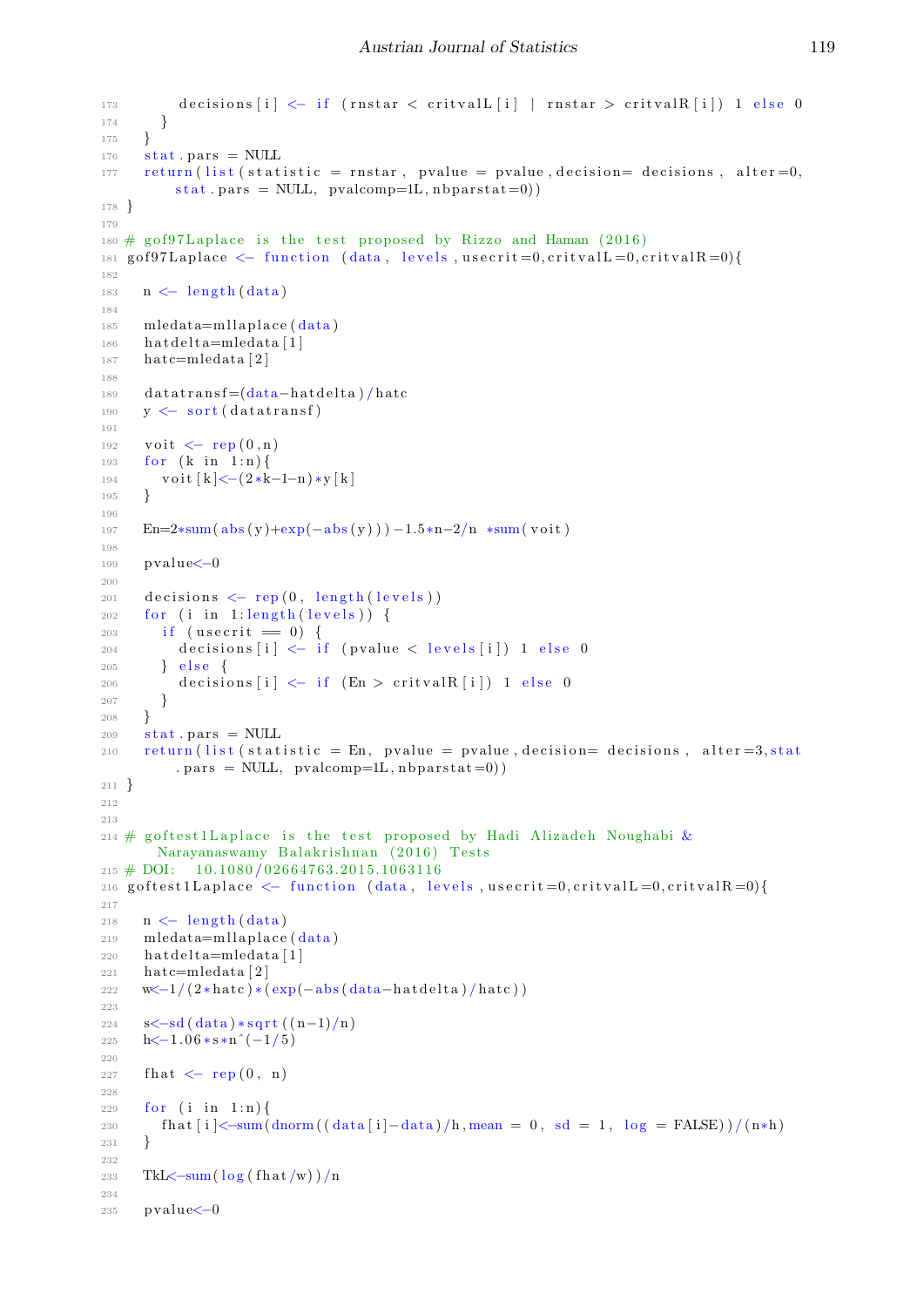```
236
237 decisions \leftarrow \text{rep}(0, \text{ length}(levels))238 for (i in 1:length (levels)) {
239 if (usecrit = 0) {
240 decisions [i] \leftarrow if (pvalue < levels[i]) 1 else 0241 } e l s e {
242 decisions [i] \leftarrow if (TkL > critvalR [i]) 1 else 0
243 }
244 }
245 stat.pars = NULL
246 return (list (statistic = TkL, pvalue = pvalue, decision= decisions, alter=3,
          stat. pars = NULL, pvalcomp=1L, nbparstat=0)247 }
248
249
250
251
252
253
254
255
256 # goftes2Laplace is the test proposed by Hadi Alizadeh Noughabi & Sangun Park
        (2016)257 # DOI: 10.1080/00949655.2015.1104685
258 g of test 2L a place \langle - function (data, levels, usecrit=0, critvalL =0, critvalR =0){
259
260 \quad n \leftarrow \text{length} (\text{data})261 mledata=mllaplace (data)
262 hat delta=mledata [1]
263 hatc=mledata [2]
264
265
266 if (n == 20)267 m <del>≤</del>−4
268 } else if (n == 50){
269 m<−6
270 } e l s e i f (n == 100) {
271 m <del><</del>8
272 } else273 m\lt-round (3.22449 +0.04898*n) # by fitting the linear model \ln(c/4, 6, 8)^{\circ}c(20, 50, 100)274 }
275 data_sorted \leq sort (data)
276
277
278 xii \leftarrow rep (0, n+1)279 for (ii in 1:(n+1))}
280 if (i i -m < 1){
281 rdused<-length (data_sorted [1:( ii+m-1)])
282 augdata<−2∗m−rdu sed
283 xii [ii]=mean(c(rep(data_sorted [1], augdata), data_sorted [1:(i+jm-1)])
284 } else if (ii -m>=1 & ii +m-1 <= n) {
285 xii[i] = mean(data\_sorted[(ii-m):(ii+m-1)])286 \} e l s e {
287 rdu sed < −length (data _ sorted [(ii -m) : n ])
288 augdata<−2∗m−rdu sed
289 xii [ii]=mean(c(data_sorted [(ii-m):n],rep(data_sorted [n],augdata)))
290 }
291 }
292
293 if ((n \frac{8\%}{2}) = 0)294 cuhat \left\langle -1/n * \operatorname{sum} \left( \left( \operatorname{xii} [1:(n/2)] + \operatorname{xii} [(1+1):(n/2+1)] \right) / 2 \right) +295 1/n*sum (( xii [(n/2+1):n]+xii [(n/2+1+1):(n+1)] )/2 )296 } else {297 cuhat \left(-\frac{-1}{n\cdot\sin\left(\frac{x^2}{1-(n-1)/2}\right)}+\frac{x^2}{1-(n-1)/2+1)}\right)/2298 1/(4*n)*(xii[(n+1)/2+1]-xii[(n+1)/2])+
```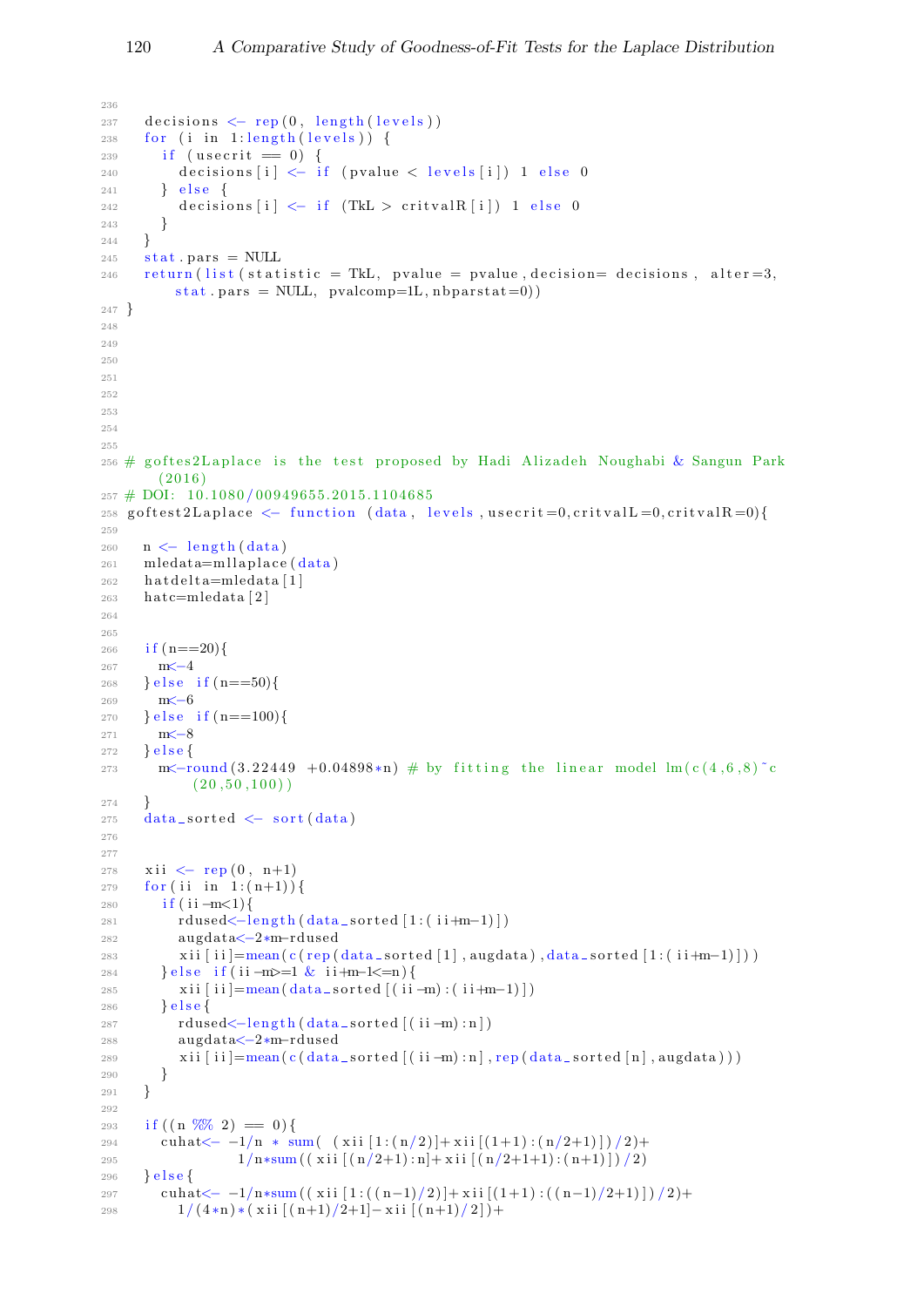```
299 1/n \cdot \text{sum} (( \text{ xii} [(n+1)/2+1):n] + \text{ xii} [(n+1)/2+1+1):(n+1)] )/2)300 }
301
302 difxm<-rep (0, n)303 for (ii in 1:n) {
304 if (i i -m \leq 1){
305 difxm [i] = data\_sorted [i + m] - data\_sorted [1]306 } else if (ii -m>1 & ii+m<=n) {
307 difxm [ i i ]=data_sorted [ i i +m] -data_sorted [ i i -m]
308 } e l s e {
309 difxm [ i i ]=data_sorted [n]-data_sorted [ i i -m]
310 }
311 }
312 HVmn\leq-sum(\log(\text{diff}\,x\,\text{m}+(2\,\text{km})))/n313
314 TVmn<-log(2 ∗ cuhat)+1–HVmn
315
316
317 pvalue<−0
318
319 decisions \leftarrow rep (0, \text{ length}(\text{levels}))320 for (i in 1: length (levels)) {
321 if (usecrit = 0) {
322 decisions [i] \leftarrow if (pvalue \leftarrow levels [i]) 1 else 0
323 } else {
324 decisions [i] <- if (TVmn > critvalR [i]) 1 else 0
325 }
326 }
327 stat.pars = NULL
328 return (list (statistic = TVmn, pvalue = pvalue, decision= decisions, alter=3,
          stat. pars = NULL, pvalcomp=1L, nbparstat=0)329 }
330
331
332
333
334 \# g of test 3L aplace is the test proposed by Hadi Alizadeh Noughabi (2019)
335 # DOI: 10.1080/00949655.2019.1602870
336 g of t est 3 L a place \langle - function (data, levels, usecrit = 0, critval L = 0, critval R = 0) {
337
338 \quad n \leftarrow \text{length}(data)339 mledata=mllaplace (data)340 h at delta=mledata [1]
_{341} hatc=mledata [2]
342
343
344 if (n == 10)345 m<−4
346 } e l s e i f (n==20){
347 m <del><</del>−7
348 } else if (n == 33){
349 m<−7
350 } else if (n == 45){
351 m<−10
352 } e l s e i f ( n = = 100) {
353 m <del><</del>−15
354 \quad \text{else}355 m\lt-round (3.8021+0.1153*n) # by fitting the linear model lm(c(4,7,7,15)^{c}c(10, 20, 33, 100)356 }
357 data_sorted \leq sort (data)
358
359 \text{ z}=plaplace(\text{data\_sorted}, \text{m}=hatedelta, \text{ s}=hate)360
361 difzm <- rep (0, n)362 for (ii in 1:n) {
```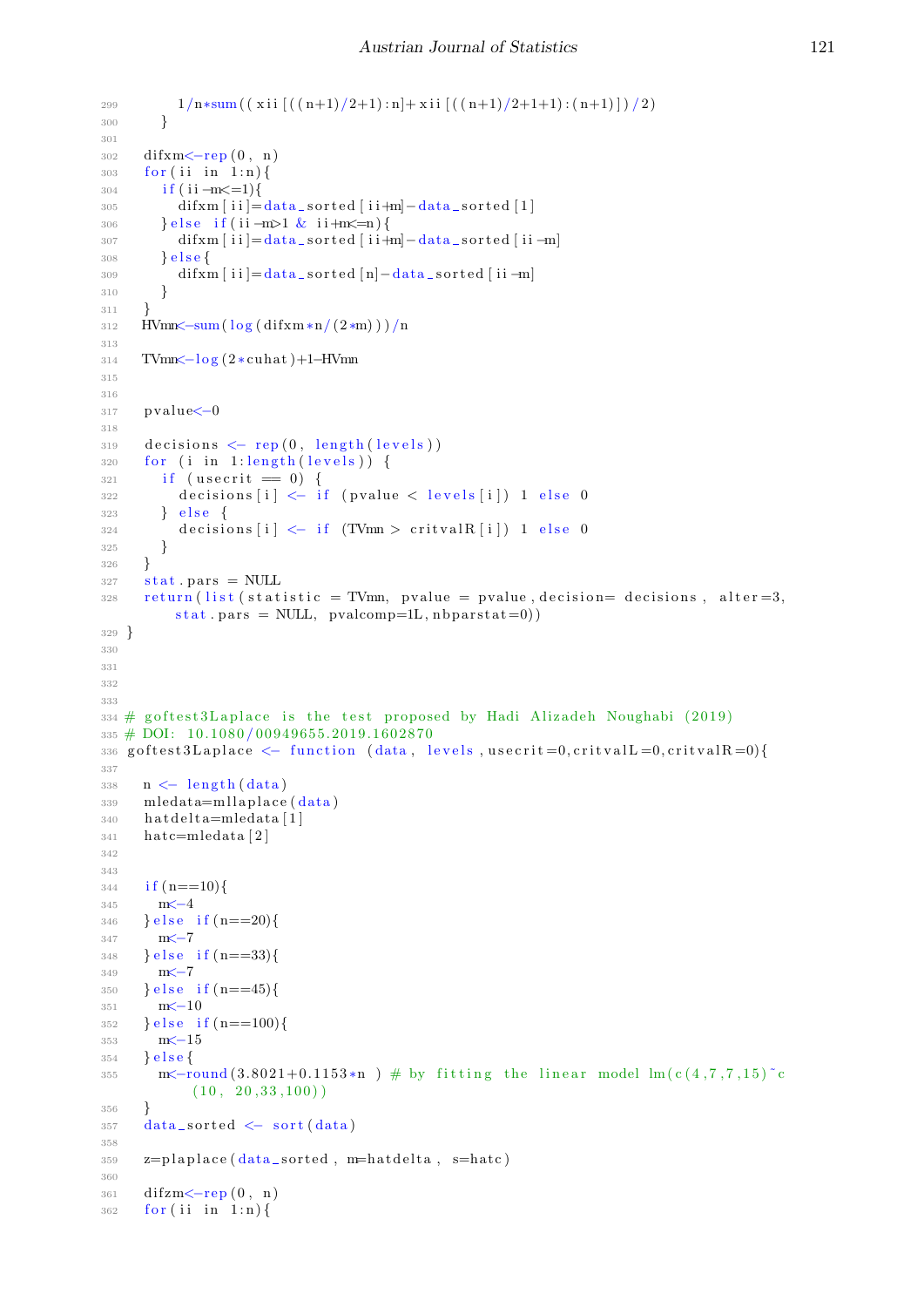```
363 if (i i - m \leq 1){
364 difzm [i] = z[i] + m - z[1]365 } else if (ii -m>1 & ii +m-1<n) {
366 di fzm [ i i ]= z [ i i +m] - z [ i i -m]
367 } e l s e {
368 di fzm [ i i ]= z [ n ] - z [ i i - m ]
369 }
370 }
371 DA\leftarrow -sum(\log(\text{difzm} * n/(2*m)))/n372
373
374
375 pv alue<−0
376
377 decisions \leftarrow \text{rep}(0, \text{ length}(\text{levels}))378 for (i in 1: length (levels)) {
379 if (usecrit = 0) {
380 decisions [i] \leftarrow if (pvalue < levels[i]) 1 else 0381 } e se {
382 decisions [i] \leftarrow if (DA > \text{critvalR} [i]) 1 else 0
383 }
384 }
385 stat. pars = NULL
386 return (list (statistic = DA, pvalue = pvalue, decision= decisions, alter=3, stat
           . pars = NULL, pvalcomp=1L, nbparstat=0))
387 }
388
389
390
391
392
393
394
395
396
397
398
399
400
401 \# simulation setup
402 law . index \leq -1403 M<-10<sup>^5</sup>
404 vectn\leftarrow c(20,50,100)
405 levels<− 0.05
406
407
408 stind<-c(43,44,42,45,46,47,48,49,50,0,0,0,0,0,59,57,55,56,0,0,0,0)
409410 alter \langle list (stat43 = 3, stat44 = 3, stat42 = 3, stat45 = 3, stat46 = 3, stat47 =
        3, \texttt{stat48 = 3}, \texttt{stat49 = 3}, \texttt{stat50 = 3}, \texttt{stat0 = 4}, \texttt{stat0 = 3}, \texttt{stat0 = 3}, \texttt{stat0 = 3}, \texttt{stat0 = 3},stat59 = 3, stat57 = 3, stat55 = 0, stat56 = 0, stat0=3, stat0=0,stat0=0,stat0=0)411
412 \text{ set}. seed (0)413
414 critval<-many.crit (law.index, stat.indices=stind, M, vectn, levels, alter, law.pars=c
        ( 0 , 1 ) , R s t a t s=l i s t (NULL,NULL,NULL,NULL,NULL,NULL,NULL,NULL,NULL, g o f 5 1L apl ace ,
        gof97Laplace, goftest1Laplace, goftest2Laplace, goftest3Laplace, NULL,NULL,NULL
        ,NULL, gof60Laplace, gof91Laplace, gof92Laplace, gofMomentsLaplace_PowerR)
415 )
416
417 print (critval)
418
419 \# law indices for Table 3
420 law.indices <-c (1, 2, 4, 3, 7, 6, 8, 8, 8, 18, 31, 31, 37, 37)421 parlaws=list (law1=c(0,1), law2=c(0, 1), law4=c(0, sqrt(3)/pi), law3=c(0,1), law7=c(-sqrt(12)/2,sqrt(12)/2),law6=c(2,2),law8=3,law8=6,law8=10,law18=0.5,law31=c
```